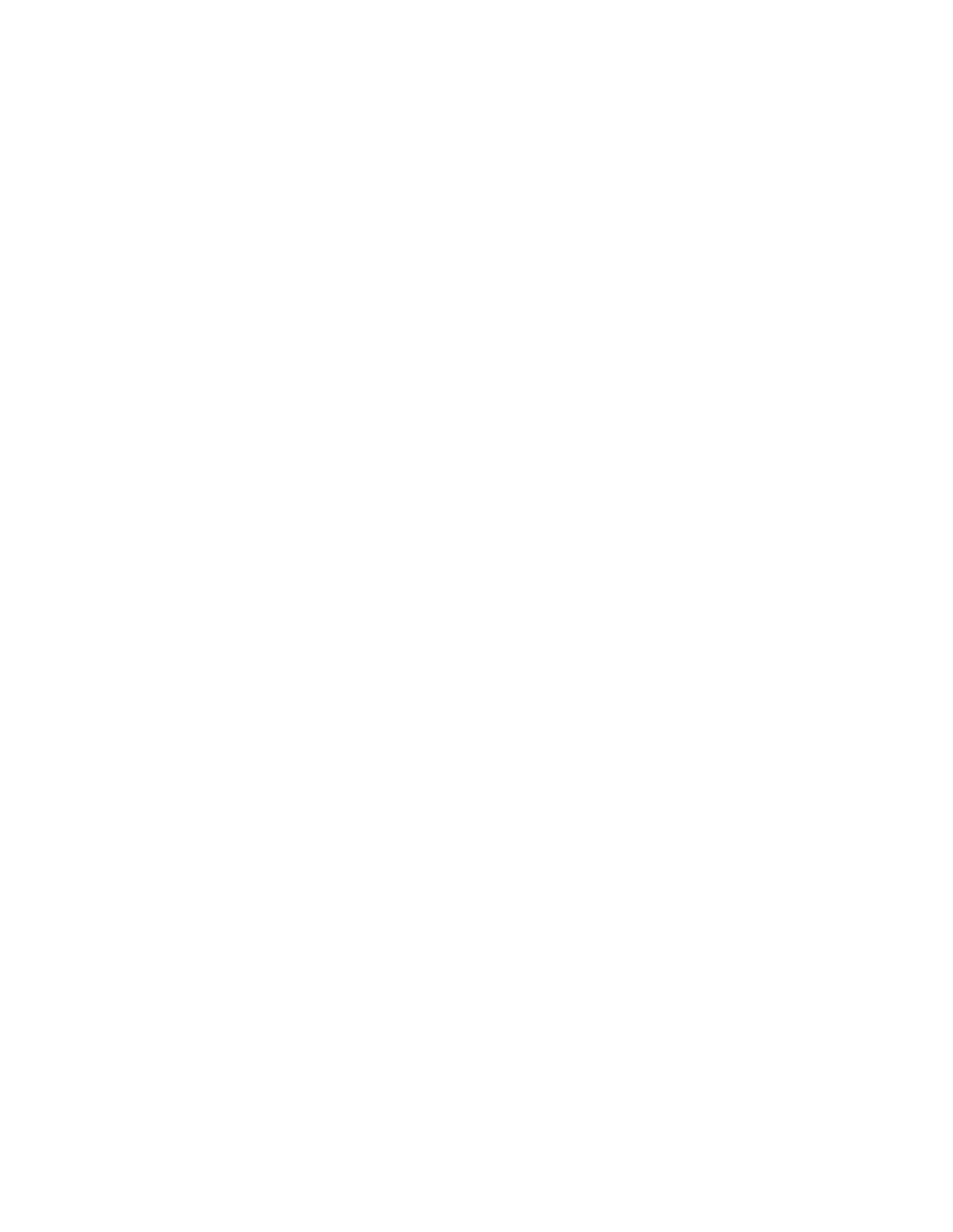# The Electric Power Industry Business Case for **Sustainability**

*Literature Review and Executive Rationale*

EPRI Project Manager B. Madsen



3420 Hillview Avenue Palo Alto, CA 94304-1338 USA

PO Box 10412 Palo Alto, CA 94303-0813 USA

> 800.313.3774 650.855.2121

[askepri@epri.com](mailto:askepri@epri.com) **3002005759** [www.epri.com](http://www.epri.com/) | Final Report, July 2015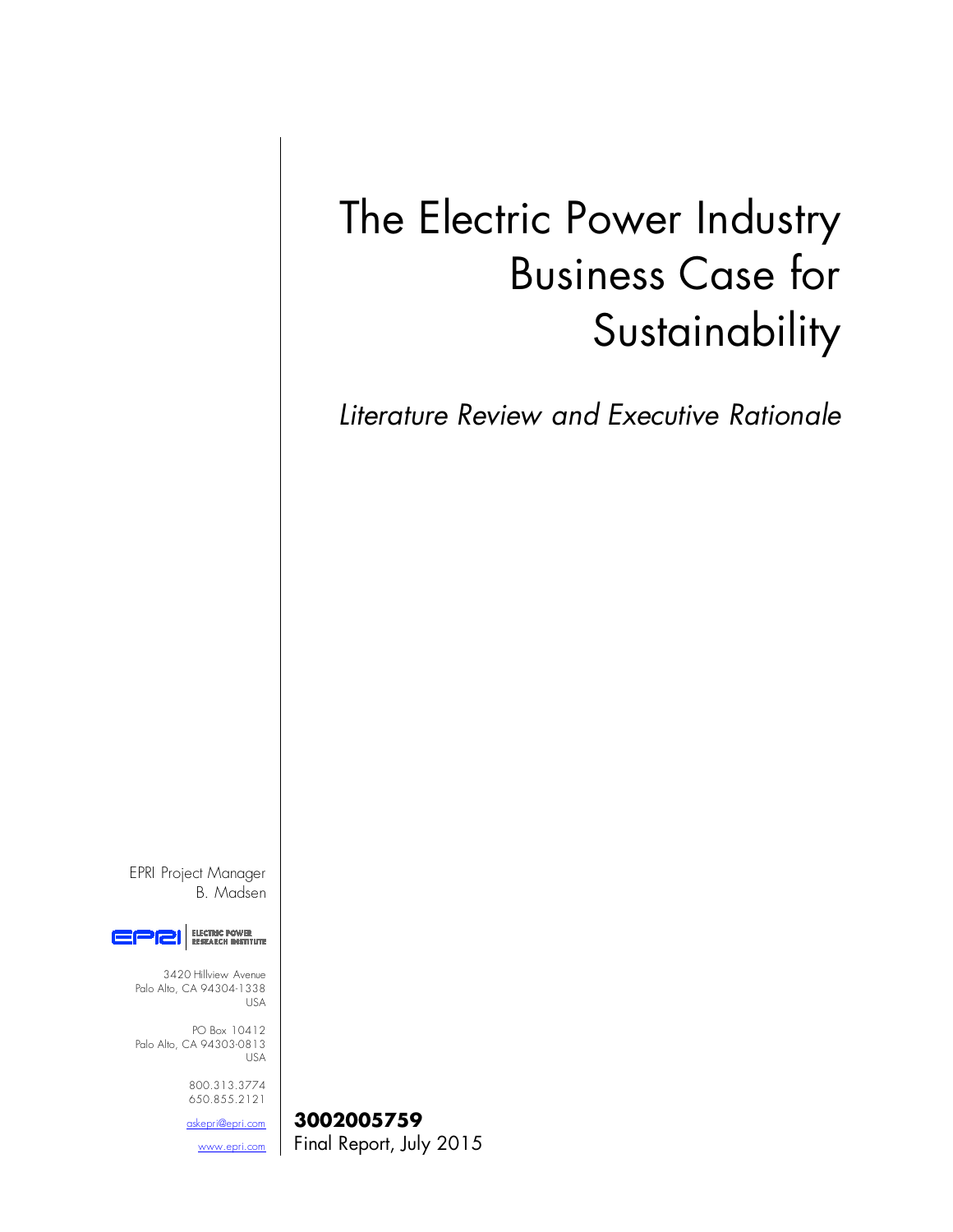#### **DISCLAIMER OF WARRANTIES AND LIMITATION OF LIABILITIES**

THIS DOCUMENT WAS PREPARED BY THE ORGANIZATION(S) NAMED BELOW AS AN ACCOUNT OF WORK SPONSORED OR COSPONSORED BY THE ELECTRIC POWER RESEARCH INSTITUTE, INC. (EPRI). NEITHER EPRI, ANY MEMBER OF EPRI, ANY COSPONSOR, THE ORGANIZATION(S) BELOW, NOR ANY PERSON ACTING ON BEHALF OF ANY OF THEM:

(A) MAKES ANY WARRANTY OR REPRESENTATION WHATSOEVER, EXPRESS OR IMPLIED, (I) WITH RESPECT TO THE USE OF ANY INFORMATION, APPARATUS, METHOD, PROCESS, OR SIMILAR ITEM DISCLOSED IN THIS DOCUMENT, INCLUDING MERCHANTABILITYAND FITNESS FOR A PARTICULAR PURPOSE, OR (II) THAT SUCH USE DOES NOT INFRINGE ON OR INTERFERE WITH PRIVATELY OWNED RIGHTS, INCLUDING ANY PARTY'S INTELLECTUAL PROPERTY, OR (III) THAT THIS DOCUMENT IS SUITABLE TO ANY PARTICULAR USER'S CIRCUMSTANCE; OR

(B) ASSUMES RESPONSIBILITY FOR ANY DAMAGES OR OTHER LIABILITY WHATSOEVER (INCLUDING ANY CONSEQUENTIAL DAMAGES, EVEN IF EPRI OR ANY EPRI REPRESENTATIVE HAS BEEN ADVISED OF THE POSSIBILITY OF SUCH DAMAGES) RESULTING FROM YOUR SELECTION OR USE OF THIS DOCUMENT OR ANY INFORMATION, APPARATUS, METHOD, PROCESS, OR SIMILAR ITEM DISCLOSED IN THIS DOCUMENT.

REFERENCE HEREIN TO ANY SPECIFIC COMMERCIAL PRODUCT, PROCESS, OR SERVICE BY ITS TRADE NAME, TRADEMARK, MANUFACTURER, OR OTHERWISE, DOES NOT NECESSARILY CONSTITUTE OR IMPLY ITS ENDORSEMENT, RECOMMENDATION, OR FAVORING BY EPRI.

**THE ELECTRIC POWER RESEARCH INSTITUTE (EPRI) PREPARED THIS REPORT.**

#### **NOTE**

For further information about EPRI, call the EPRI Customer Assistance Center at 800.313.3774 or e-mail askepri@epri.com.

Electric Power Research Institute, EPRI, and TOGETHER…SHAPING THE FUTURE OF ELECTRICITY are registered service marks of the Electric Power Research Institute, Inc.

Copyright © 2015 Electric Power Research Institute, Inc. All rights reserved.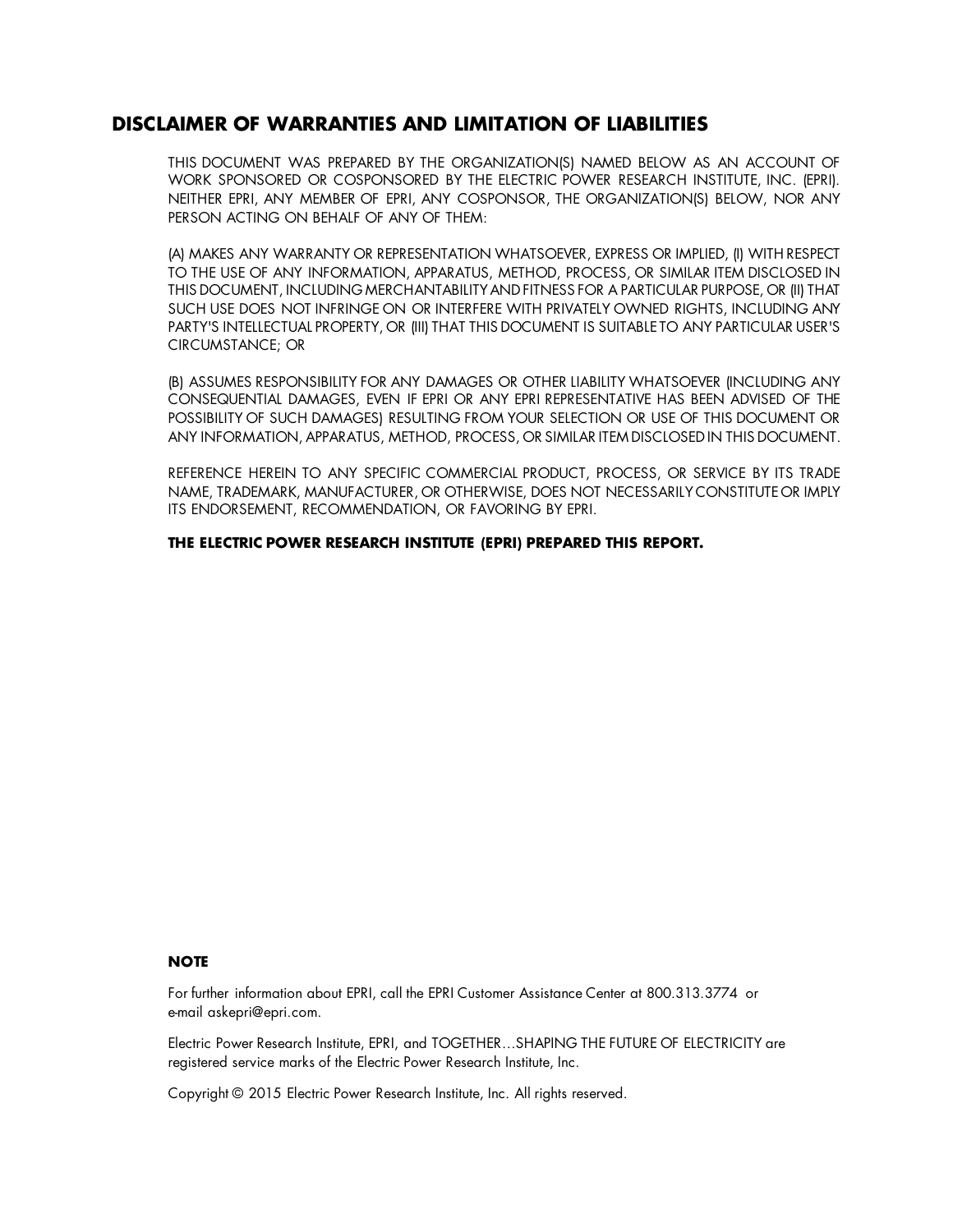### Acknowledgments

The Electric Power Research Institute (EPRI) prepared this report.

Principal Investigators B. Madsen J. Fox

This report describes research sponsored by EPRI.

This publication is a corporate document that should be cited in the literature in the following manner:

*The Electric Power Industry Business Case for Sustainability: Literature Review and Executive Rationale.* EPRI, Palo Alto, CA: 2015. 3002005759.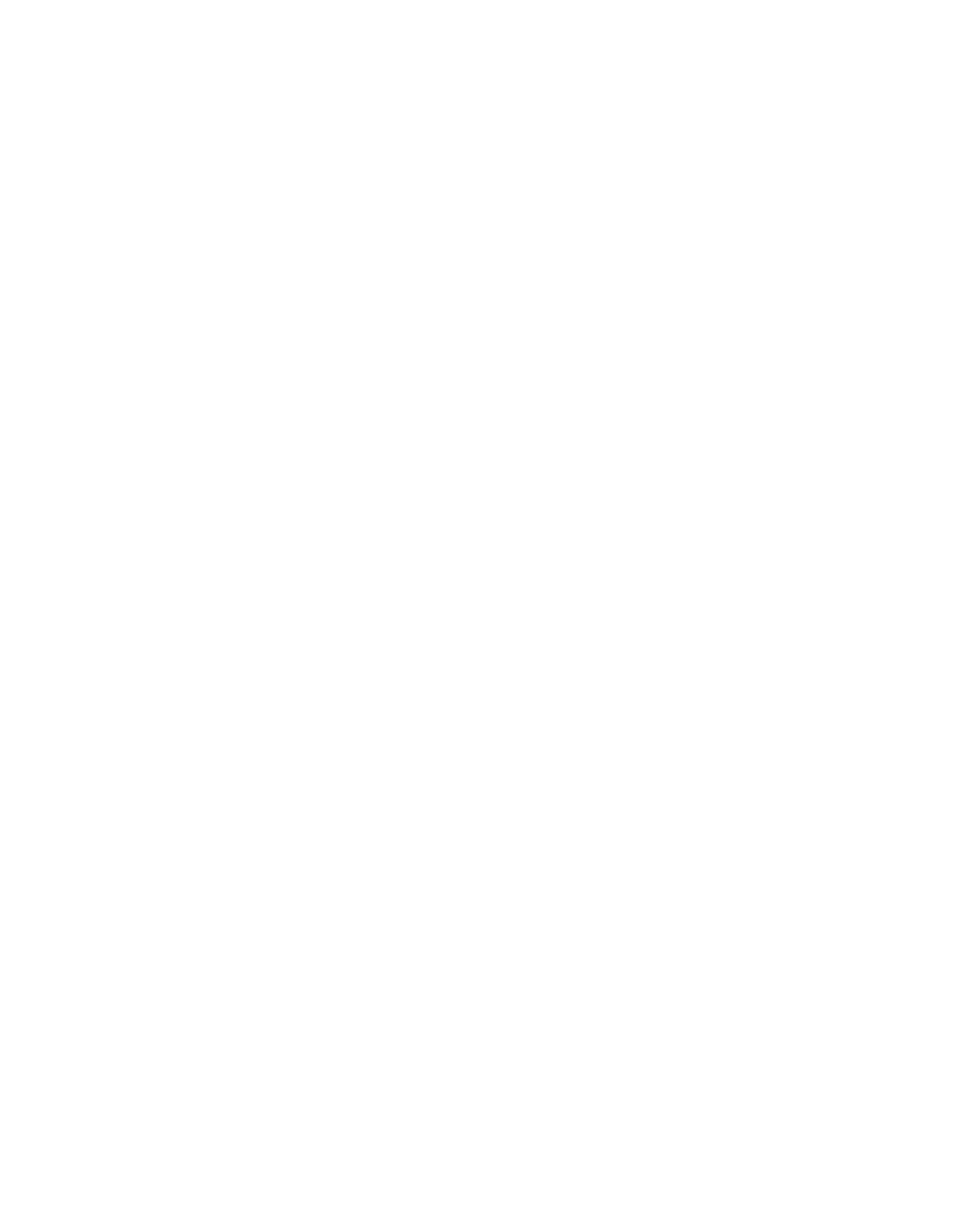### **Abstract**

Electric power companies face varying degrees of external and internal demand for sustainability action. EPRI's Electric Sustainability Interest Group (ESIG) has considered the most compelling business case for sustainability for the electric power industry. This report systematically considers this question through 1) a literature review on the business case for corporate sustainability with specific call-outs related to the electric power industry, and 2) a summary to inform executive decision making regarding sustainability.

Research revealed numerous academic studies finding correlations between sustainability and cost of capital, market performance, and accounting performance. The business case for sustainability from the research can be summarized into three general opportunities: saving money, making money, and managing risk.

This report is intended to answer the following broad questions within the electric power sector:

- Is corporate sustainability linked to financial performance?
- What is the return on investment (ROI) for specific sustainability actions?
- What is the most compelling evidence for executive decision makers that sustainability is valuable?

#### **Keywords**

Sustainability Corporate social responsibility (CSR) Environmental stewardship Financial performance Business case Return on investment (ROI)

 $\langle v \rangle$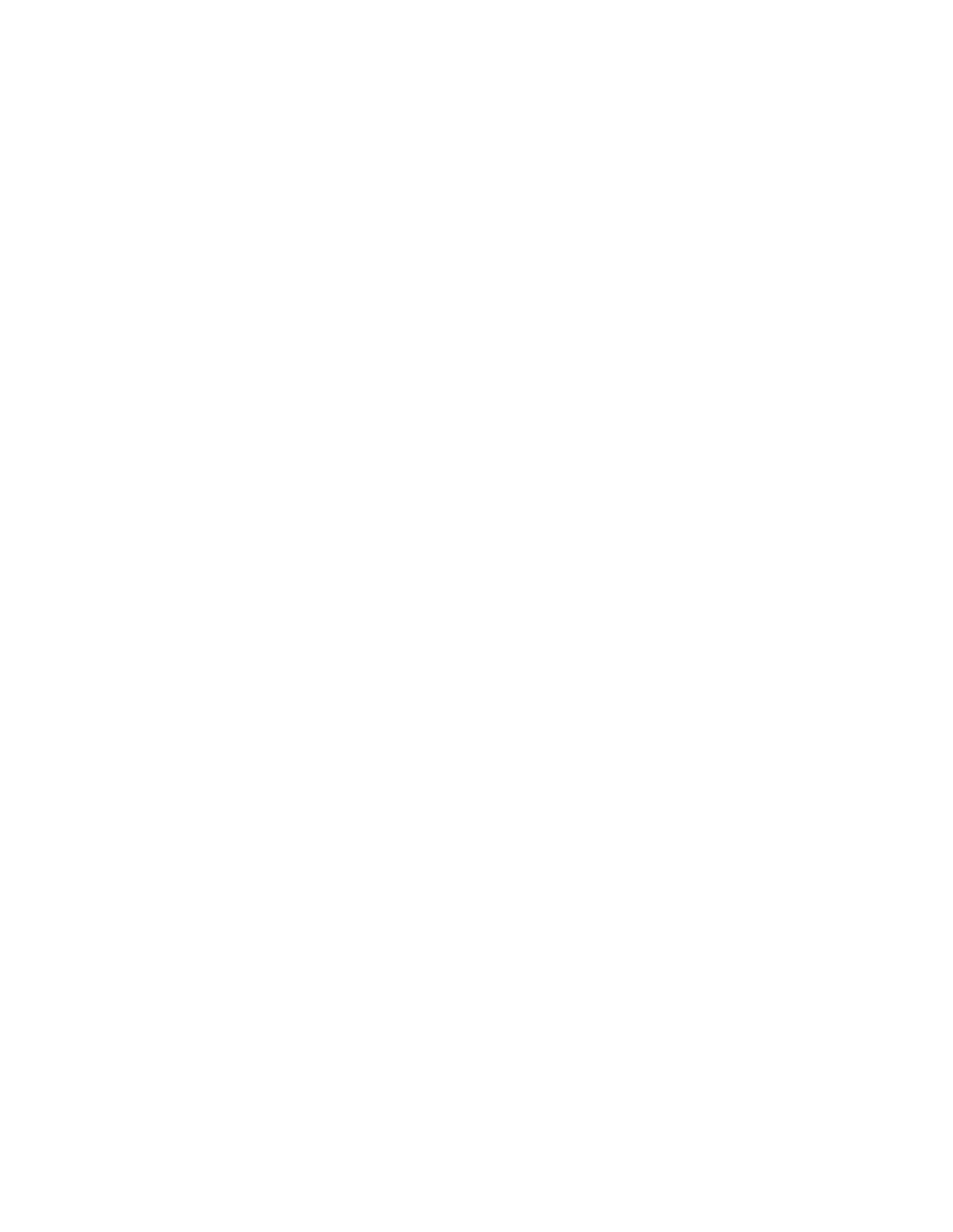# **Executive**

Summary  $\sum_{\text{Electric power companies face unique challenges and tradeoffs}}$ regarding sustainability. While adhering to their core mandate of providing safe, reliable, and affordable electric power, they must at the same time undertake the challenge of evolving their operations to include innovative technologies and address emerging national security issues. Current consideration of the future power system, reduction of coal generation, increasing distributed generation, and the fully "Integrated Grid" where energy consumers are now also power generators, makes the analysis of "sustainable" even more timely. As the industry undergoes this historic transformation, it must consider its sustainability position across economic, environmental, and social performance.

> EPRI's Electric Sustainability Interest Group (ESIG) has considered the most compelling business case for sustainability for the electric power industry. This report systematically considers this question through: 1) a literature review on the business case for corporate sustainability with specific call-outs related to the electric power industry, and 2) a summary to inform executive decision-making regarding sustainability.

> From a review of 18 academic studies, we found evidence of correlations between sustainability and cost of capital, market performance, and accounting performance. The most notable finding of the literature review was the relatively new body of research investigating the link between sustainability performance and cost of capital. While many of the studies analyzed in this literature review found positive correlations, not all academic studies agree on a clear relationship. Active research and academic debate are ongoing. New developments will be important to understand the link between sustainability and cost of capital.

> The report also focuses on communicating the value of sustainability to an electric power company executive. This drew on research from the literature review, but also added real-world examples tailored to the perspective of an electric power company. We organized the business case for sustainability into three general opportunities: saving money, making money, and managing risk. Saving money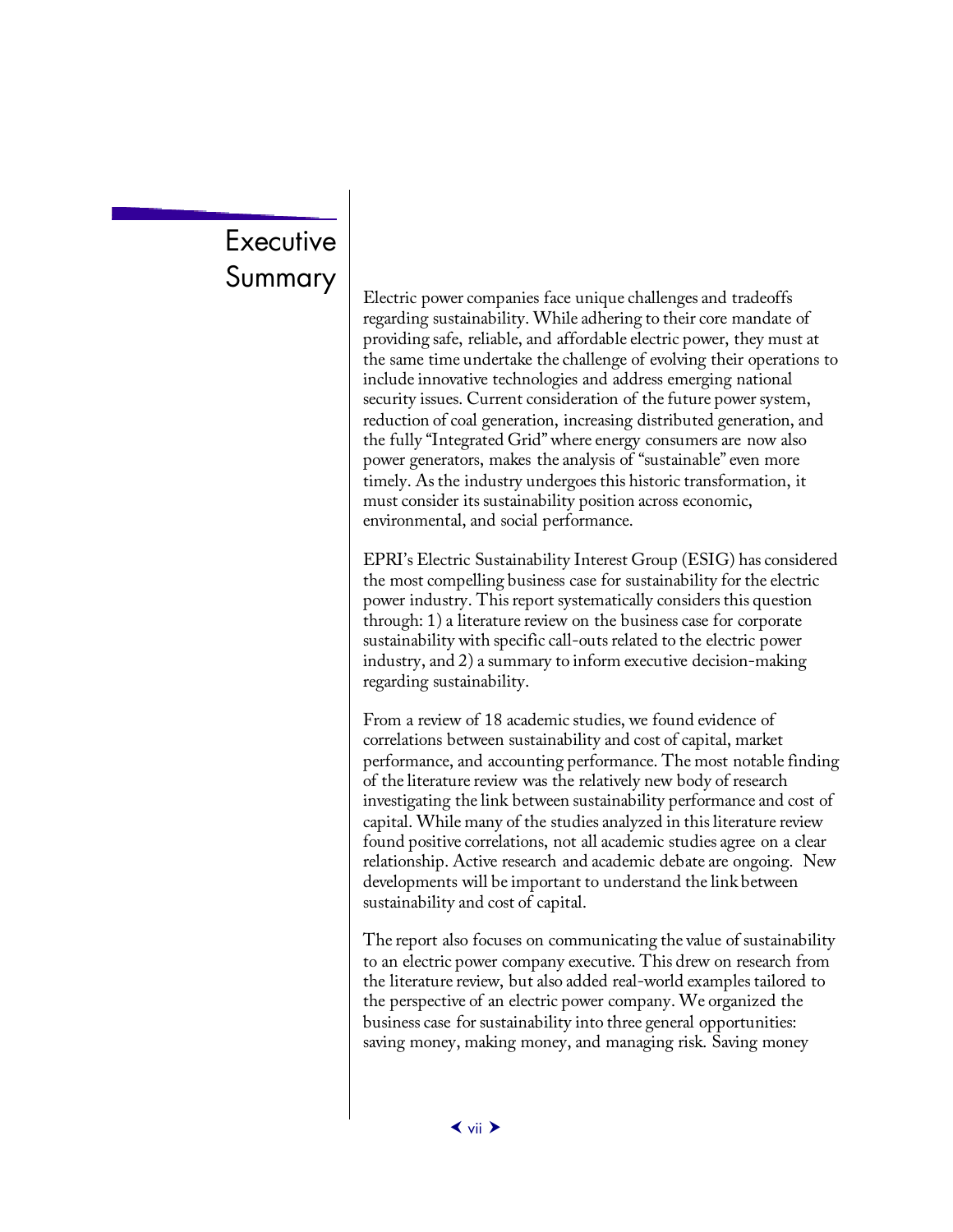may be found from reduced costs of capital, employee retention and engagement, and tax savings, among other savings. Opportunities for making money can be found through increased market returns, and innovation in products, processes or business models. Managing risk through strong sustainability programs has been realized in reduction of both reputational and regulatory risk.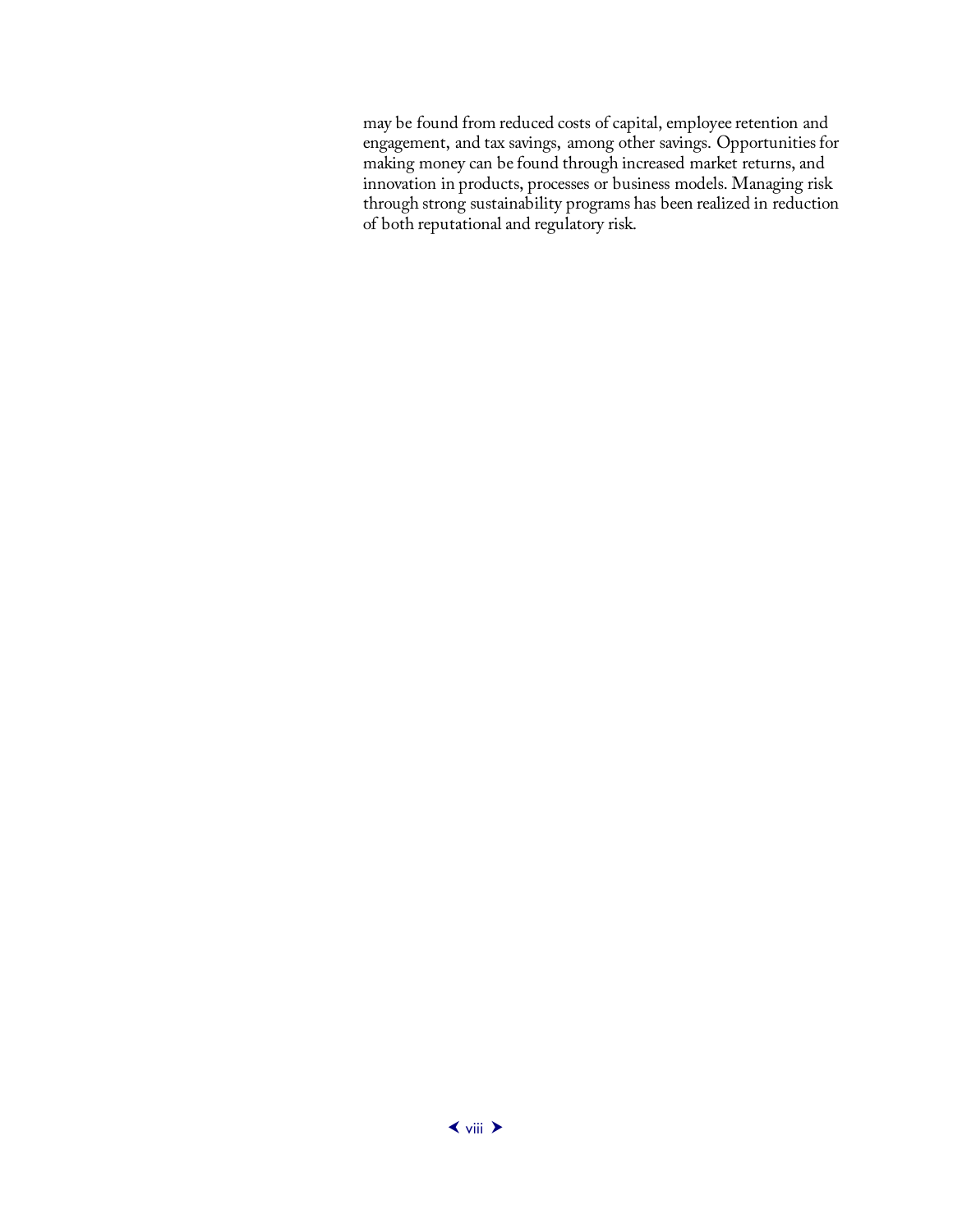### Table of Contents

| Section 2: Literature Review 2-1                      |  |
|-------------------------------------------------------|--|
|                                                       |  |
|                                                       |  |
|                                                       |  |
| Accounting-Based Performance  2-7                     |  |
|                                                       |  |
|                                                       |  |
|                                                       |  |
| Section 3: Executive Rationale 3-1                    |  |
|                                                       |  |
|                                                       |  |
| Employee Retention and Engagement  3-2                |  |
|                                                       |  |
|                                                       |  |
|                                                       |  |
| Innovation (Business Models, Products, Processes) 3-5 |  |
|                                                       |  |
|                                                       |  |
|                                                       |  |
|                                                       |  |
| Is corporate sustainability linked to financial       |  |
|                                                       |  |
| What is the return on investment (ROI) for specific   |  |
|                                                       |  |
| What is the most compelling evidence for executive    |  |
| decision makers that sustainability is valuable?  4-3 |  |
|                                                       |  |
|                                                       |  |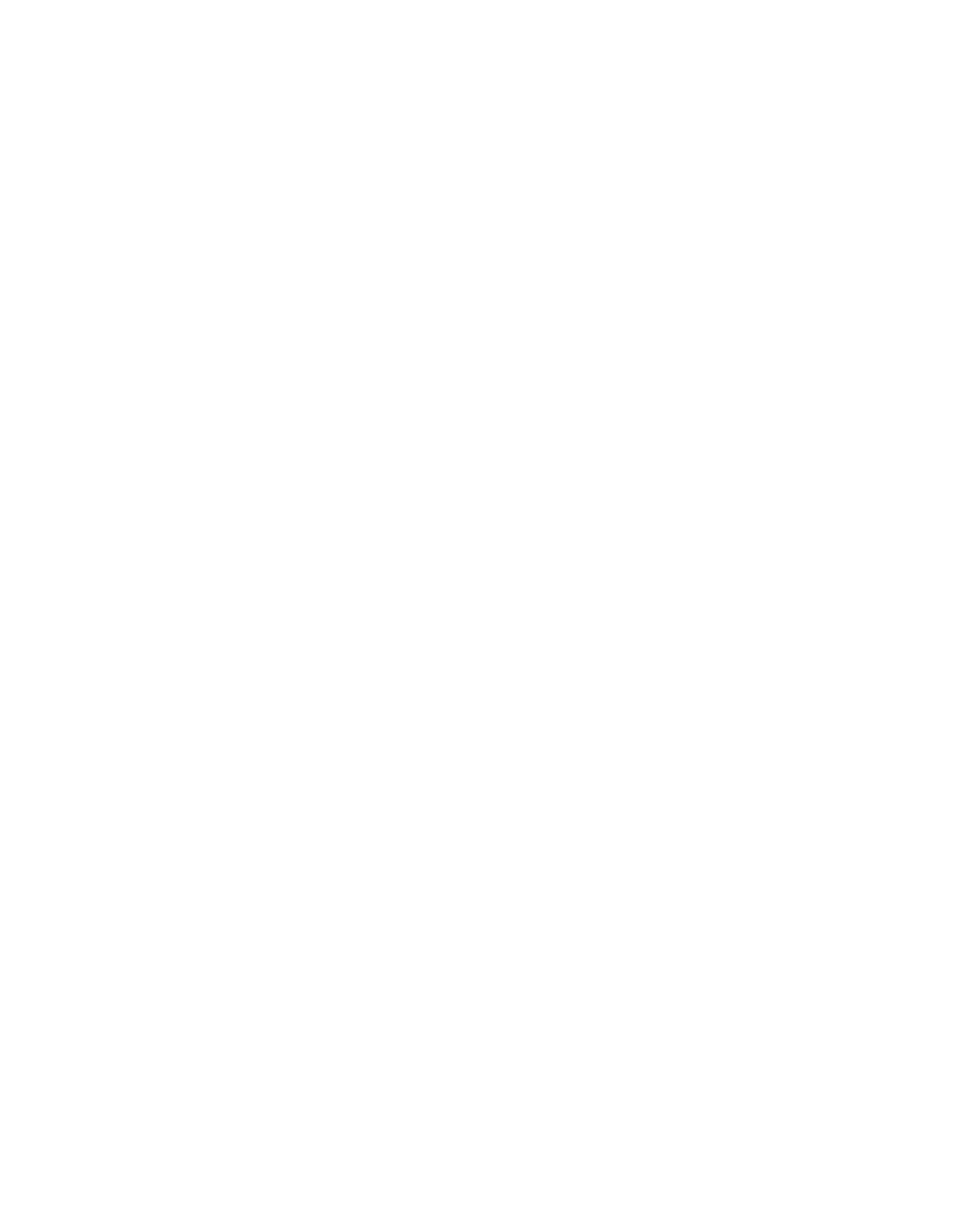## List of Figures

| Figure 1-1 The industry's core mandate and the three pillars                                                        |
|---------------------------------------------------------------------------------------------------------------------|
| Figure 1-2 Answers of utility respondents (134 responses)<br>to the question "Where is sustainability on your CEO's |
| Figure 3-1 Target Rock Advisors' Sustainable Utility Leaders<br>Index performance back-cast from 2002-2014 3-4      |
| Figure 3-2 Expected trends of importance of sustainability                                                          |
| Figure 3-3 Components of S&P 500 market value 3-8                                                                   |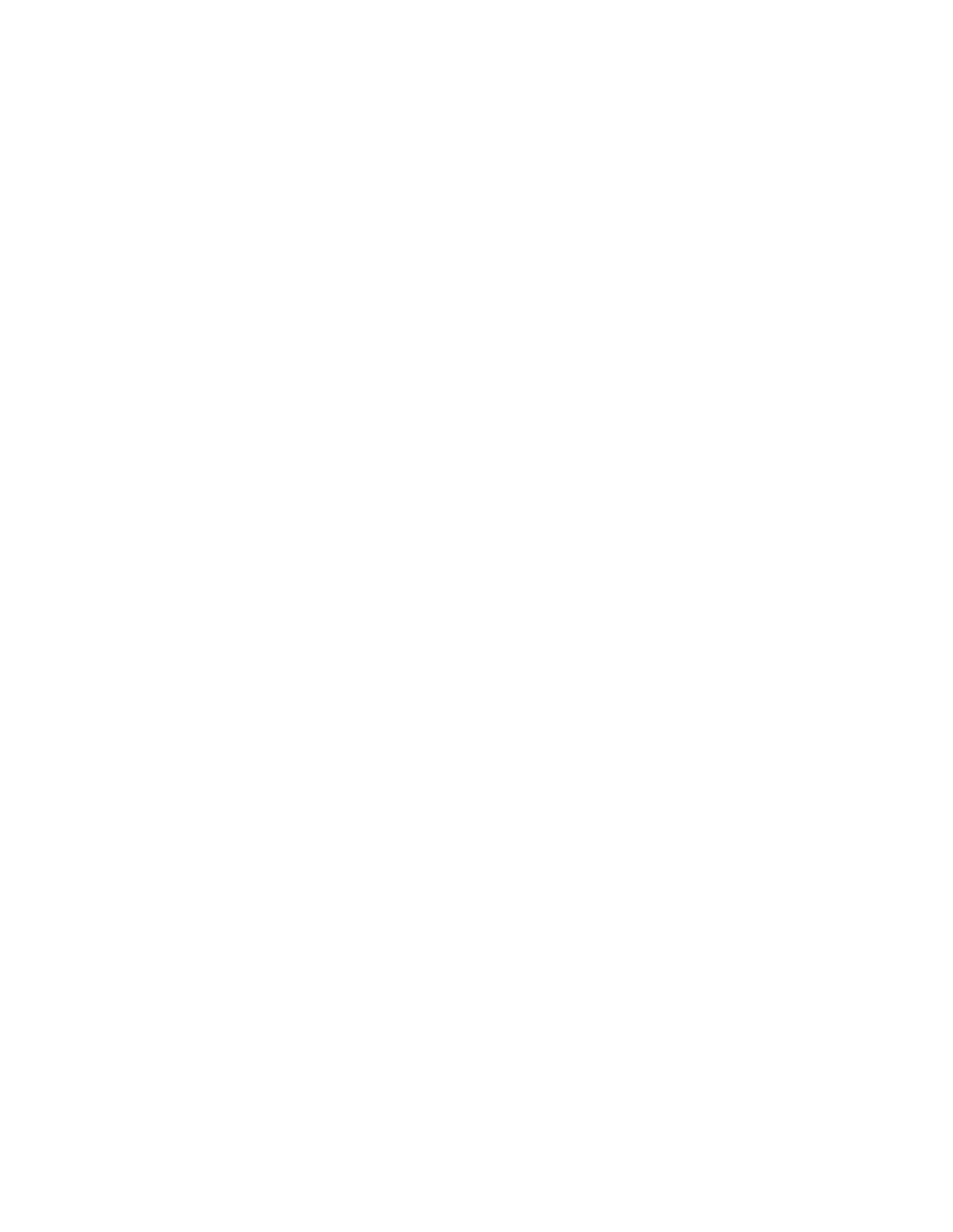### List of Tables

| Table 2-1 Definitions of terms used in the literature 2-2  |  |
|------------------------------------------------------------|--|
| Table 2-2 Summary of research papers 2-8                   |  |
| Table 3-1 2014 shareholder resolutions with electric power |  |
|                                                            |  |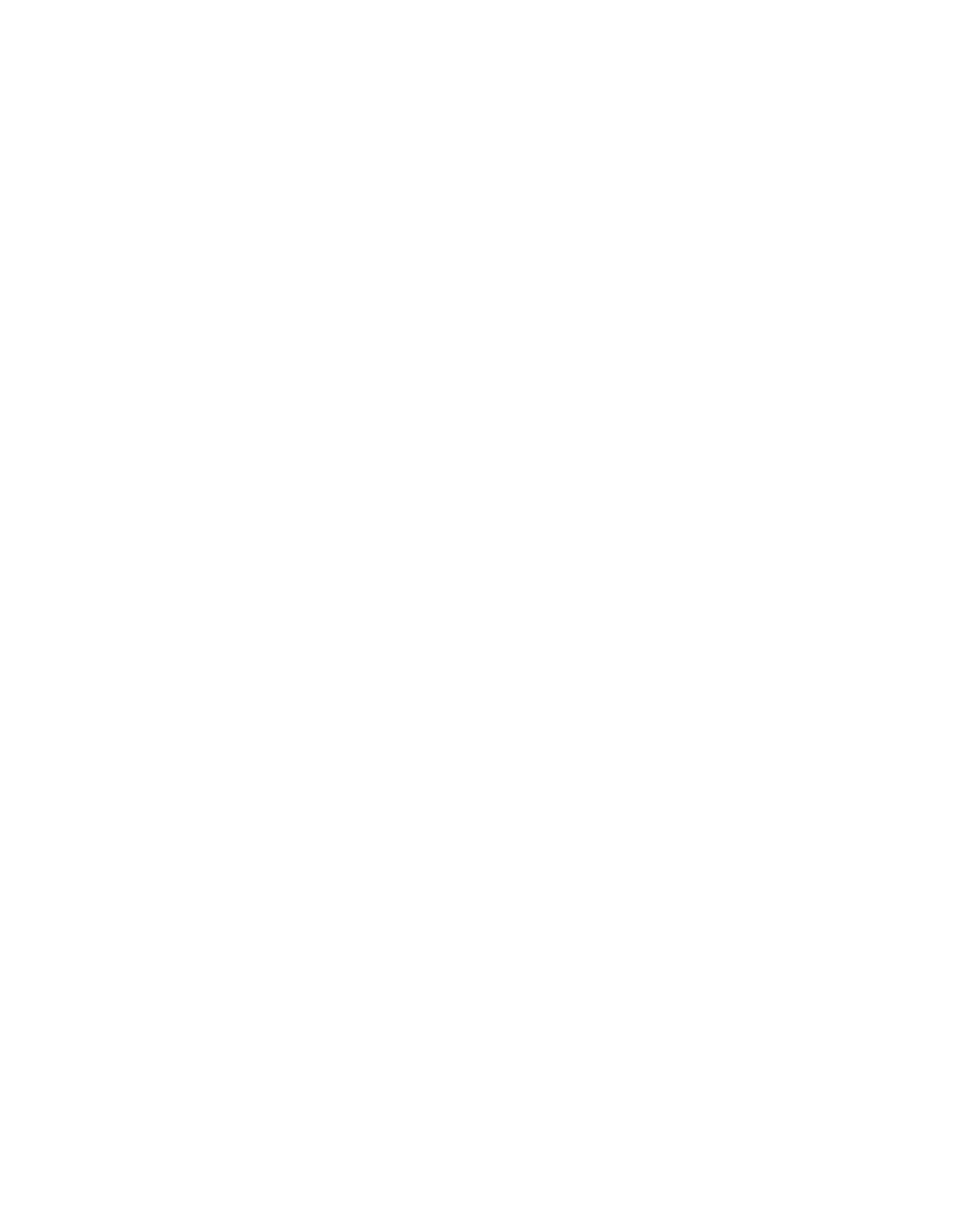## <span id="page-16-0"></span>Section 1: Introduction

Electric power companies face unique challenges and tradeoffs regarding sustainability. While adhering to their core mandate of providing safe, reliable, and affordable electric power, they must at the same time undertake the challenge of evolving their operations to include innovative technologies and addressing emerging national security issues. Current consideration of the future power system, reduction of coal generation, increasing distributed generation, and the fully "Integrated Grid" where energy consumers are now also power generators, makes the analysis of "sustainable" even more timely. [1](#page-53-0) As the industry undergoes this historic transformation, it must consider its sustainability position across economic, environmental, and social performance.

Corporate sustainability is a dynamic concept encompassing nuanced variations such as "corporate responsibility," "corporate social responsibility (CSR)," "environmental, social, and governance" (ESG) and "stewardship." For the purposes of this report, corporate sustainability refers generally to a business strategy that incorporates and balances economic, social, and environmental considerations. The challenge for electric power companies to simultaneously address the myriad of issues is indeed formidable. Figure 1-1 illustrates the three pillars of sustainability in the context of the electric power industry's core mandate.

For the purposes of this report, corporate sustainability refers generally to a business strategy that incorporates and balances economic, social, and environmental considerations.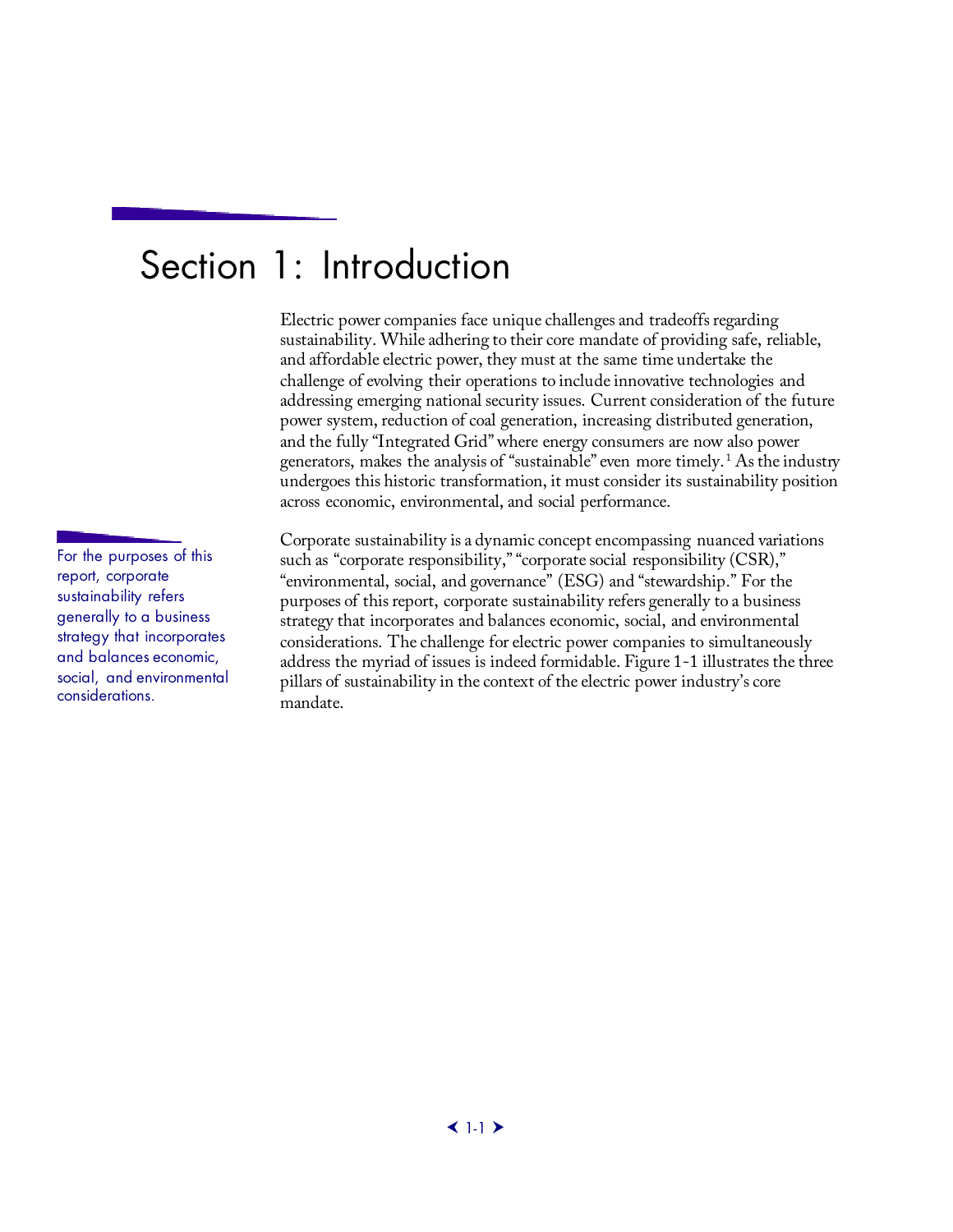

<span id="page-17-1"></span>*Figure 1-1 The industry's core mandate and the three pillars of sustainability*

#### <span id="page-17-0"></span>**Background**

EPRI's Energy Sustainability Interest Group (ESIG) was formed in 2008 to provide a collaborative forum for EPRI members to discuss and address issues related to sustainability. Electric power companies face varying degrees of external and internal demand for sustainability action. For example, a Public Utilities Commission has convened electric utilities to discuss their work related to sustainability. [2](#page-53-1) Other investor-owned electric power companies may be driven by investor demand for sustainability action. The socially-responsible investment (SRI) arena totaled \$3.74 trillion across all industries in 2010, up 20% over 2009. [3](#page-53-2) Multiple investment vehicles target companies based on sustainability performance. Recently, a private firm has begun looking specifically at utility companies and ranking their sustainability performance to create a best-in-class utility index. [4](#page-53-3) In addition, shareholders may pressure companies on sustainability issues; in 2014, 10 electric power companies were faced with shareholder resolutions on environmental, social, and governance issues, and 417 shareholder resolutions were filed across all industries on these same issues. [5](#page-53-4)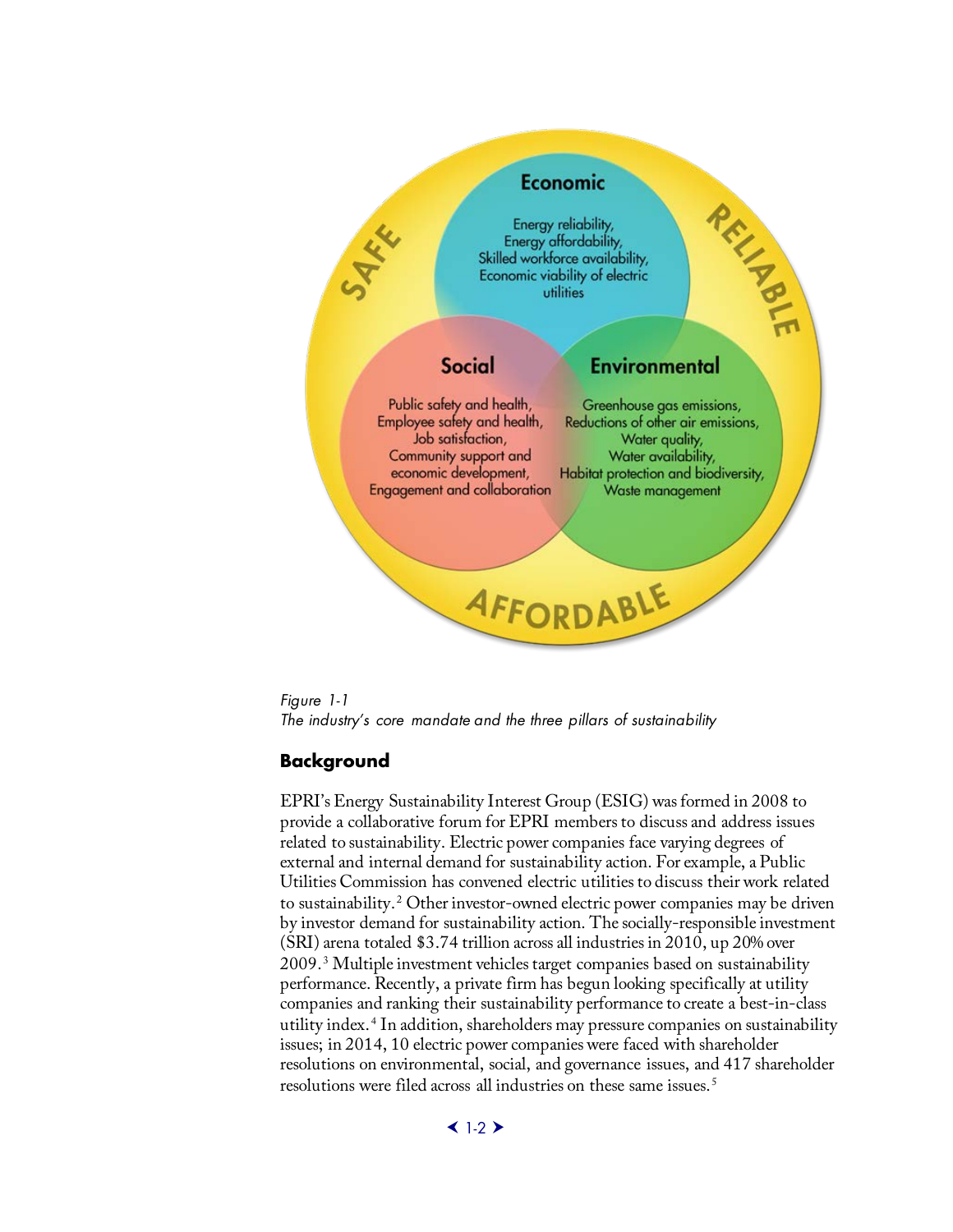While facing these external drivers for sustainability, electric power companies also face differing situations regarding internal support for sustainability. In a survey of electric utility respondents, 71% (134 responses) noted that sustainability was "part of our core values."[6](#page-54-0) Figure 1-2 indicates the priority of sustainability issues within electric utility leadership – from being not a priority to being a top priority of the CEO.



#### <span id="page-18-1"></span>*Figure 1-2*

*Answers of utility respondents (134 responses) to the question "Where is sustainability on your CEO's agenda?" [7](#page-54-1)*

#### <span id="page-18-0"></span>**Objectives and Approach**

One of the key objectives in ESIG's research is to investigate the business case for sustainability. This report is intended to answer the following broad questions within the electric power sector:

- Is corporate sustainability linked to financial performance?
- What is the return on investment (ROI) for specific sustainability actions?
- What is the most compelling evidence for executive decision makers that sustainability is valuable?

The research methodology focused on a review of the academic literature, grey literature (academic literature that is not formally published), articles, reports, and real life case studies related to the business case for sustainability. This report provides: 1) a literature review on the business case for corporate sustainability with specific call-outs related to the electric power industry, and 2) a summary to inform executive decision-making regarding sustainability.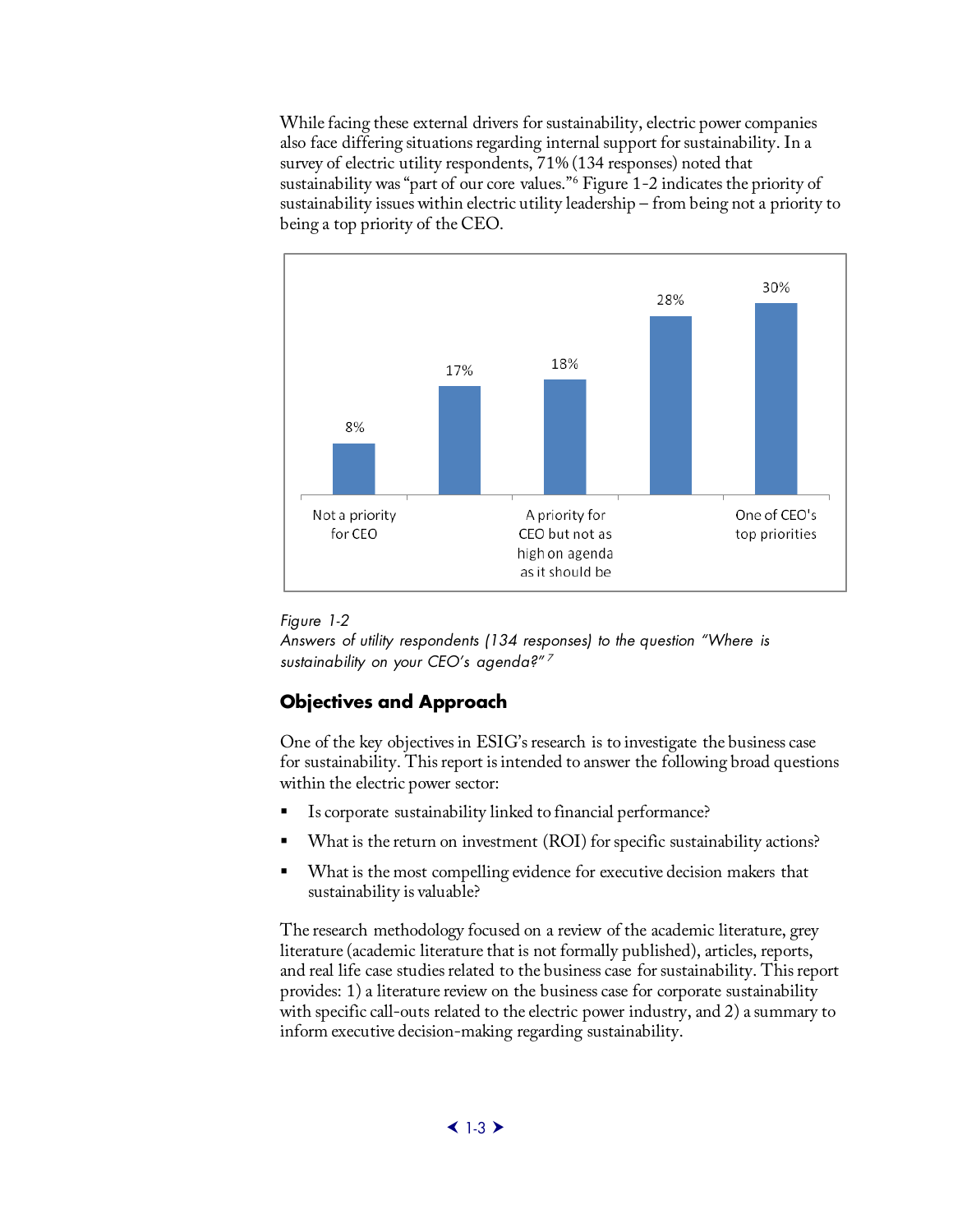Academic research and business understanding of the link between sustainability performance and financial performance is continuing to evolve; consolidation and refinement will likely be needed going forward.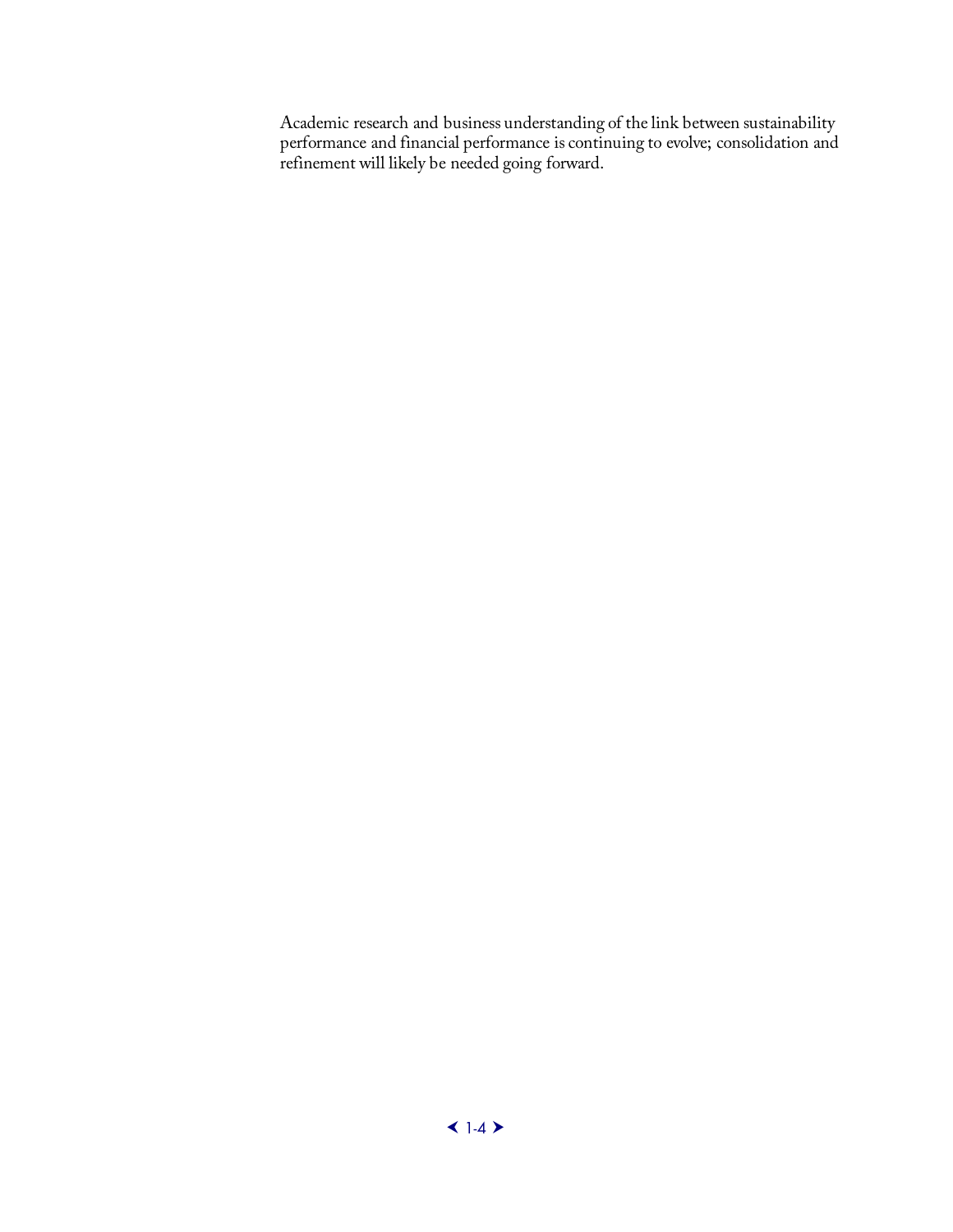### <span id="page-20-0"></span>Section 2: Literature Review

This section presents a summary of the literature relating to the business case for sustainability to inform the first two research questions:

- Is corporate sustainability linked to financial performance?
- What is the return on investment (ROI) for specific sustainability actions?

There is a growing body of academic literature investigating the link between sustainability and financial performance. There are two general theories regarding corporate investments in sustainability in the literature. The first theory is that investments in sustainability incur costs, whereas benefits (such as reputation) accrue to managers rather than the firm's shareholders (Friedman, 1970<sup>[8](#page-55-0)</sup>; Margolis and Walsh, 2003<sup>[9](#page-55-1)</sup>). From this view, corporate spending on sustainability is an unnecessary extravagance, akin to spending on a corporate jet. The second "stakeholder agency" theory is that investments in sustainability enhance profitability through various means: competitive advantage, reputation, retaining higher quality employees, creating unforeseen innovations, creating "moral capital," and other manifestations of risk reduction (Bassen et al.,  $2006$ ,  $10$ ) Cheng et al.,  $2011^{11}$  $2011^{11}$  $2011^{11}$ ). Overall, the studies in this literature review attempt to support or discount these two general theories.

#### **Approach and Definitions**

Literature on the relationship between sustainability and financial performance dates back to the early 1970s. Eighteen academic studies were collected, all but three from the last decade. Included in this set was a meta-analysis conducted by Deutsche Bank (DB), <sup>[12](#page-55-2)</sup> original sources from that report, several other studies from a search of the ScienceDirect database of peer-reviewed journal articles, and additional frequently-cited meta-analyses. The individual research papers (14) are summarized first, and meta-analyses (4) second. Table 2-1 provides definitions of select terms used in the literature we reviewed.

<span id="page-20-1"></span>Eighteen academic studies on the relationship between sustainability and financial performance were reviewed.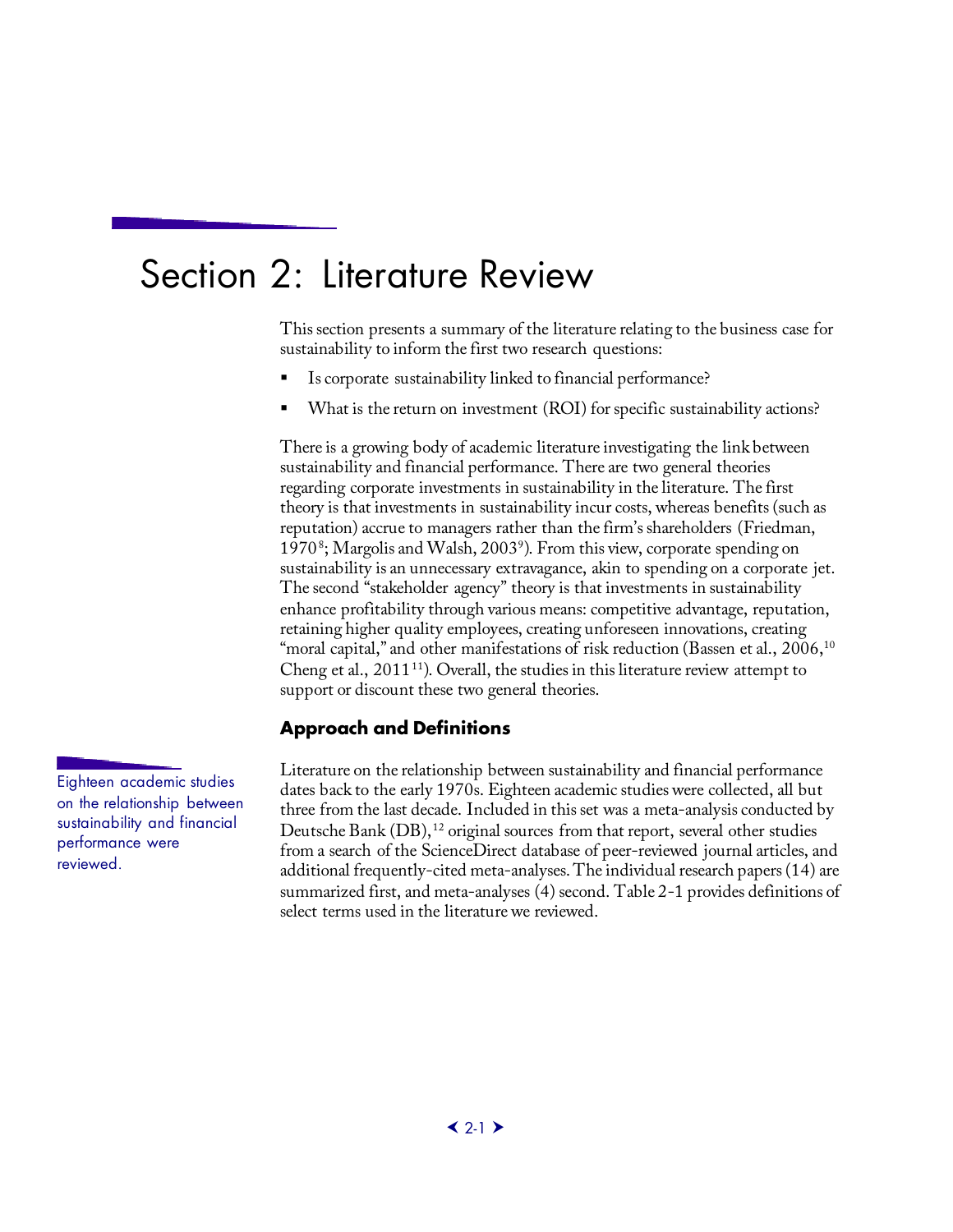<span id="page-21-0"></span>*Table 2-1 Definitions of terms used in the literature* 

#### **Definitions**

Accounting-based performance: Performance based on return on assets, return on equity, or firm value.[13](#page-56-0)

Cost of capital: Refers to the cost of funding a business. If the business is financed through debt, the cost of debt is the interest rate. If the business is financed through equity (stock), cost of equity reflects that a firm will need to increase earnings to compensate for risk.<sup>[14](#page-56-1)</sup> <sup>[15](#page-56-2)</sup>

Environmental, Social, and Governance (ESG): "A set of standards for a company's operations that socially conscious investors use to screen investments. Environmental criteria look at how a company performs as a steward of the natural environment. Social criteria examine how a company manages relationships with its employees, suppliers, customers and the communities where it operates. Governance deals with a company's leadership, executive pay, audits and internal controls, and shareholder rights."<sup>[16](#page-56-3)</sup> Has been described as a best-in-class approach (e.g., rating companies based on performance on metrics).<sup>[17](#page-56-4)</sup>

Market-based performance: Performance based on stock or bond price, fund returns, or Tobin's Q.

KLD database:<sup>[18](#page-56-5)</sup> Many of the academic studies cite the use of this private database of ESG information. The database is described by Goss and Roberts (2011) as "widely accepted by practitioners and academics as an objective measure of corporate social responsibility" (p.1796).[19](#page-56-6) The thirteen dimensions of ESG collected in the database are: community, corporate governance, diversity, employee relations, environment, human rights, product characteristics, alcohol, gambling, firearms, military, tobacco and nuclear power.<sup>[20](#page-56-7)</sup> The data is characterized as a strength or concern and each dimension is given a score. A sample of the 44 individual "strengths" indicators in the KLD database includes: pollution prevention, limited executive compensation, support for education, diversity in the board of directors, and strong health and safety programs. The 37 individual "concerns" indicators include the lack of the above-noted, and other indicators such as: poor relations with indigenous peoples, hazardous waste liabilities, and fines or civil suits related to product safety.<sup>[21](#page-56-8)</sup> Many of the studies below develop an aggregated score by subtracting concerns from strengths. The database covers S&P 500 and Russell 2000 (small-cap) U.S. firms. KLD was bought by MSCI in  $2010.<sup>22</sup>$  $2010.<sup>22</sup>$  $2010.<sup>22</sup>$ 

Return on assets (ROA): "An indicator of how profitable a company is relative to its total assets. ROA gives an idea as to how efficient management is at using its assets to generate earnings. Calculated by dividing a company's annual earnings by its total assets."<sup>[23](#page-56-10)</sup>

Return on equity (ROE): "The amount of net income returned as a percentage of shareholders equity. Return on equity measures a corporation's profitability by revealing how much profit a company generates with the money shareholders have invested."[24](#page-56-11)

Socially-responsible investment (SRI): "A process within the context of financial analysis, which takes into account social, environmental and ethical consequences when selecting, retaining, or realizing investments."<sup>[25](#page-56-12)</sup> Has been described as a screening-out approach (e.g., screening out tobacco, firearms, or nuclear power companies).<sup>[26](#page-56-13)</sup>

Spread: In the case of bonds, spread is the difference between a bond's offering yield and the yield of a treasury bond.<sup>[27](#page-56-14)</sup> In the case of bank loans, it is the difference between an average interest rate (e.g., prime) and the rate charged for a particular loan. Spread indicates risk: the riskier the borrower, the greater the spread between the borrower's yield/interest rate and the treasury bond yield/average interest rate.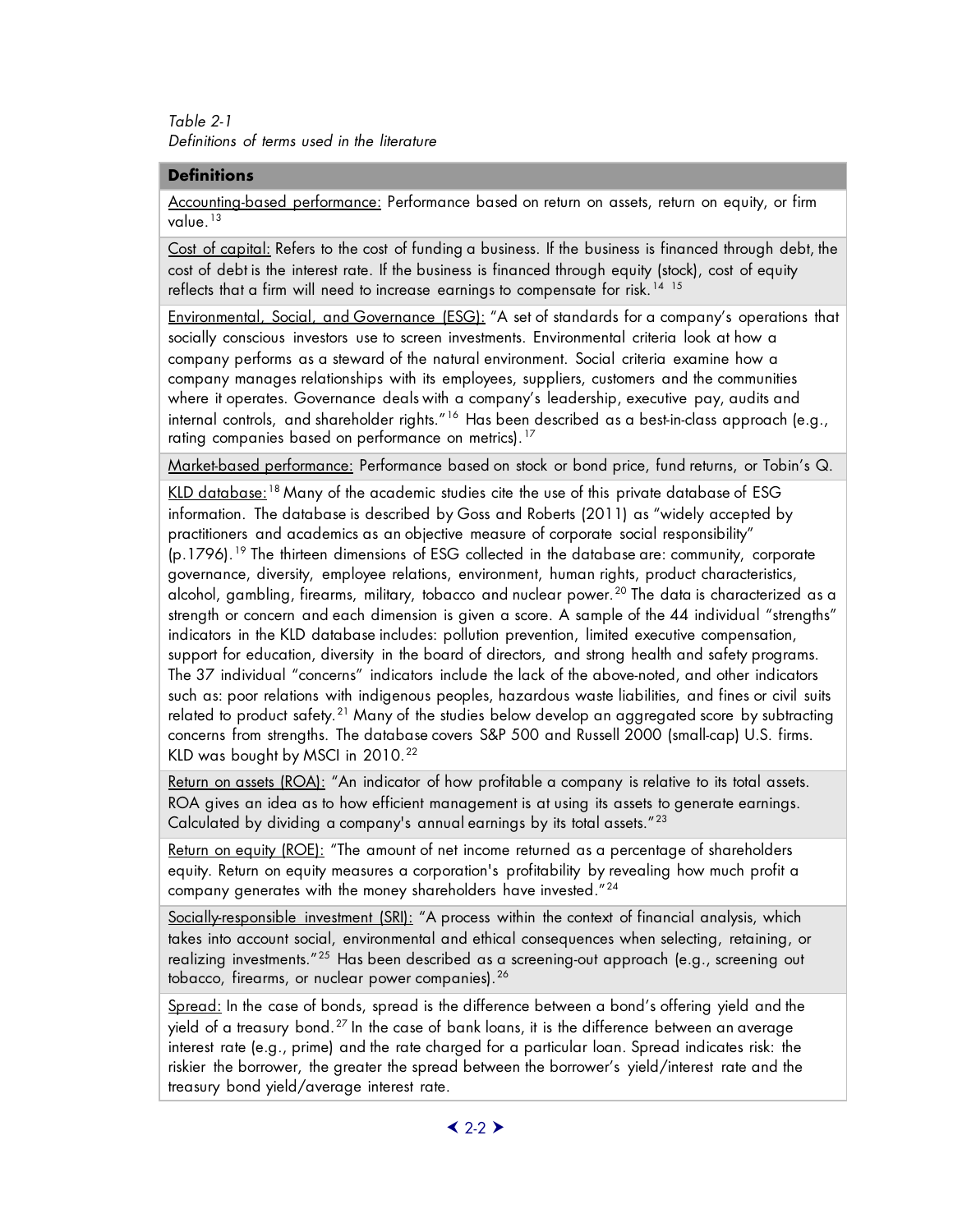The proxies for sustainability were primarily ESG indicators from the KLD or Thompson Reuters ASSET4 databases.

The proxies for firm performance in the research were related to marketbased performance, accounting-based performance, or cost of capital.

I

Of the 14 individual research papers reviewed, one focused on SRI fund performance (Weber, 2010).<sup>[28](#page-57-0)</sup> For the remaining 13 papers, proxies for sustainability were based on ESG indicators – either in aggregate, or focusing on one pillar (environmental, social, or governance). In multiple cases, ESG indicators were analyzed by "strengths" versus "concerns," which was a categorization of the KLD ESG database. Seven of the studies used ESG data from the KLD database. Two of the globally-focused studies used ESG data from the Thomson Reuters ASSET4 database.

Other proxies for sustainability were:

- Unique sustainability ratings (Bassen et. al, 2006; Weber et al., 2010).
- Having published a stand-alone CSR report between 1993-2007 (Dhaliwal et al.,  $2011^{29}$  $2011^{29}$  $2011^{29}$ .
- Being included on the "100 Best Companies to Work for in America" list (Edmans, 2011<sup>[30](#page-57-2)</sup>).
- Aggregate pounds of toxic chemicals emitted from the EPA-mandated reporting on the Toxic Release Inventory (TRI) normalized by dollar value of the firm (Konar and Cohen, 2001<sup>31</sup>).
- Having an environmental lawsuit pending in 1989 (Konar and Cohen, 2001).
- Inclusion in a portfolio of SRI funds (Weber et al., 2010).

In terms of firm performance, the studies generally look for indications of financial performance in: market-based performance, accounting-based performance, or cost of capital. Cost of capital research appears to be a more recent phenomenon, as we found no study on cost of capital conducted prior to 2004. The studies used the following proxies of firm performance:

- $β$  (beta)<sup>[1](#page-22-0)</sup> a market-based risk measure (Bassen et. al, 2006).
- Bank loan spread (Chava, 2011<sup>32</sup>; Goss and Roberts, 2011<sup>33</sup>).
- Bond spread (Bauer et al., 2009[34](#page-57-6); Bauer and Hann, 2010; Nandy and Lodh,  $2012^{35}$  $2012^{35}$  $2012^{35}$ ).
- Capital constraints an inability to fund all desired investments (Cheng et al., 2011).
- Cost of equity an indication of demand for higher return to mitigate perceived risk (Chava, 2011; Ghoul et al., 2011<sup>[36](#page-57-8)</sup>).
- Credit rating of corporate bonds (e.g., S&P 500 or Moody's credit rating scale of AAA to D) (Bassen et. al, 2006; Bauer et al., 2009; Bauer and Hann, 2010).
- Monthly returns of SRI funds (Weber et al., 2010).

<span id="page-22-0"></span><sup>&</sup>lt;sup>1</sup> "A measure of the volatility, or systematic risk, of a security or a portfolio in comparison to the market as a whole" [\(Investopedia,](http://www.investopedia.com/terms/b/beta.asp%23ixzz3aVoTRj8g) 2015).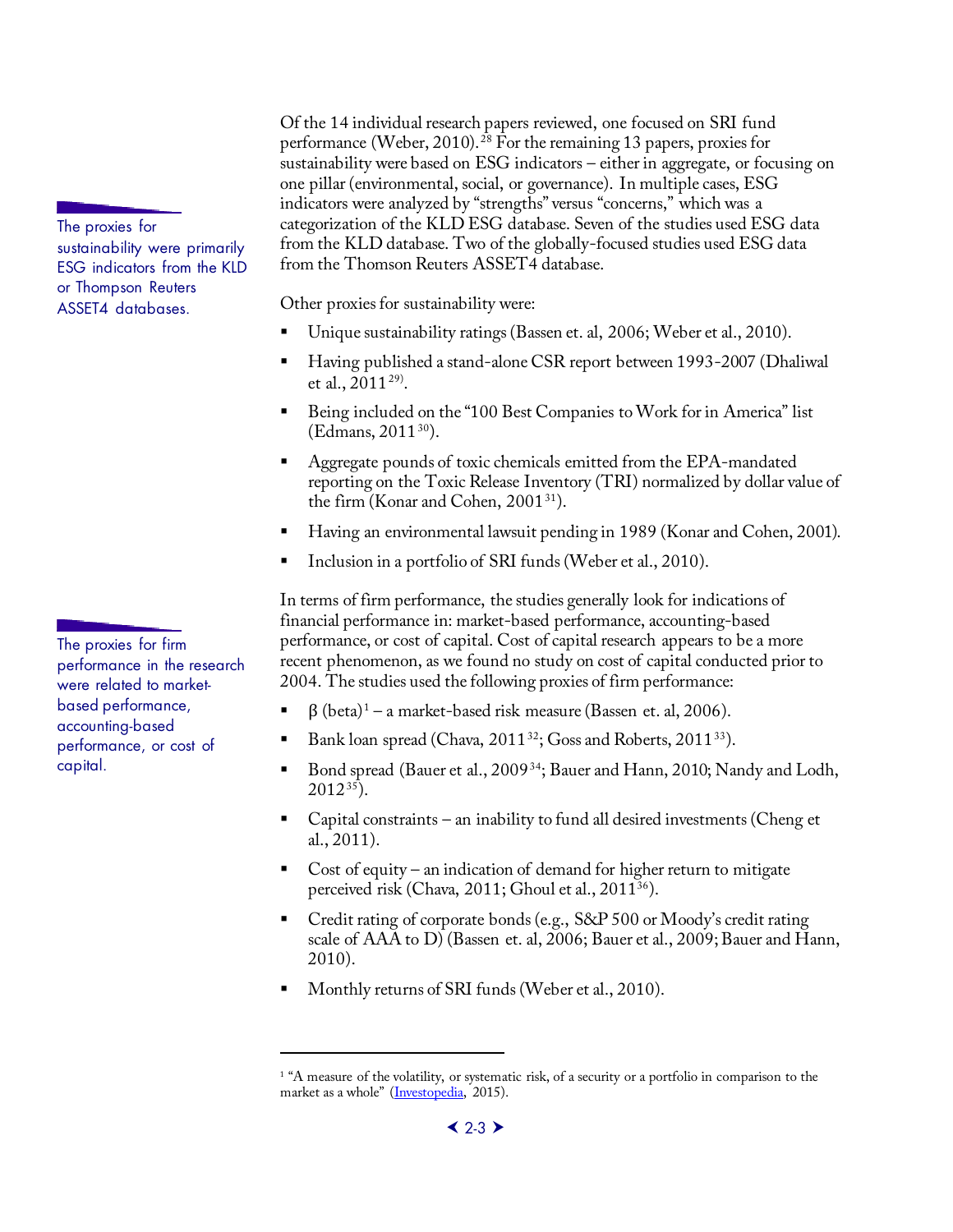The studies control for wellknown factors that could affect firm performance.

"Significant" in the context of academic literature refers to statistically significant results.

<span id="page-23-0"></span>Cost of capital affects investor owned utilities (IOUs) and non-IOUs alike: all organizations needing access to funds pay for the privilege of doing so.

- Return on assets (ROA) an accounting-based measure of performance (Bassen et al, 2006; Eccles et al., 2013[37\)](#page-58-0).
- Return on equity (ROE) an accounting-based measure of performance (Bassen et. al, 2006; Eccles et al., 2013).
- Stock market performance (Bassen et. al, 2006; Eccles et al., 2013; Edmans, 2011).
- Tobin's Q ratio of market price of a company divided by the replacement value of company's assets, said to represent intangible assets<sup>[38](#page-58-1)</sup> (Konar and Cohen, 2001).

The studies control for well-known factors that could affect the proxy of firm performance, such as: firm size, total assets, earnings normalized by assets, leverage (debt/assets), market share of the firm, and country (an indicator of level of regulation, required disclosure, and accounting method).

Most of the studies performed multiple analyses, including correlation analysis, regression analysis, and more complicated analyses. "Significant" in the context of academic literature refers to statistically significant results. Correlation analysis tests whether two variables significantly co-vary or are correlated. Regression analyses find whether there is a "fit," or a relationship, between a dependent variable (e.g., a proxy of firm performance) and one or more independent variables (e.g., a proxy of sustainability and control variables) in a data set. Regression analysis outcomes indicate the significance of the relationship and also the explanatory effect of the independent variable ( $r^2$  value).<sup>[39](#page-58-2)</sup> The  $r^2$  value indicates how much of the variation of firm performance in a data set can be explained by the sustainability variable. Regression models produce an equation and the studies occasionally "plug in" figures to show the effect at the mean level of all the variables or to predict effects from a marginal change in a variable of interest (Bauer et al., 2009; Konar and Cohen, 2001).

The findings from the eighteen studies are summarized below. First, results from the 14 individual studies are reviewed, categorized by the proxies of firm performance: cost of capital, market-based performance, and accounting-based performance. Findings from the four meta-analyses are reviewed separately, due to the different nature of analysis. A summary of all findings from the literature review is summarized in Table 2-2.

### *Cost of Capital*

Eight of the fourteen studies examined the relation of sustainability performance to cost of capital. Cost of capital affects investor owned utilities (IOUs) and non-IOUs alike: all organizations needing access to funds are evaluated by their lenders or investors. Riskier borrowers pay a premium for access to funding. These academic studies examine whether data on bank loan spread, credit rating of corporate bonds, cost of equity, or capital constraints were significantly related to sustainability proxies. Seven of the cost of capital studies used the KLD ESG database for sustainability data, and one used the ASSET4 ESG database.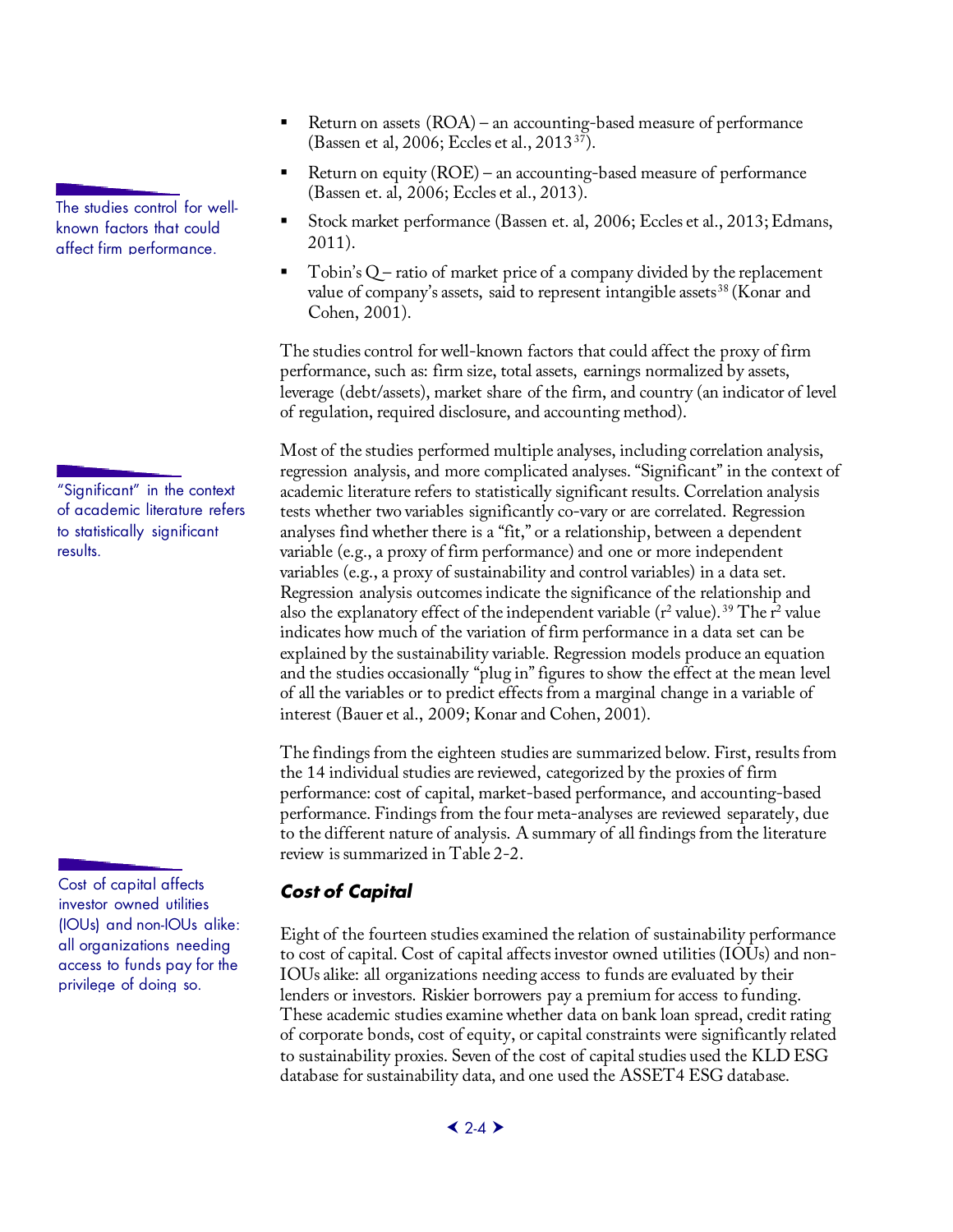Chava (2011) and Nandy and Lodh (2012) found that firms with net environmental concerns paid greater interest rates on bank loans (higher bank spreads).

Bassen at al. (2006) focused on 44 utility firms (most from the U.S. and U.K.) and found a significant relationship between a sustainability rating and bond ratings.

Multiple studies found significant relationships between an aggregate ESG rating and bank loan spread (Chava 2011; Goss and Roberts, 2011; Nandy and Lodh, 2012) or capital constraints (Cheng et al. 2011). Goss and Roberts developed an aggregate score of ESG strengths and concerns, determined the average score, and separated the sample into below average and above average scores.

Goss and Roberts found that firms with below-average aggregate sustainability performance paid more for bank loans than high-performance firms, but the difference was a "modest economic impact" (between 0.07% and 0.18%). Chava and Nandy and Lodh looked only at environmental indicators, and also found that firms with net environmental concerns paid greater interest rates on bank loans (higher bank spreads). Environmental "strengths" (environmentally beneficial products and services; pollution prevention; recycling; clean energy; management systems; property, plant, and equipment; and other strengths)<sup>[40](#page-59-0)</sup> were not found to be significantly related to bank loan spread (i.e., "good" firms did not have significantly lower interest rates). This finding suggests that investors and lenders weigh environmental concerns (hazardous waste, regulatory problems, ozone depleting chemicals, substantial emissions, agricultural chemicals, climate change, other concern)<sup>[41](#page-59-1)</sup> more than strengths (Chava, 2011; Goss and Roberts, 2011). A more nuanced analysis by Goss and Roberts investigated whether banks could understand attempts of 'greenwashing,' indicated by discretionary spending on environmental strengths, which the authors described as "overinvestment in CSR." The authors analyzed a category of "low quality" borrowers that had to pledge collateral. Goss and Roberts found that low quality borrowers paid more for loans as ESG strengths increased, and the authors concluded, "Banks are able to discriminate between valuable and wasteful CSR expenditures… efforts to manipulate stakeholders with 'greenwashing' are likely to be unsuccessful" (p.1807). Goss and Roberts investigated a dichotomous indication rather than different levels of strengths, so do not provide insight on what threshold of investment in strengths is an "overinvestment."

Three studies in the sample investigated links between corporate bond spreads or bond ratings and sustainability proxies. Bassen at al. (2006) focused on 44 utility firms (most from the U.S. and U.K) and found a significant relationship between a unique sustainability performance rating created within the analysis and bond ratings. Bassen et al. created the ranking based on 38 sustainability performance measures identified and developed within the study itself, weighted by financial industry perceptions of importance. The other two studies found significant relationships with strengths and concerns of both environmental and social indicators and bond performance (Bauer et al., 2009; Bauer and Hann, 2010). Bauer et al. created an "Employee Relations Index" made up of multiple social indicators and noted that a one-point increase in their index, "given… the median bond issue size is \$300 million" is predicted with the model to be related to a "\$60,000-\$120,000 decrease in annual interest expense" (p.14). Bauer and Hann noted "the maximum impact of a combined change in our environmental performance measures on the annual cost of debt is estimated at 64 basis points  $[0.64\%]'$ <sup>"</sup> (p.15).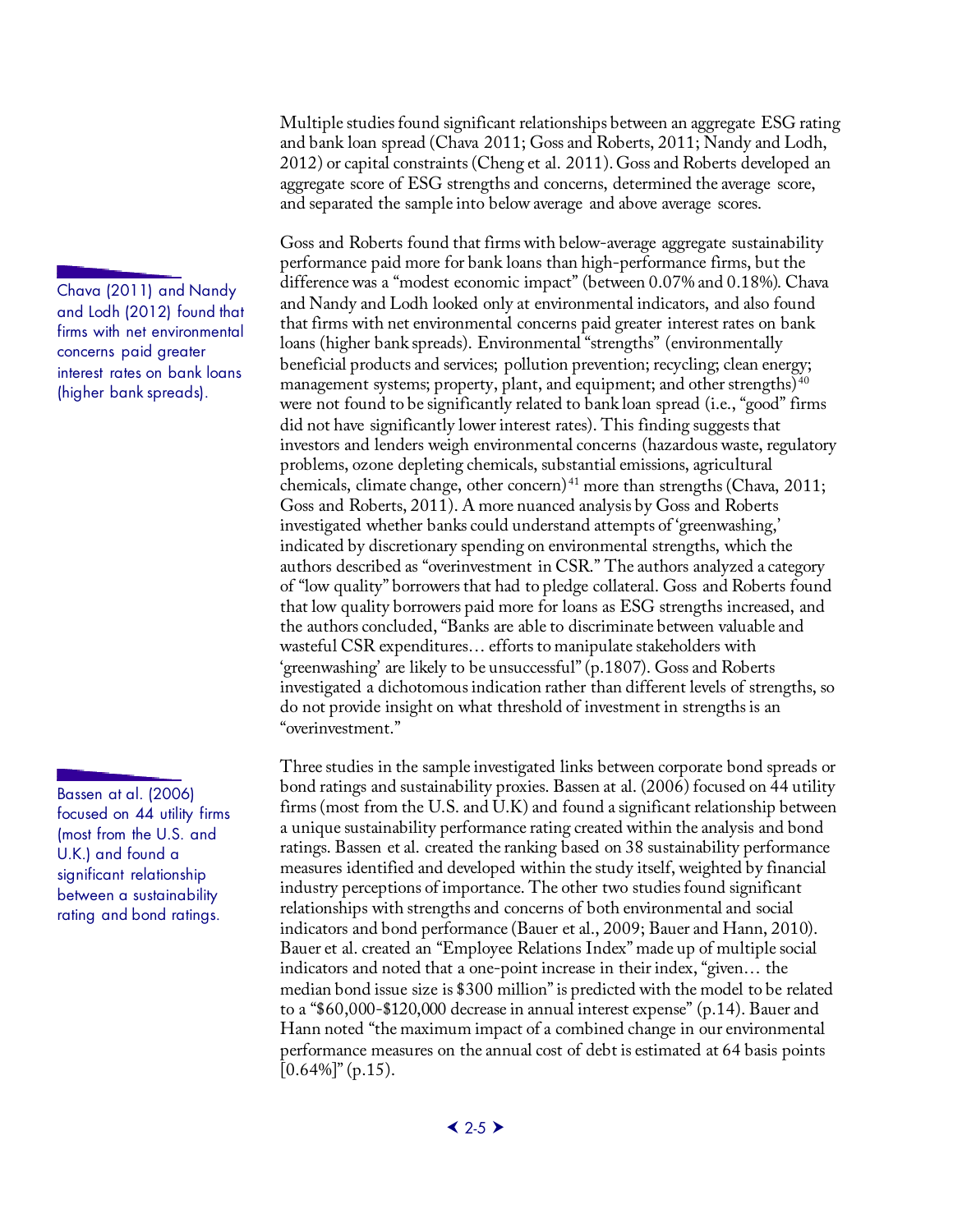Chava (2011) found that investors demand higher returns when a stock has hazardous chemicals, "substantial emissions" or climate change concerns.

Eccles et al. (2013) compared a "high sustainability" portfolio of 180 companies that had adopted sustainability policies in the early 1990s versus a matched sample "low sustainability" portfolio, and found 4.7% higher annual stock market performance for the "high sustainability" portfolio.

Three studies in the sample found mixed results regarding sustainability indicators and cost of equity. Ghoul et al. (2011) found a statistically significant difference between the mean cost of equity capital between an above-median and below-median score on an aggregated sustainability performance rating was 56 basis points (0.56%). When Chava (2011) reviewed only environmental indicators, they found a significant relation of implied cost of equity (described as analysts' earnings estimates) and environmental concerns, but not environmental strengths. In other words, investors demand higher returns when a stock has hazardous chemical, "substantial emissions" or climate change concerns.

Dhaliwal et al. (2011) did not find a significant relation between publishing a sustainability report and cost of equity, but more nuanced analyses did find: 1) lower cost of equity for high-performance firms that disclosed, and 2) that "firms with a high cost of equity capital in the previous year tend to initiate disclosure of CSR activities in the current year" (p.59).

#### <span id="page-25-0"></span>*Market-Based Performance*

Five studies in the sample looked at the relation of a sustainability proxy to market-based performance.

Weber et al. (2010) constructed a portfolio of global SRI funds and compared monthly returns to the MSCI World Index over the long term (an eight-year period). When looking simply at the performance of the two portfolios, Weber et al. found that SRI funds outperformed significantly, both overall and also during bull and bear phases (rising and declining market phases, respectively). However, when considering the relation of SRI fund monthly returns and a uniquelyconstructed sustainability rating, the authors noted a significant *negative* relation. The authors interpreted it this way: "to rely only on sustainability or social responsibility analyses did not have a positive effect on the financial return of funds… It is possible to create a well-performing SRI portfolio by adding an indepth financial analysis to the sustainability analysis" (p.13). It is not known how the investments in the SRI portfolio that was analyzed were chosen. For example, an SRI fund may screen out investments on a single criteria, such as tobacco products and this screen may not reflect sustainability performance. The 2012 Deutsche Bank meta-analysis argued that this type of analysis of SRI funds that screens for non-sustainability issues would show less correlation to market performance than analysis of companies based on sustainability metric performance.

Eccles et al. (2013) also compared a "high sustainability" portfolio versus a "low sustainability" portfolio, but instead of analyzing SRI funds, the authors chose a sample of 180 companies that had adopted sustainability policies in the early 1990s, found a matched sample of similar firms that had not, and analyzed longterm performance (1993-2010). The authors found significant out-performance: the "high sustainability" portfolio had 4.7% higher annual stock market performance over the "low sustainability" portfolio.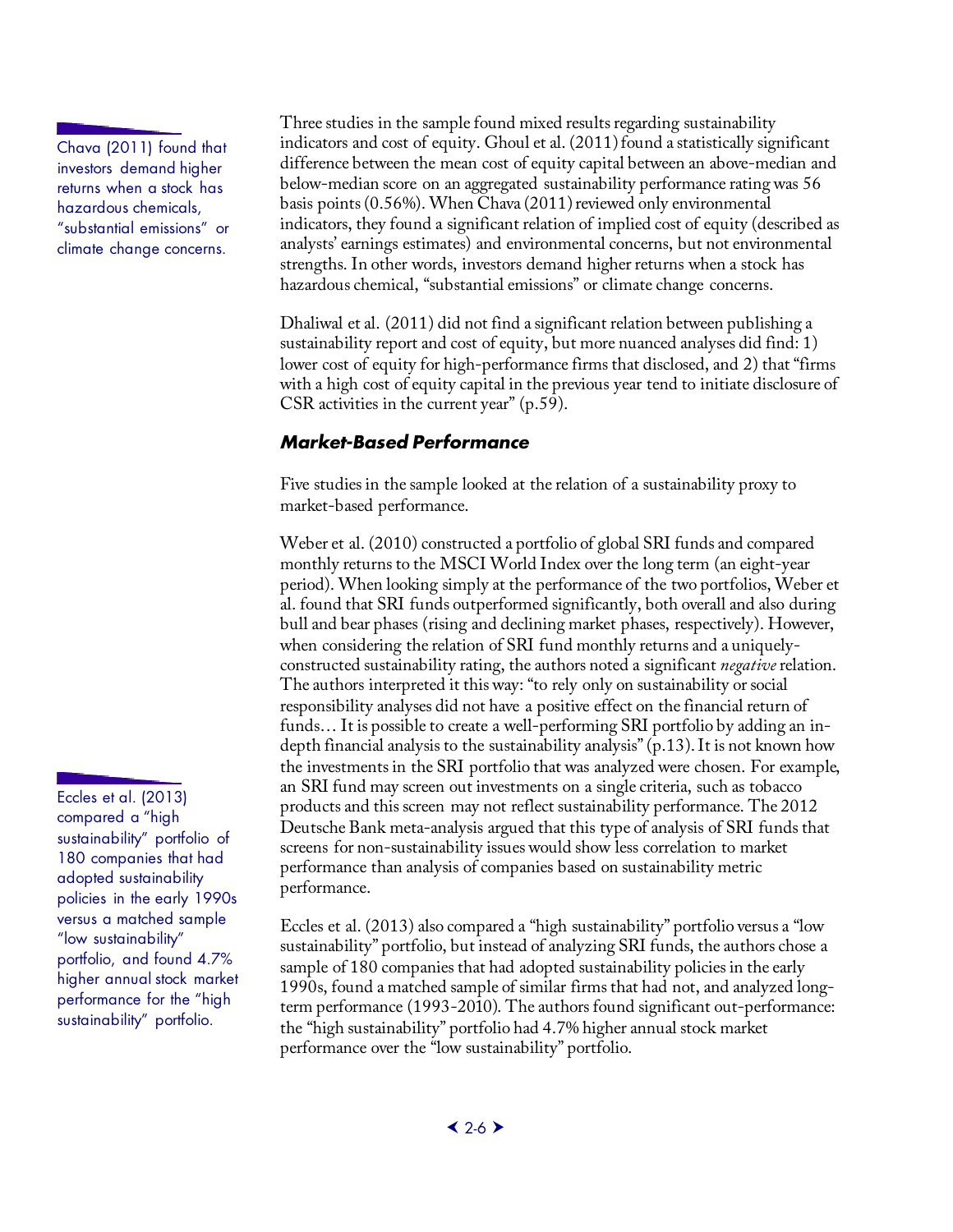Edmans (2011) found that "a value-weighted portfolio of the '100 Best Companies to Work for in America' earned… 2.1% above industry benchmarks" from 1984 to 2009 (p.621).

Eccles et al. (2013) found that firms that had been early adopters of sustainability policies had greater ROE and ROA over the long term as compared to firms that had not.

I

Edmans (2011) looked at long-term stock market performance of a portfolio indicating employee satisfaction. Edmans found that "a value-weighted portfolio of the '100 Best Companies to Work for in America' earned… 2.1% above industry benchmarks" from 1984 to 2009 (p.621).

Konar and Cohen (2001) found that intangible assets were significantly and negatively related to TRI emissions levels: "a 10% reduction in emissions [pounds] of toxic chemicals results in a \$34 million increase in market value" (p.281). Intangible assets were also significantly related to the number of pending environmental lawsuits. Konar and Cohen used their regression model to calculate an average of \$380 million "liability" for the average pounds of TRI emissions and average number of lawsuits found in the sample.

Bassen et al. (2006), in addition to their investigation of bond ratings, investigated market-based performance and found that the logarithm return<sup>[2](#page-26-1)</sup> (normalized return) of market-based performance was significantly related to the authors' unique rating on corporate responsibility. The authors noted, however, that the rating of corporate responsibility had a low explanatory effect. In other words, although the correlation was statistically significant, the effect of increases in the rating led to relatively low increases in logarithm returns.

With the exception of one of the analyses in Weber et al. (2010), all of the market-based studies showed significant positive relationships between a sustainability proxy and market-based performance.

### <span id="page-26-0"></span>*Accounting-Based Performance*

Only two studies in the sample examined accounting-based firm performance. Eccles et al. (2013) found that firms that had been early adopters of sustainability policies had greater ROE and ROA over the long term as compared to firms that had not. Bassen et al. (2006) found that ROA and ROE were not significantly related to a unique rating on sustainability performance, but noted that a correlation between their rating of sustainability performance and ROA or ROE "cannot be expected" because of different accounting methods used in the different countries represented in the data sample.

Table 2-2 summarizes all of the findings from the literature review.

<span id="page-26-1"></span><sup>&</sup>lt;sup>2</sup> The logarithm return is used to normalize rate of returns with compounding interests. "Using log prices... converts an exponential problem to a linear problem" [\(mathestate\)](http://www.mathestate.com/tools/Financial/r01/LogarithmicReturns.html).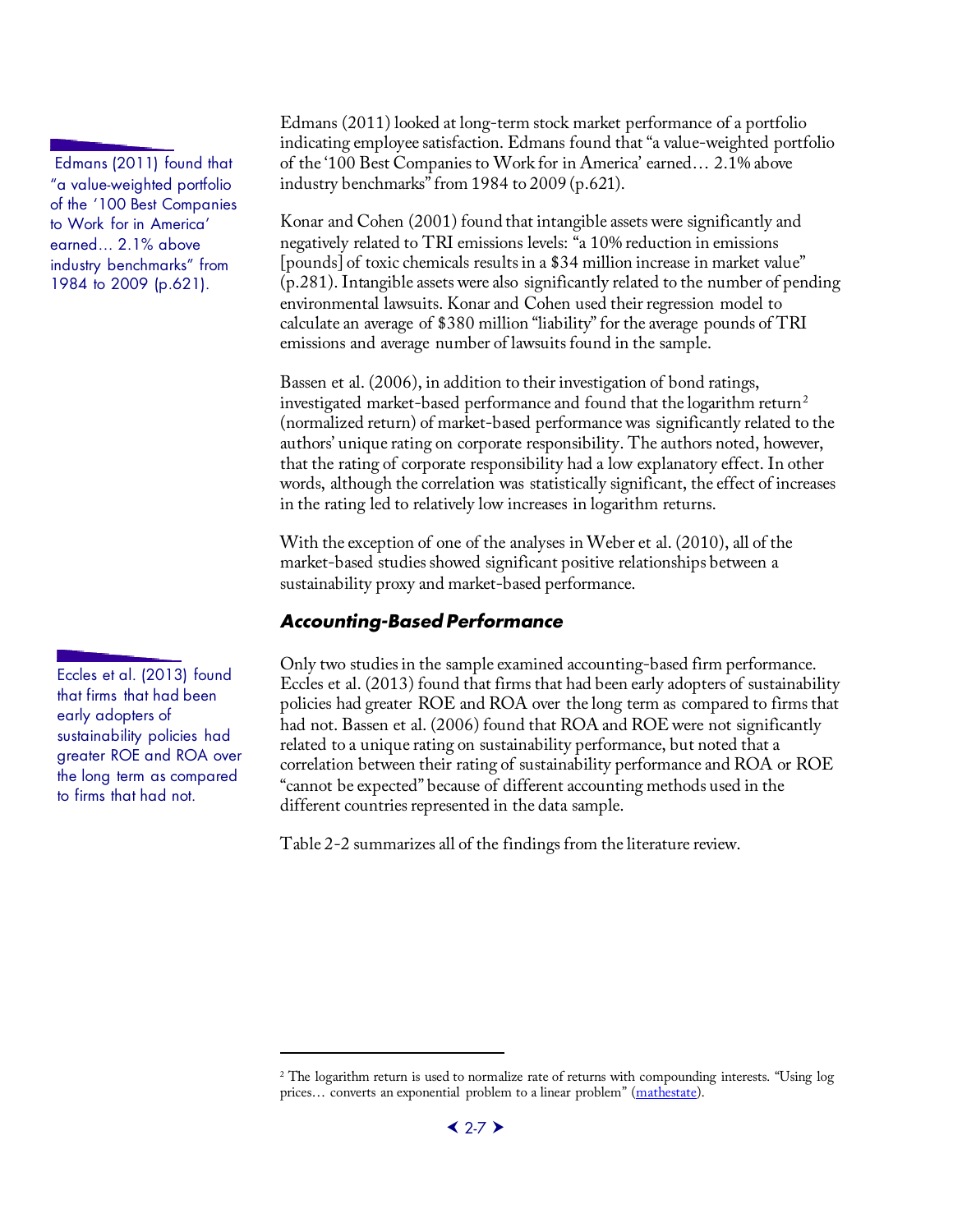#### <span id="page-27-1"></span>*Table 2-2 Summary of research papers*

Note: The table below summarizes the results of the fourteen individual research papers reviewed. For definitions of terms used, including the KLD database's "strengths" and "concerns" categories, see Table 2-1 above. The "Statistical Significance" column indicates whether a statistically significant relationship was found between the proxy for sustainability, and the proxy for firm performance. "Statistical Significance" is indicated when the paper noted results as "significant," "highly significant," "significant at the 5% level," or "significant at the <1% level;" otherwise "not significant" is noted. The cells in the table below are split to indicate the multiple analyses conducted in the studies. Unless otherwise noted, the directionality of the relationship is in the expected direction of the hypothesis, which was generally: as sustainability performance increases, firm performance increases; or as sustainability performance decreases, firm performance decreases.

<span id="page-27-0"></span>

| <b>Study and</b><br><b>Focus</b> | <b>Proxy for Sustainability</b>                                                    | <b>Proxy for Firm</b><br><b>Performance</b>         | <b>Statistical Significance</b>                                             | <b>Study Sample</b>                                                                           |
|----------------------------------|------------------------------------------------------------------------------------|-----------------------------------------------------|-----------------------------------------------------------------------------|-----------------------------------------------------------------------------------------------|
|                                  |                                                                                    | Return on equity (ROE)                              | Not significant                                                             |                                                                                               |
|                                  | Unique calculated                                                                  | Return on asset (ROA)                               | Not significant                                                             |                                                                                               |
| Bassen et al.,<br>2006           | "corporate responsibility"<br>(CR) ranking based on 38<br>CR measures, weighted by | S&P 500 credit rating of<br>corporate bonds         | Significant                                                                 | 44 utilities <sup>3</sup> from MSCI<br>World Index, close to half<br>from U.S., and half from |
| <b>ESG</b>                       | financial industry<br>perceptions of importance                                    | log return of market-based<br>financial performance | Significant                                                                 | U.K.                                                                                          |
|                                  |                                                                                    | $\beta$ (beta, a market-based<br>risk measure)      | Significant                                                                 |                                                                                               |
| Bauer and<br>Hann, 2010          | Aggregated environmental<br>strengths indicators from KLD<br><b>ESG</b> database   | Bond spread                                         | Environmental strengths: significant<br>Environmental concerns: significant | 582 U.S. public<br>corporations                                                               |
| <b>ESG</b>                       | Aggregated environmental<br>concerns indicators                                    | S&P 500 credit rating of<br>corporate bonds         | Environmental strengths: significant<br>Environmental concerns: significant |                                                                                               |

í

<sup>&</sup>lt;sup>3</sup> Global Industry Classification Standard Code 5510/Utilities.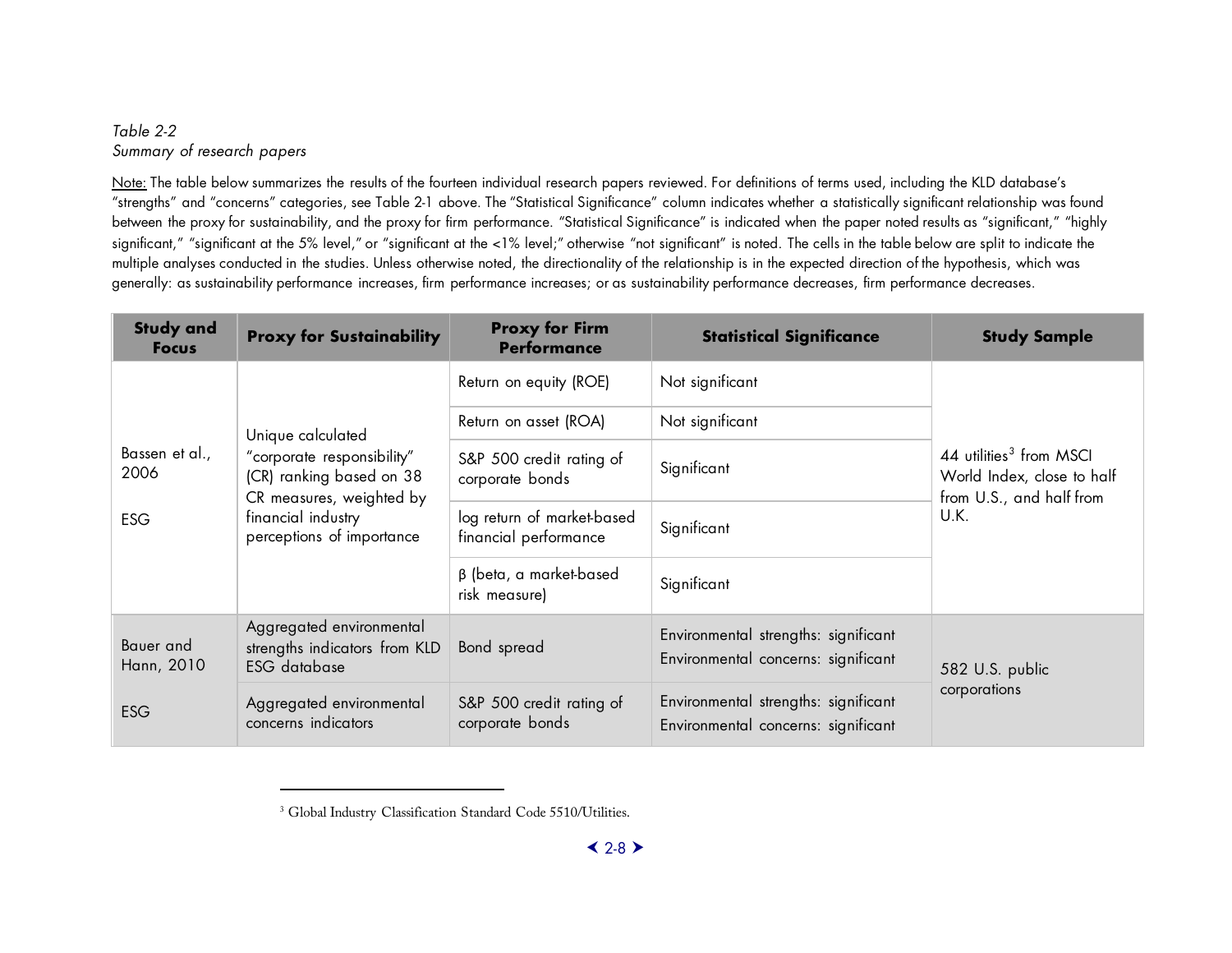| <b>Study and</b><br><b>Focus</b>           | <b>Proxy for Sustainability</b>                                                                                | <b>Proxy for Firm</b><br><b>Performance</b>                                                                     | <b>Statistical Significance</b>                                                                                                                                                                                                                             | <b>Study Sample</b>                                                                                                                                                                                                                                    |
|--------------------------------------------|----------------------------------------------------------------------------------------------------------------|-----------------------------------------------------------------------------------------------------------------|-------------------------------------------------------------------------------------------------------------------------------------------------------------------------------------------------------------------------------------------------------------|--------------------------------------------------------------------------------------------------------------------------------------------------------------------------------------------------------------------------------------------------------|
| Bauer et al.,<br>2009                      | Aggregated social<br>"Employee Relations Index"                                                                | Bond spread<br>S&P 500 credit rating of<br>corporate bonds                                                      | Significant                                                                                                                                                                                                                                                 | 568 U.S. public firms                                                                                                                                                                                                                                  |
| Social<br>indicators                       | (diversity management and<br>employee relations<br>indicators) from KLD ESG<br>database                        |                                                                                                                 | Significant                                                                                                                                                                                                                                                 |                                                                                                                                                                                                                                                        |
|                                            | Aggregated net<br>environmental concerns and<br>environmental strengths<br>indicators from KLD ESG<br>database | Cost of equity (analysts'<br>earnings estimates that<br>indicate demand for higher<br>returns to mitigate risk) | Net environmental concerns:<br>significant<br>Environmental strengths: not significant                                                                                                                                                                      | Cost of equity analysis:                                                                                                                                                                                                                               |
| Chava, 2011<br>Environmental<br>indicators | Individual environmental<br>indicators                                                                         |                                                                                                                 | Individual environmental indicators:<br>significant for climate change<br>concerns, toxic emissions, significant<br>hazardous waste concerns, clean<br>energy products; not significant for<br>environmentally beneficial products,<br>pollution prevention | number not given, only that<br>the regression considered all<br>those firms with data<br>available on both the KLD<br>database and private firm<br>performance databases<br>(CRSP, COMPUSTAT,<br>I/P/B/E/S<br>Bank loans: analyzed 5,879<br>bank loans |
|                                            |                                                                                                                | Bank loan spread                                                                                                | Net environmental concerns:<br>significant<br>Environmental strengths: not significant                                                                                                                                                                      |                                                                                                                                                                                                                                                        |
|                                            |                                                                                                                |                                                                                                                 | Individual environmental indicators:<br>significant for climate change<br>concerns, toxic emissions, hazardous<br>waste concerns                                                                                                                            |                                                                                                                                                                                                                                                        |
| Cheng et al.,<br>2011                      | Composite ESG index from<br>indicators from Thompson<br>Reuters ASSET4 database                                | Capital constraints<br>(inability to fund all desired<br>investments)                                           | ESG index: significant                                                                                                                                                                                                                                      | Over 400 firms from 49<br>countries                                                                                                                                                                                                                    |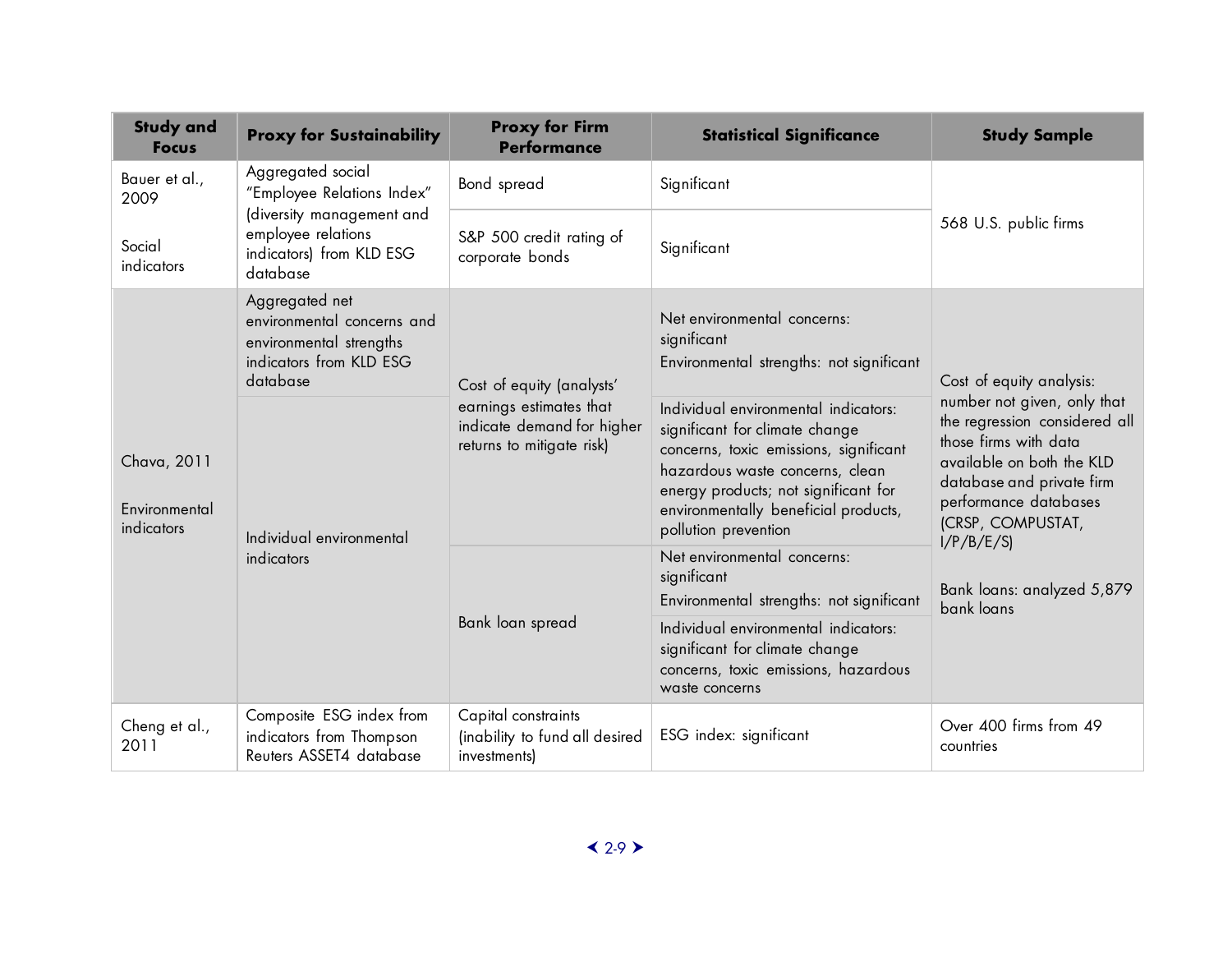| <b>Study and</b><br><b>Focus</b>           | <b>Proxy for Sustainability</b>                                                                                           | <b>Proxy for Firm</b><br><b>Performance</b>                    | <b>Statistical Significance</b>                                                                    | <b>Study Sample</b>                                                                                 |
|--------------------------------------------|---------------------------------------------------------------------------------------------------------------------------|----------------------------------------------------------------|----------------------------------------------------------------------------------------------------|-----------------------------------------------------------------------------------------------------|
| <b>ESG</b><br>(aggregated,                 | ESG pillars, grouping<br>indicators for E, S, and G                                                                       |                                                                | ESG pillars: significant for<br>environmental and social pillar; not<br>significant for governance |                                                                                                     |
| separate) and<br>Governance<br>indicators  | Rating of stakeholder<br>engagement (from ASSET4)                                                                         |                                                                | Stakeholder engagement: significant                                                                |                                                                                                     |
|                                            | Rating of disclosure (from<br>ASSET4)                                                                                     |                                                                | Disclosure: significant                                                                            |                                                                                                     |
| Dhaliwal et al.,<br>2011                   | Voluntary disclosure of CSR<br>activities (e.g., publishing a<br>stand-alone CSR report)                                  | Cost of equity capital                                         | Disclosure: not significant<br>Disclosure of firms with higher ESG                                 | 213 U.S. firms that<br>published a stand-alone CSR                                                  |
| ESG and<br>Governance<br>indicator         | ESG strengths aggregate<br>score (from KLD database)<br>for disclosing firms                                              |                                                                | performance: significant                                                                           | report between 1993-2007                                                                            |
| Eccles and<br>Serafeim, 2013<br><b>ESG</b> | <b>ESG</b> performance<br>(undefined)                                                                                     | Financial performance<br>(undefined)                           | No specific significance figures were<br>cited                                                     | Over 3,000 organizations                                                                            |
| Eccles et al.,<br>2013                     | A "high sustainability"<br>portfolio (firms that<br>voluntarily adopted policies                                          | Stock market performance<br>over the long-term (1993-<br>2010) | Significant                                                                                        | Matched sample of 180<br>companies - "high<br>sustainability" vs.                                   |
| <b>ESG</b>                                 | in the early 1990s), from the                                                                                             | <b>ROE</b>                                                     | Significant                                                                                        | "low sustainability" (no                                                                            |
|                                            | ASSET4 database                                                                                                           | <b>ROA</b>                                                     | Significant                                                                                        | adoption of policies)                                                                               |
| <b>Edmans</b> , 2011<br>Social indicator   | Employee satisfaction as<br>indicated by a portfolio of<br>companies in "100 Best<br>Companies to Work for in<br>America" | Long-run stock returns                                         | Significant                                                                                        | "100 Best Companies to<br>Work for in America" from<br>1984-2009, compared to<br>industry benchmark |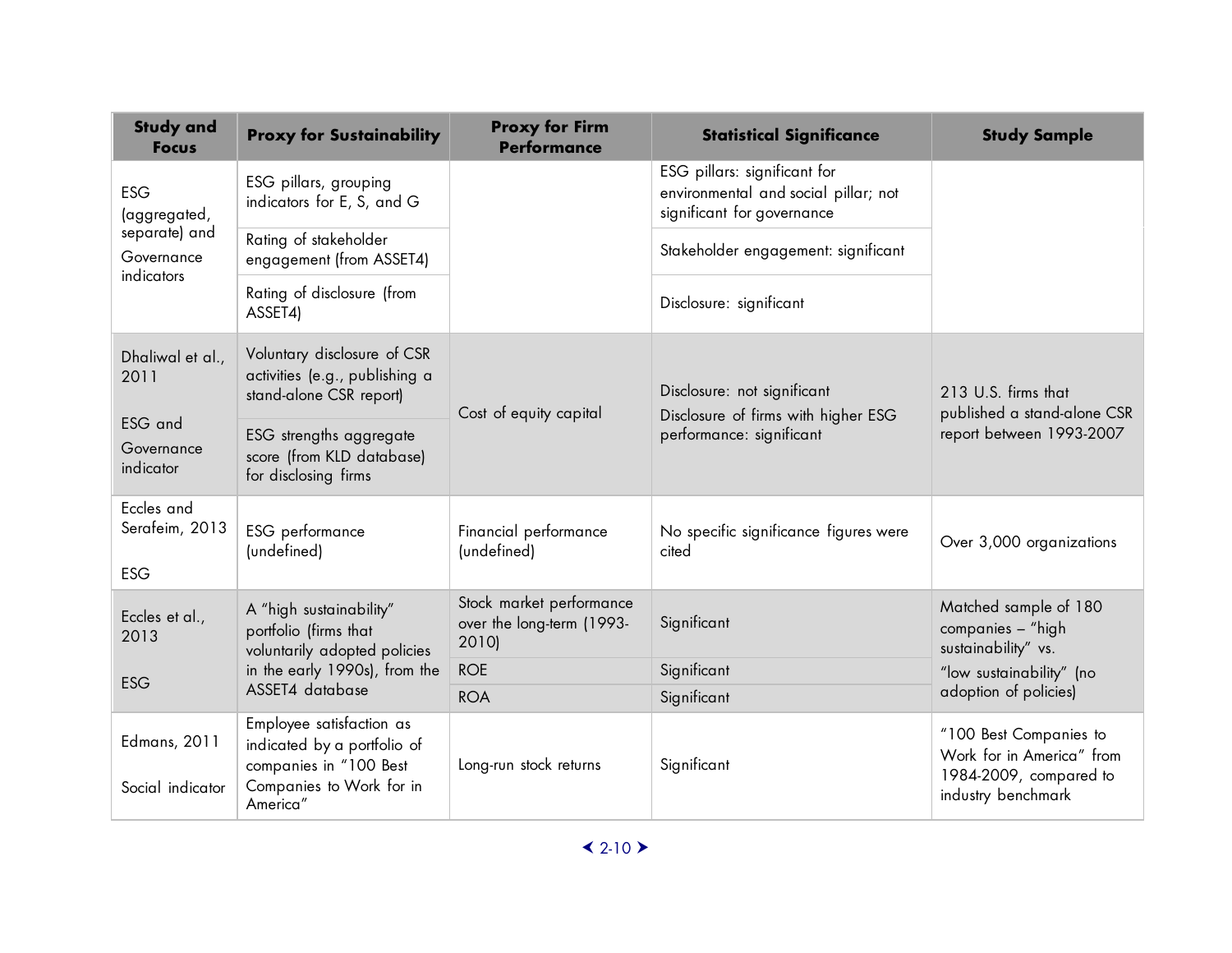<span id="page-30-0"></span>

| <b>Study and</b><br><b>Focus</b> | <b>Proxy for Sustainability</b>                                                                                                                                                | <b>Proxy for Firm</b><br><b>Performance</b>         | <b>Statistical Significance</b>                                                                                                                                                                    | <b>Study Sample</b>                                     |
|----------------------------------|--------------------------------------------------------------------------------------------------------------------------------------------------------------------------------|-----------------------------------------------------|----------------------------------------------------------------------------------------------------------------------------------------------------------------------------------------------------|---------------------------------------------------------|
| Ghoul et al.,<br>2011            | Six aggregated social<br>indicators from KLD ESG<br>database. Tested as above<br>median and below median<br>aggregate social score.                                            | Implied cost of capital / ex<br>ante cost of equity | Aggregated social indicators:<br>significant                                                                                                                                                       | "12,915 observations<br>representing 2,809 unique       |
| Social<br>indicators             | Individual social indicators<br>from KLD ESG database                                                                                                                          |                                                     | Individual social indicators: significant<br>for employee relations, environmental<br>performance, product characteristics;<br>not significant for community relations,<br>diversity, human rights | [U.S.] firms between 1992<br>and 2007"                  |
| Goss and                         | Aggregated environmental<br>strengths and concerns<br>indicators from KLD ESG<br>database. Tested separately<br>below-average performance<br>firms vs. above-average<br>firms. |                                                     | Significant                                                                                                                                                                                        |                                                         |
| Roberts, 2011<br><b>ESG</b>      | ESG strengths                                                                                                                                                                  | Bank loan spread                                    | ESG strengths: not significant<br>"Low-quality" borrowers <sup>4</sup> + ESG<br>strengths: significant (loan rates<br>increase as investments in ESG<br>strengths increase)                        | 3,996 banks loans to 1,265<br>U.S. firms from 1991-2006 |
|                                  | ESG concerns                                                                                                                                                                   |                                                     | ESG concerns: significant                                                                                                                                                                          |                                                         |

í

 $^{\rm 4}$  The proxy for "low quality" borrowers was a loan that had to pledge collateral.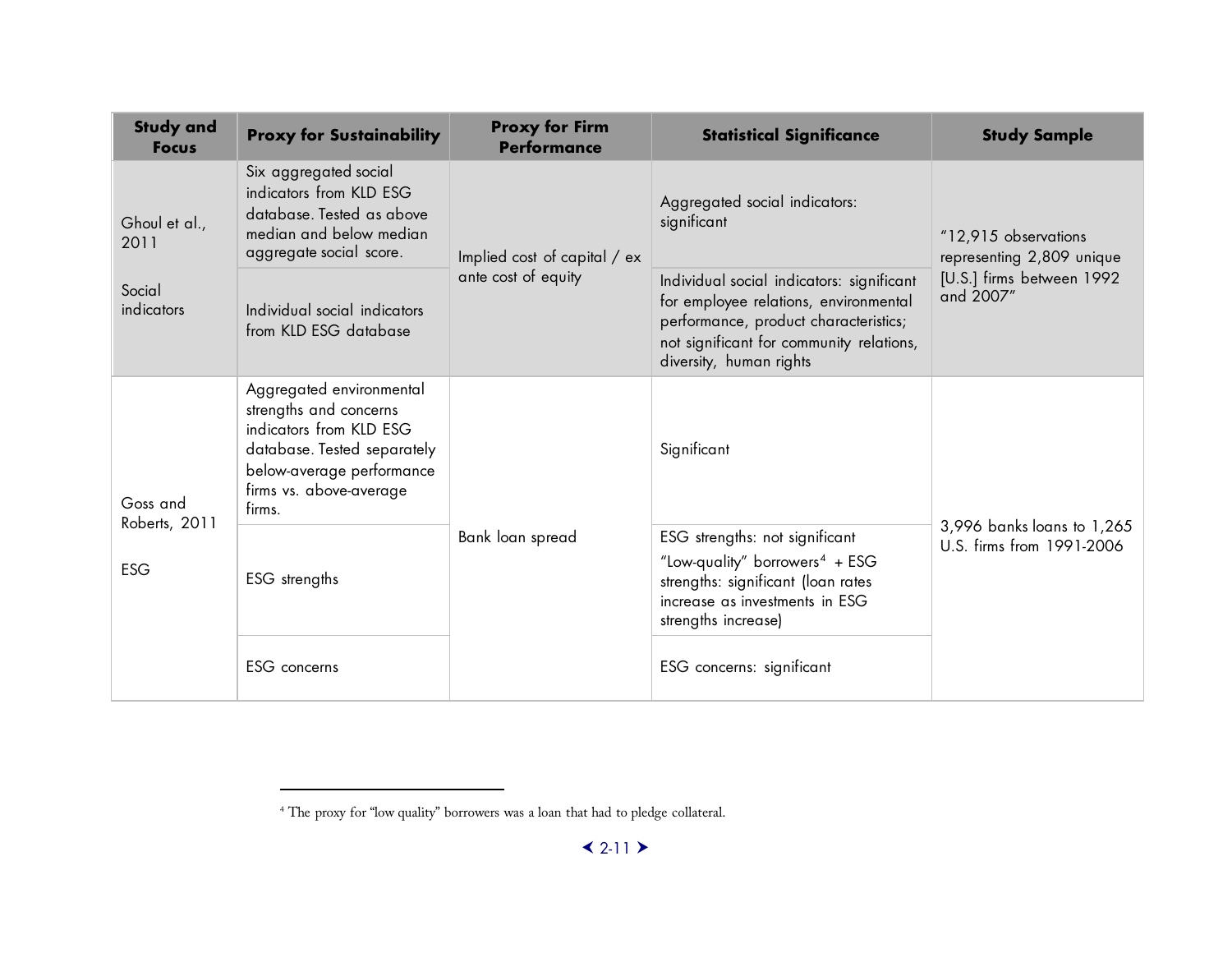| <b>Study and</b><br><b>Focus</b>                       | <b>Proxy for Sustainability</b>                                                                                                                                         | <b>Proxy for Firm</b><br><b>Performance</b>                                                            | <b>Statistical Significance</b>                                                                             | <b>Study Sample</b>                                                        |
|--------------------------------------------------------|-------------------------------------------------------------------------------------------------------------------------------------------------------------------------|--------------------------------------------------------------------------------------------------------|-------------------------------------------------------------------------------------------------------------|----------------------------------------------------------------------------|
| Konar and<br>Cohen, 2001<br>Environmental              | Aggregate pounds of toxic<br>chemicals emitted (from the<br>EPA-mandated reporting on<br>the Toxic Release Inventory,<br>or TRI) normalized by dollar<br>value of firm. | Intangible asset value<br>(indicated by Tobin's q, or<br>market value divided by<br>replacement value) | Significant                                                                                                 | 233 U.S. firms from the S&P<br>500                                         |
| indicators                                             | Number of environmental<br>lawsuits pending in 1989                                                                                                                     |                                                                                                        | Significant                                                                                                 |                                                                            |
| Nandy and<br>Lodh, 2012<br>Environmental<br>indicators | Aggregated net<br>environmental concerns from<br>KLD ESG database                                                                                                       | Bank loan spread                                                                                       | Significant                                                                                                 | 1,000 U.S. firms                                                           |
| Weber et al.,<br>2010<br>SRI                           | Portfolio of Socially<br>Responsible Investment (SRI)<br>funds vs. MSCI World Index.                                                                                    | Monthly returns                                                                                        | Significant                                                                                                 | 151 SRI global funds,<br>matched to MSCI World<br>Index, between 2001-2009 |
|                                                        |                                                                                                                                                                         | Monthly returns - bull<br>phase (April 2003-May<br>2007) vs. bear phase<br>(June 2007-March 2009)      | Significant                                                                                                 |                                                                            |
|                                                        |                                                                                                                                                                         | Monthly returns of SRI<br>funds, considering a<br>financial rating                                     | Significant                                                                                                 |                                                                            |
|                                                        | Unique sustainability rating,<br>developed in part from<br>information from Centre Info<br><b>ESG Equity Research</b><br>database of CSR<br>performance                 | Monthly returns of SRI<br>funds                                                                        | Significant, but negative (as<br>sustainability rating increases, monthly<br>returns of SRI funds decrease) |                                                                            |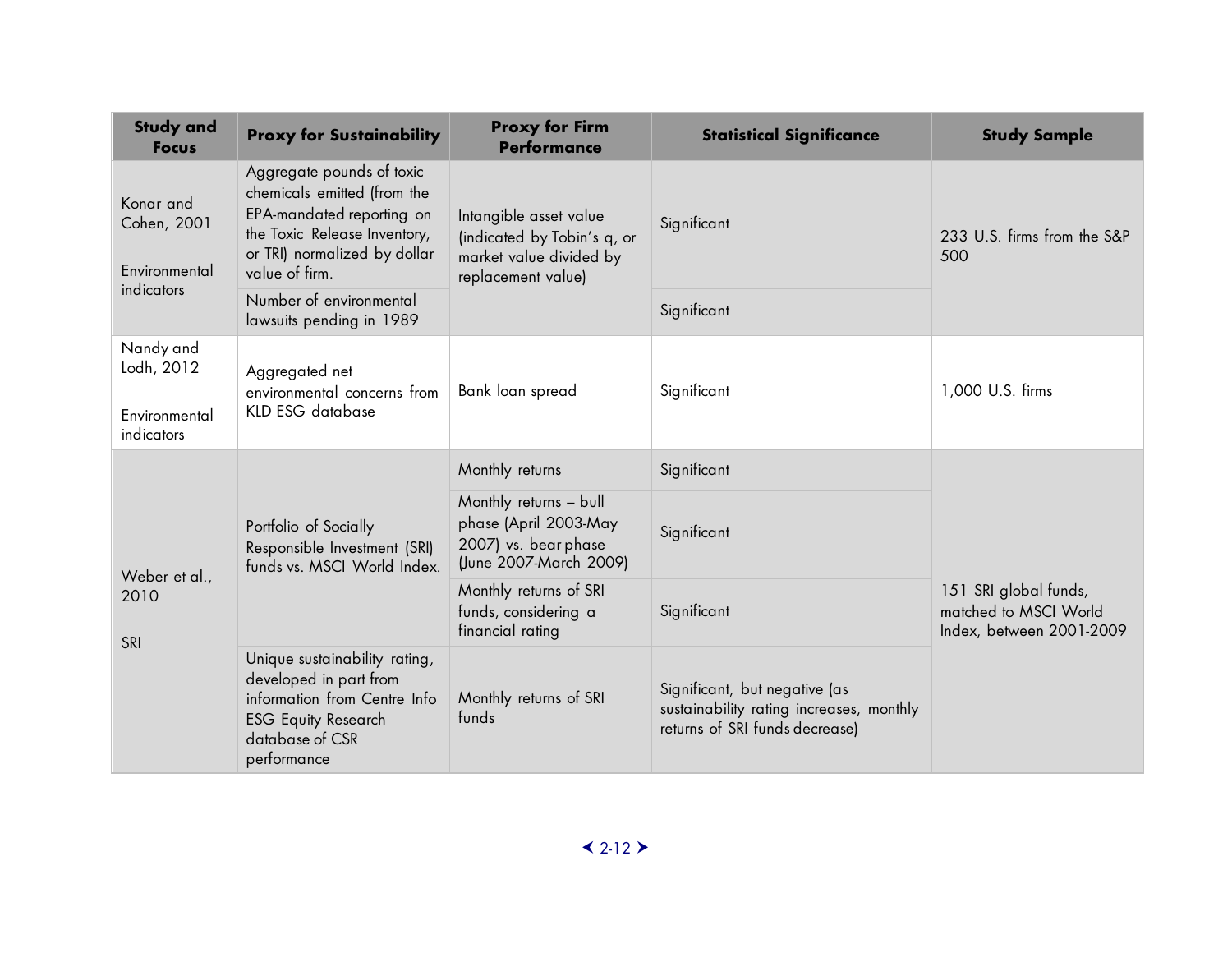#### <span id="page-32-0"></span>*Meta-Analyses*

The literature review of individual studies revealed that the majority of analyses found significant relationships between sustainability characteristics and a firm's financial performance. However, we wondered if the sample of studies selected may have unwittingly been biased, since many were sourced from a meta-analysis concluding positive business outcomes from sustainability investments. Additionally, limiting the sample to analysis conducted over the last 15 years provided for timely conclusions, but perhaps did not present an accurate picture of the history of the research. It accounts, for example, for the preponderance of studies on sustainability and cost of capital, which appears to be a relatively new line of inquiry (post-2004). Finally, research in this area may be more conflicting than our sample suggests. For example, Cheng et al. (2011) note, "the extant research so far has failed to give a definitive answer… [as to] whether CSR leads to value creation" (p.2). To balance potential bias, two highly-cited meta-analyses that gathered literature prior to 2001 were added: Margolis and Walsh,  $2003;^{42}$ and Orlitzky et al., 2003. [43](#page-60-1) Finally, summaries of more recent meta-analyses were provided (Deutsche Bank, 2012; and Pavie and Filho, 2008<sup>[44](#page-60-2)</sup>).

Margolis and Walsh provide introspection at a high level on the role of a corporation with regards to support of sustainability issues. The authors investigated whether spending on sustainability performance maximizes shareholder wealth. The authors analyzed 127 published studies investigating the relationship between corporate sustainability performance and financial performance from 1972-2002, and categorized each as showing a significant and positive relationship (54 studies), non-significant relationship (28 studies), significant and negative relationship (7 studies), or mixed relationship (20 studies). Of the seven studies showing negative relationships, six reviewed the market performance of funds with investment screens (e.g., screening out alcohol, tobacco, or South African investments). The authors noted: "If social performance is contributing to financial performance, then the firm is being used to advance the objective for which it is considered to be best suited, maximizing wealth."[45](#page-60-3)

Margolis and Walsh also tested a subset of data to understand whether financial performance followed corporate sustainability performance, or vice versa (the "slack resources" theory, which implies that good financial performance allows excess resources to be spent on corporate social programs). In 22 studies that examined financial performance as a consequence of sustainability performance, the authors found that 16 studies had a significant positive relationship. The authors conclude, "A clear signal emerges from these 127 studies. A simple compilation of the findings suggest that there is a positive association, and certainly very little evidence of a negative association, between a company's social performance and its financial performance" (p.277).

Orlitzky et al. analyzed 62 published studies from 1972-1997 with 388 correlations based on 33,878 observations. In one of the hypotheses tested, the authors found that much of the variation between findings in studies – 24% –

"If social performance is contributing to financial performance, then the firm is being used to advance the objective for which it is considered to be best suited, maximizing wealth." [-Margolis and Walsh, 2003](http://jamespwalsh.com/Resources/Margolis%20and%20Walsh%20--%202003%20--%20Misery%20loves%20companies%20Rethinking%20social%20intiatives%20by%20business.pdf)

From their analysis of 62 published studies, Orlitzky et al. (2003) found a significant and positive relationship between sustainability and financial performance.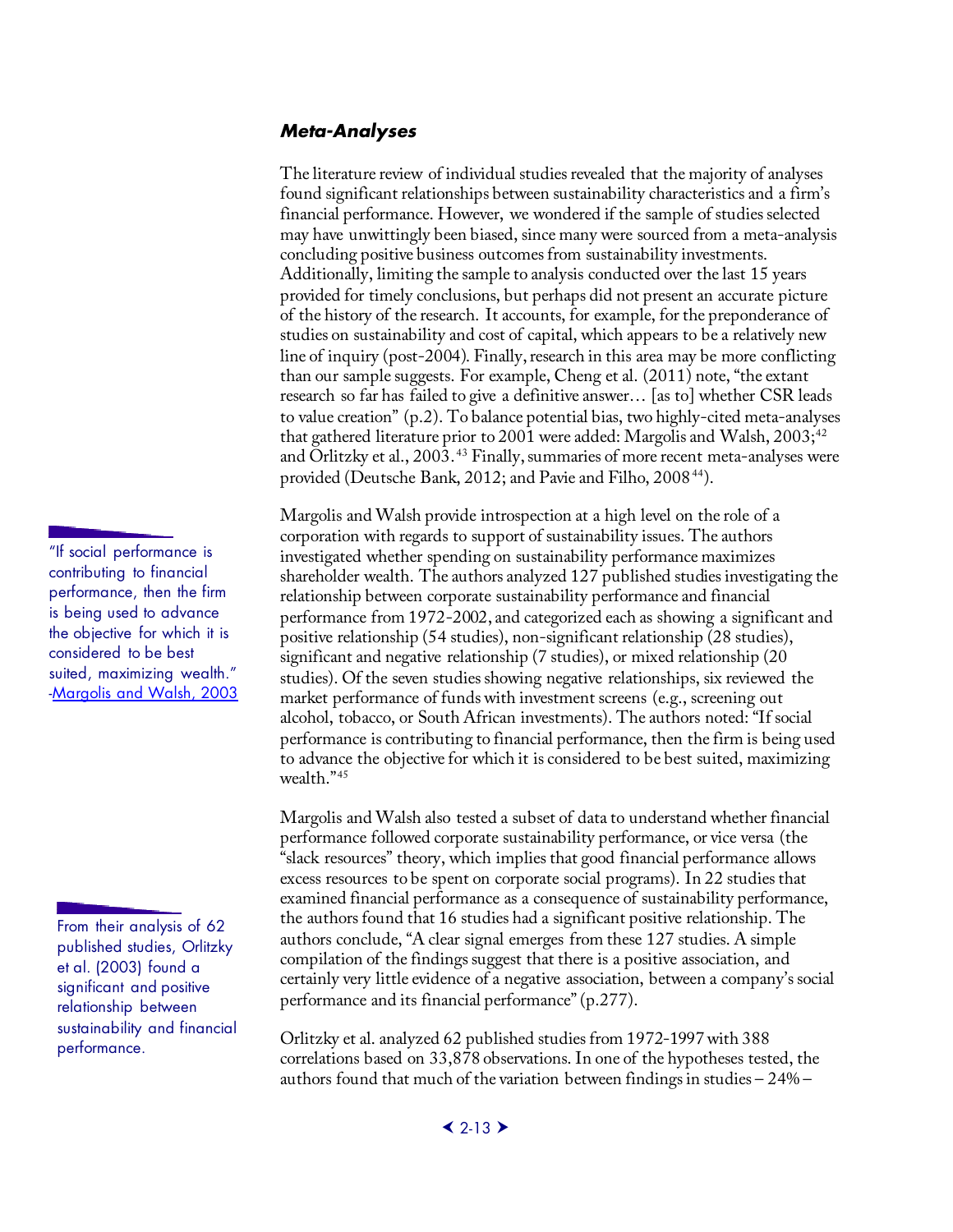could be explained by study design ("study artefacts, stakeholder mismatching, other theoretical mis-specifications, or lack of theory," p.422). The authors were critical of Margolis and Walsh's meta-analysis, which they noted used a "votecounting" technique (e.g., coding the studies positive, negative, etc.) that "has been shown to be invalid by many statistical experts" (p.404). The Orlitzky study used a psychometric meta-analysis that could "statistically aggregate results across individual studies and correct for statistical artefacts such as sampling error and measurement error" (p.404).

From the overall sample of 388 correlations, Orlitzky et al. (2003) found a significant and positive relationship between sustainability and financial performance. The correlation was stronger when looking at a subset of the data (177 correlations) that found a positive relationship between corporate reputation and market return or sales growth. The authors also tested the directionality of sustainability and financial performance. They found identical correlations in both, confirming the authors' idea of a "virtuous cycle" between financial and social performance. The authors noted: "We can, therefore, state with some confidence that the association between CSP [corporate social performance] and lagged CFP [corporate financial performance] is not negative. Moreover, the causation seems to be that CSP and CFP mutually affect each other through a virtuous cycle: financially successful companies spend more because they can afford it, but CSP also helps them become a bit more successful."[46](#page-61-0)

One of the interesting differences between the studies analyzed in these two meta-analyses and the more recent individual studies are the proxies used for sustainability. In both meta-analyses, only a small portion of the total number of studies used sustainability indicators from the KLD ESG database (4 out of 62 studies in Orlitzky et al. and 12 out of 127 in Margolis and Walsh), while the majority (9 of 14) of the later studies analyzed in this report utilized this or the Thomson Reuters ASSET4 database of ESG indicators. There was overall a greater variation in the proxy of sustainability indicators used in the studies reviewed by Orlitzky et al. and Margolis and Walsh, which reviewed research from 1972-2001. The proxies included:

- Simple indicators of disclosure (a dichotomous notation of whether a firm generally discloses or not, or discloses on a particular subject; or number of disclosures).
- Council on Economic Priorities Index.
- Fortune magazine reputation score.
- Unique corporate responsibility ratings or surveys.
- TRI data (in studies after 1993).
- Charitable contributions.
- South Africa divestment.

Turning to the more recent meta-analyses, a 2012 Deutsche Bank study reviewed 62 academic studies on sustainability and financial performance. The authors categorized the studies into research examining corporate social responsibility

Orlitzsky et al. (2003) also tested the directionality of sustainability and financial performance. They found identical correlations in both, confirming the authors' idea of a "virtuous cycle" between financial and social performance. [-Orlitzky et al. 2003](http://bulldog2.redlands.edu/fac/marc_orlitzky/images/orlitzkyschmidtrynes2003os.pdf)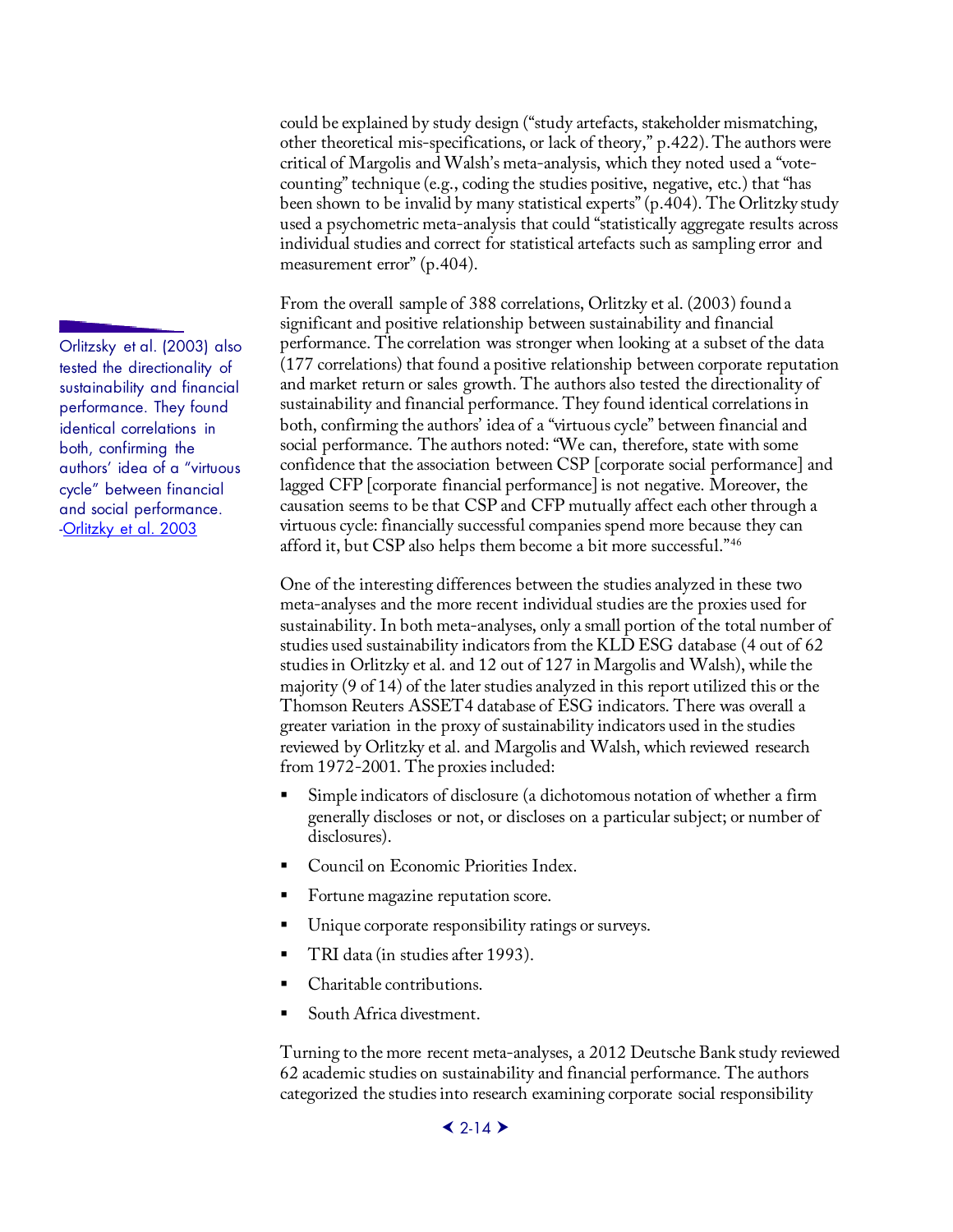A 2012 Deutsche Bank study found that of 19 studies examining links between sustainability and cost of capital, all found positive correlations.

(CSR), SRI, or ESG and market-based performance, account-based performance, or cost of capital (see Table 1-1 for definitions). The authors then reported the number of studies finding positive, neutral, mixed or negative correlations. All 19 of the studies examining links between sustainability and cost of capital found positive correlations, and the authors noted "This finding alone should put the issue of sustainability squarely into the office of the Chief Financial Officer, if not the board, of every company" (p.5). Also, 15 out of 18 studies examining links between sustainability and market performance found positive correlations, along with 10 out of 12 studies examining sustainability and accounting-based performance. Studies examining market-based performance of SRI found neutral or mixed results (seven out of eight studies). Overall, the authors noted the greater correlations with the ESG "best in class" approach – meaning, examining firms which perform best on ESG metrics – over an SRI "screening out" approach (e.g., mutual funds which screen out tobacco, alcohol, etc.).

Finally, a meta-analysis by Pavie and Filho (2008) included 112 studies published from 1998-2007 and "results show positive relations between the various measures analyzed of corporate social responsibility and financial performance" (p.1). However, even though the title of the article is "Corporate Social Responsibility and Financial Performance: A Meta-Analysis," a large number of the original articles included in the analysis appeared to diverge from the traditional concept of sustainability. For illustration, some of the original papers included in the analysis were: "The Financial Rewards of New Product Introduction in the Personal Computer Industry," "Narcissistic Chief Executive Officers and their Effects on Company Strategy and Performance," and "The Information Intermediary Role of Short Sellers." It is possible that the authors' literature review search terms returned articles landing firmly on the financial performance side, instead of linking financial performance to sustainability proxies. This experience highlights the importance of study design on deriving meaningful insights into correlations between sustainability and financial performance.

This review of meta-analyses reveals several insights:

- The choice of the sustainability proxy has contributed to questioning the conclusions of some studies. Deutsche Bank suggests that SRI funds are not a good indicator of sustainability, because companies in the funds may not be chosen based on sustainability performance. The review of Pavie and Filho noted above also underscores the critique of sustainability proxies.
- Moreover, studies prior to the introduction of the KLD ESG database in 1991 had more variability in the proxies of sustainability. Later studies (reviewed above) have converged much more towards using ESG data from KLD or Thompson Reuters. The more recent emphasis on use of ESG data suggests a need to more fully understand the underpinnings of these datasets.
- Study design can account for a significant amount of variation between studies: Orlitzky et al. (2003) found that 24% of the variation could be accounted to study design.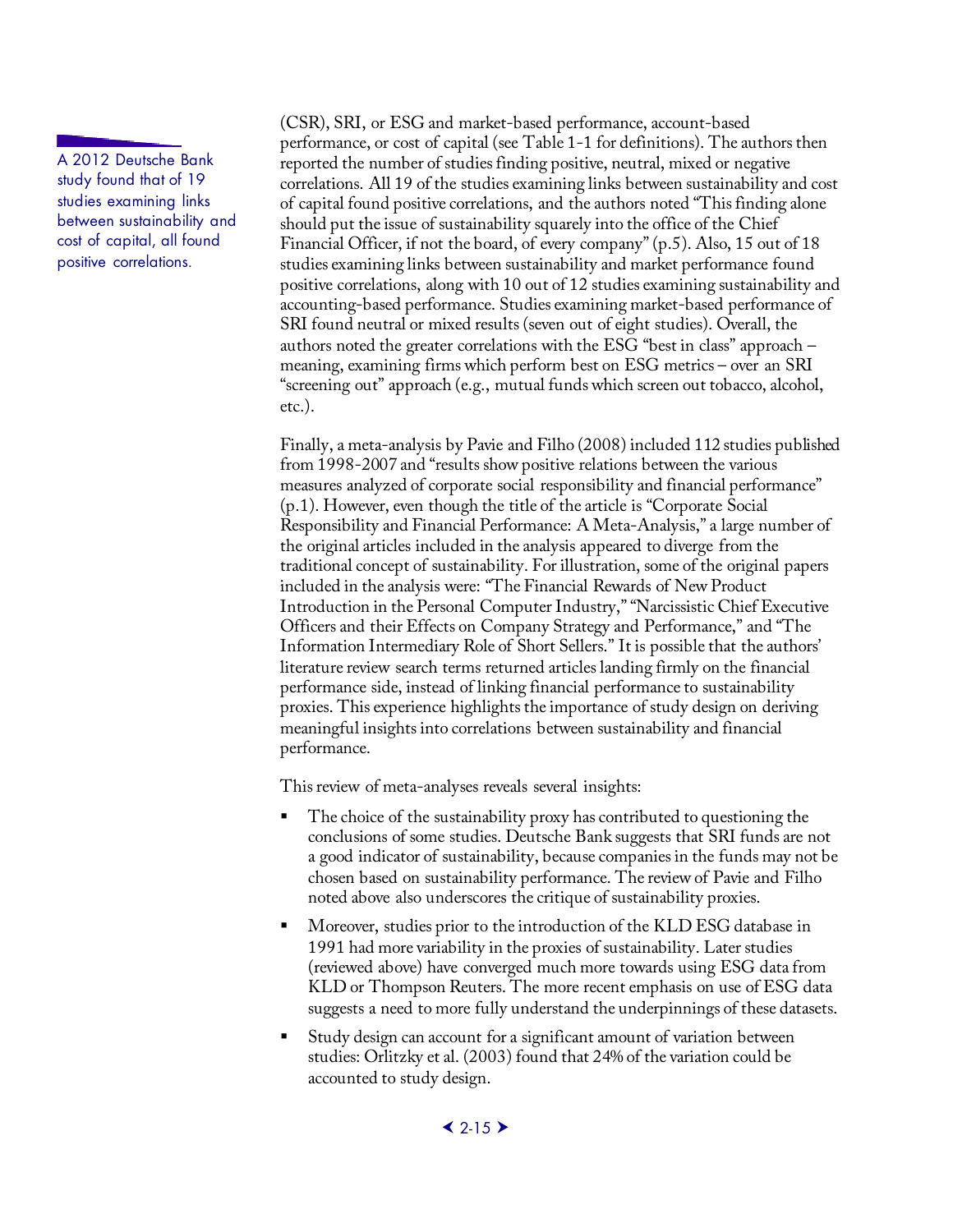<span id="page-35-0"></span>Insights from the literature review include:

- **Significant** relationships between sustainability and cost of capital.
- A possible long-term nature of financial returns from sustainability.
- Some of the debate in the literature may be attributed to the choice of sustainability proxy.

In academic articles, authors provide their own "business case" for sustainability.

 Both of the 2003 highly-cited meta-analyses found positive relationships between corporate sustainability and financial performance. Margolis and Walsh, however, found not only studies with significant positive correlations (54 studies), but also studies with non-significant relationships (28 studies), significant and negative relationships (7 studies), and mixed relationships (20 studies).

### **Summary of Literature Review**

There is a growing body of academic literature examining potential correlations between sustainability and financial performance. While many of the studies analyzed found statistically significant and positive correlations, not all academic studies agree. Active research and academic debate are ongoing, and will likely be enhanced by increased transparency in sustainability indicators and metrics. We find the following insights from the literature:

- There is a relatively new set of literature that finds significant positive correlations between sustainability and cost of capital. Eight of the fourteen individual analyses that we reviewed looked at cost of capital, and all found significant relationships.
- Returns on sustainability investments may be long-term in nature. Five of the studies we examined used long-term data (between an 8-year to 25-year period) and all found significant relationships such as better market performance for more sustainable firms (Eccles et al., 2013; Edmans, 2011; Ghoul et al., 2011; Goss and Roberts, 2011; Weber et al., 2010). In addition to finding that firms who were early adopters of sustainability policies were more profitable, Eccles et al. (2013) also found that these firms were fundamentally different in longer-term orientation, governance structure, stakeholder engagement, and voluntary disclosure. The addition of databases for ESG data (KLD beginning in 1991 and ASSET4 beginning in 2002) appears to have made it easier to gather and analyze large datasets over long time periods.
- The choice of the sustainability proxy has contributed to questioning the conclusions of some studies. Deutsche Bank suggests that SRI funds are not a good indicator of sustainability, because companies in the funds may not be chosen based on sustainability performance. The review of Pavie and Filho noted above also underscores the critique of sustainability proxies. In their meta-analysis of 62 studies. Orlitzky et al. (2003) found that 24% of the variation of findings between studies could be attributed to study design.

In addition to these insights, the authors of the research reviewed often provided their own "business case" for sustainability. Eccles et al. (2013) argue that integrating sustainability issues "into a company's business model and strategy may be a source of competitive advantage," and provide the following linkages to a business case: "a more engaged workforce, a more secure license to operate, a more loyal and satisfied customer base, better relationships with stakeholders, greater transparency, a more collaborative community, and a better ability to innovate." Bauer and Hann (2010) cite literature arguing that "an engagement beyond compliance standards can improve production efficiency, increase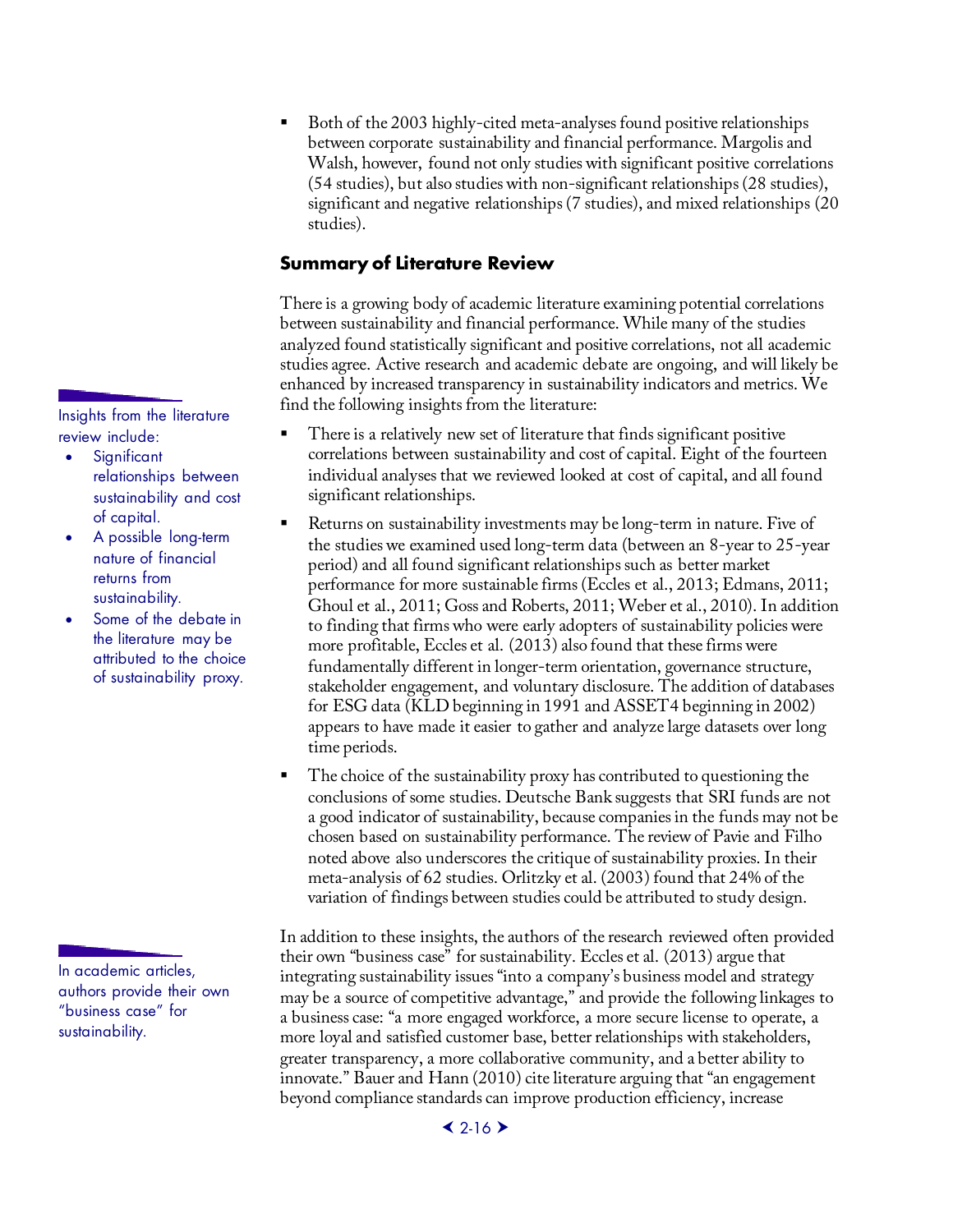demand from environmentally sensitive consumers, discourage stakeholder activism, and help firms to attract skilled workers."

The next section incorporates findings from the literature review into a summary of the business case organized around three themes: saving money, making money, and managing risk.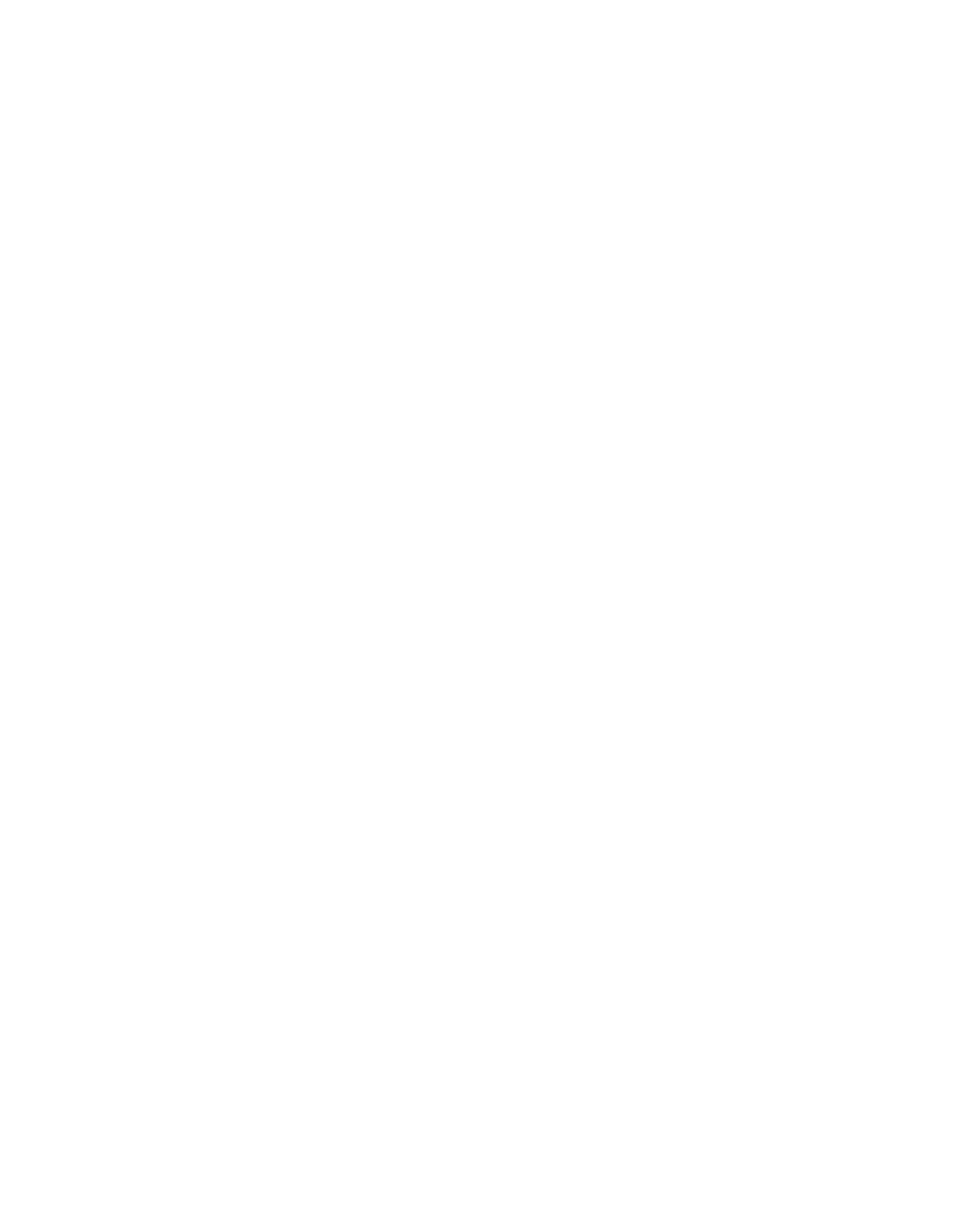# <span id="page-38-0"></span>Section 3: Executive Rationale

This section focuses on a practical challenge: how to communicate the business case for sustainability in internal discussions, especially to senior-level management. The section addresses the following remaining research question:

 What is the most compelling evidence for executive decision makers that sustainability is valuable?

Ultimately, it is important for a sustainability manager to translate research into relevance for executive decision makers. This section offers a rationale organized around three main themes: saving money, making money, and managing risk. We synthesize findings from the literature review, and add real-world examples from the grey literature (e.g., reports, articles, corporate sustainability reports, and online content), tailored whenever possible for the perspective of an electric power company.

The driver for sustainability varies by organization. The driver for an IOU may be a shareholder resolution, while the driver for a non-IOU may be customer requests. Many electric power companies firmly state that sustainability is part of their company's core values. In a survey of 134 electric utility respondents, 71% noted that sustainability was "part of our core values."[47](#page-61-1) Regardless of the driver, electric power companies have an opportunity to save money, make money, and manage risk through sustainability actions.

#### <span id="page-38-1"></span>**Saving Money**

Opportunities to save money can help companies keep to their core mandate of providing affordable electricity. Below, we examine the linkages between sustainability and savings via reduced cost of capital, employee retention and engagement, and other cost reductions.

#### <span id="page-38-2"></span>*Cost of Capital*

"Cost of capital" simply means how much it costs to borrow or raise money. On an individual level, a credit score can mean a lower or higher interest rate for a credit card or home mortgage. In an electric power company (IOU and non-IOUs alike), cost of capital comes into play when a company asks a bank, shareholders, or bondholders for funds to build a new plant, substation, transmission line, or other projects.

Electric power companies have an opportunity to save money, make money, and manage risk through sustainability actions.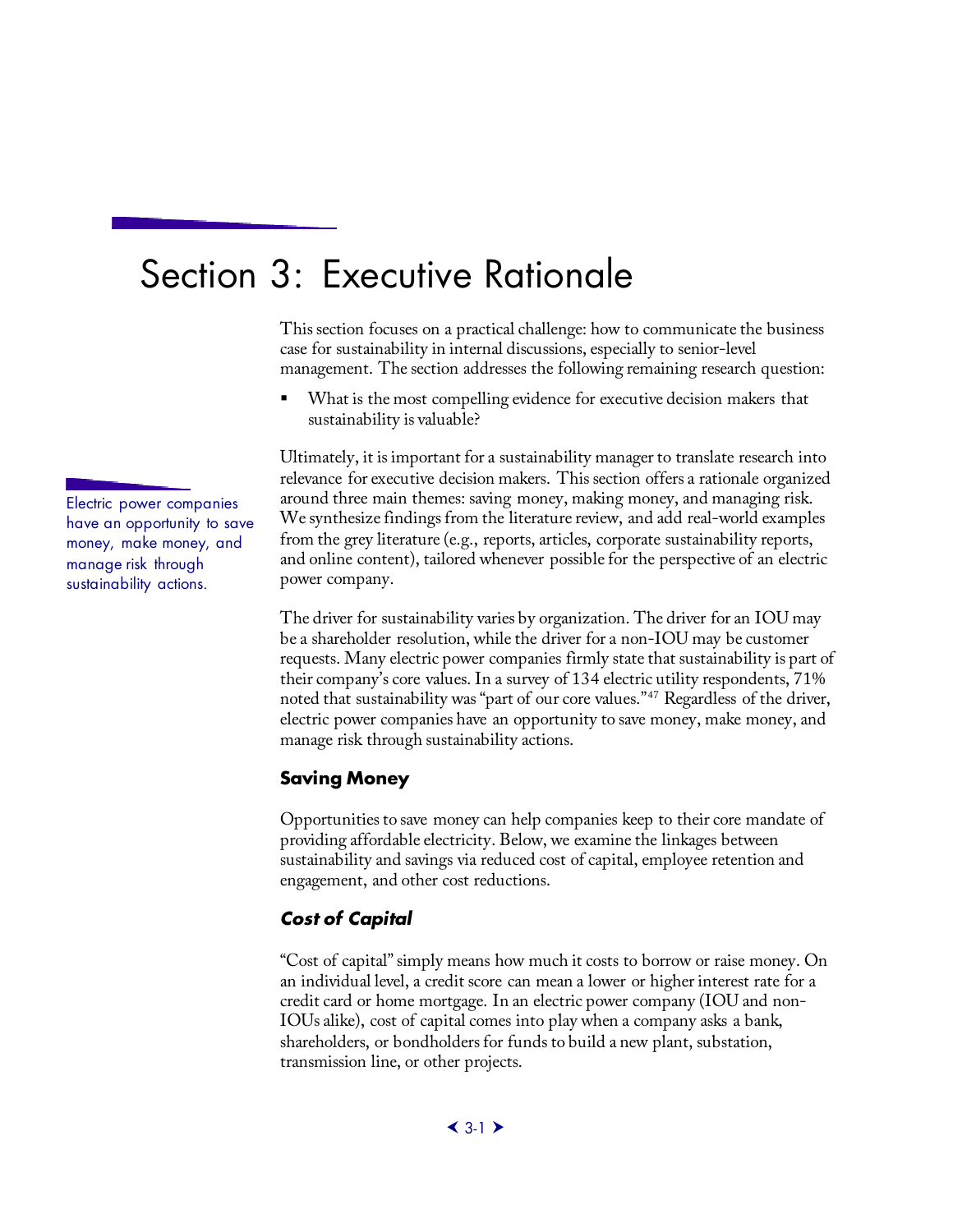From the lender's point of view, a more sustainable firm presents less regulatory risk, which translates to lowered risk of default.

Regarding links between sustainability and cost of capital, a 2012 Deutsche Bank report concluded, "This finding alone should put the issue of sustainability squarely into the office of the Chief Financial Officer, if not the board, of every company" - [Deutsche Bank, 2012](https://www.dbadvisors.com/content/_media/Sustainable_Investing_2012.pdf)

<span id="page-39-0"></span>A 2013 Forbes article noted that "the power sector needs \$2 trillion for capital expansion over the next 20 years."

- [Forbes, 2013](http://www.forbes.com/sites/kensilverstein/2013/03/23/utilities-arent-just-blowing-smoke-they-are-generating-goodwill/)

From the lender's point of view, a more sustainable firm presents less regulatory risk, which translates to lowered risk of default (or reduced returns). Lenders can even be exposed to litigation risk and costly clean-up of Superfund sites (Chava, 2011). Lenders are also increasingly concerned with their own reputational risk. Seventy-five financial institutions globally have adopted "Equator Principles" and evaluate the environmental and social risk of projects. [48](#page-61-2) Spurred by pressure from environmental groups, five banks (Chase, Wells Fargo, PNC, UBS, and Credit Suisse) have adopted policies on mountaintop removal mining practices.<sup>[49](#page-61-3)</sup> Multilateral and nonprofit groups are advocating for the financial sector to consider water scarcity in lending decisions. [50](#page-61-4) [51](#page-61-5)

Recent academic studies provide evidence of a relationship between sustainability and cost of capital. The 2012 Deutsche Bank study reviewing dozens of academic studies on sustainability found 19 examining the link to cost of capital. [52](#page-61-6) All 19 studies found that companies with high sustainability ratings had a lower cost of capital. The authors concluded, "This finding alone should put the issue of sustainability squarely into the office of the Chief Financial Officer, if not the board, of every company"  $(p.5)$ . [53](#page-61-7)

For example, two studies found that more sustainable firms are rewarded with 0.07% - 0.56% lower costs of capital than less sustainable firms (Goss and Roberts, 2011;<sup>[54](#page-61-8)</sup> Ghoul et al., 2011<sup>55</sup>). For a multi-million dollar project this can make a significant difference, with the potential for a company to avoid hundreds of thousands of dollars in interest. A 2013 *Forbes* article noted that "the power sector needs \$2 trillion for capital expansion over the next 20 years."<sup>[56](#page-61-10)</sup>

In another academic study looking specifically at the utility sector, the authors noted that "electric utilities receive a larger proportion of scrutiny from bondholders, from regulatory agencies, and from a larger community of investors and analysts" (Bassen et al. 2006, p.23[57\)](#page-61-11). The study found that sustainability performance had a large explanatory effect on credit rating and concluded: "Good corporate responsibility performance can be an indicator for a good credit rating or vice versa"  $(p.39)$ . <sup>[58](#page-61-12)</sup>

### *Employee Retention and Engagement*

Employee turnover is costly. Replacing an employee can cost about 20% of the new hire's first year salary. [59](#page-61-13) The energy industry overall is expecting "a massive wave of retirements over the short to medium term, which has been dubbed 'The Great Shift Change'."[60](#page-61-14) In the electric power industry, skilled workforce availability is a major sustainability issue. [61](#page-61-15) Increasingly, workers may be seeking employers with opportunities to engage in sustainability activities.

A 2012 Net Impact survey found that "employees who say they have the opportunity to make a direct social and environmental impact through their job report higher satisfaction levels than those who don't, by a 2:1 ratio.["62](#page-61-16) The claim is also echoed in the literature, where authors have argued that sustainability attracts and retains high quality employees (Turban and Greening, 1997;<sup>[63](#page-61-17)</sup>) Greening and Turban, 2000<sup>[64](#page-61-18)</sup>).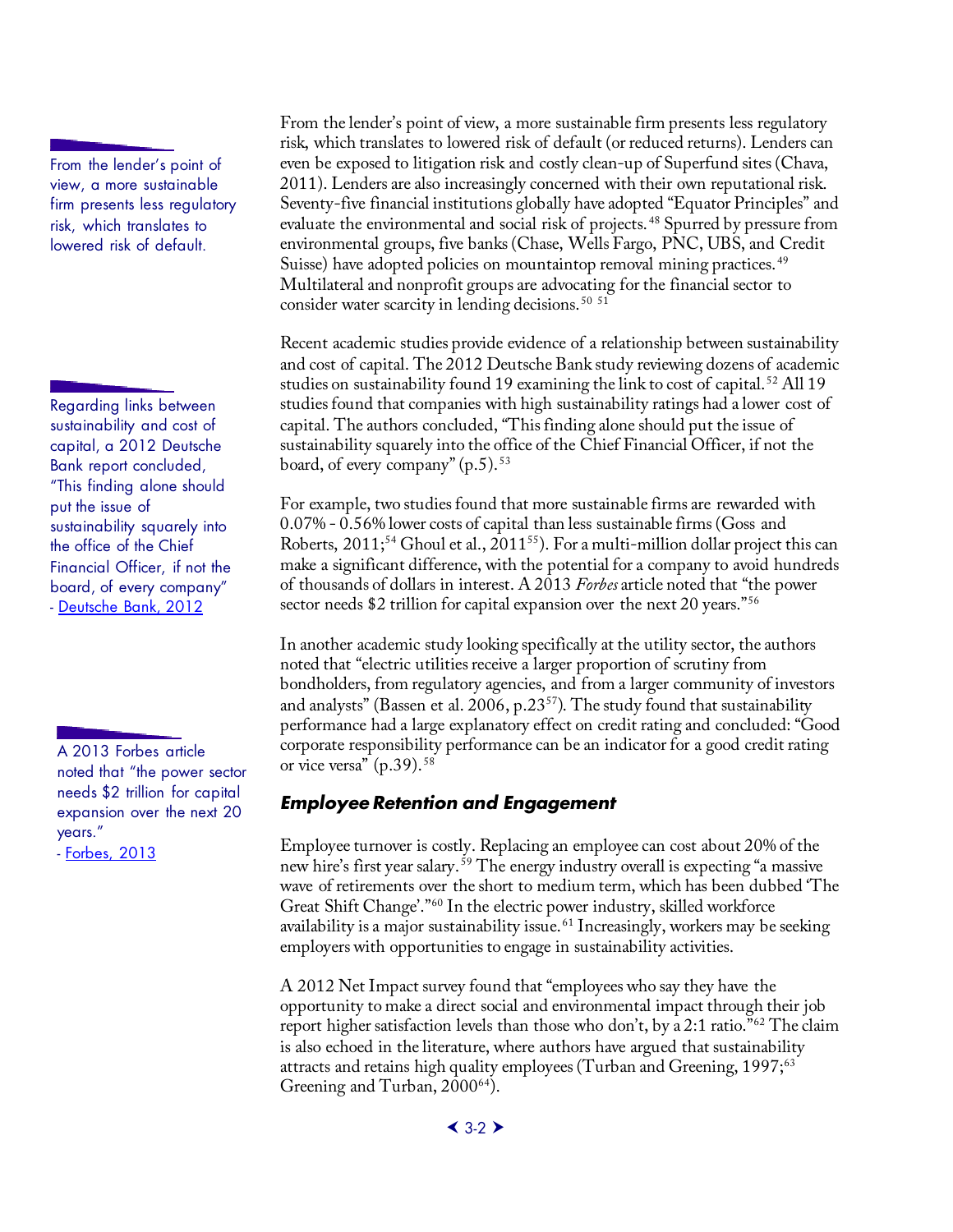In addition to employee recruitment, satisfaction, and retention, corporate sustainability programs present an opportunity to engage employees. A Power magazine article noted:

"…when employees are highly engaged, their companies drive 26% higher productivity, have lower turnover, and are more likely to attract top talent. More impressively, companies of highly engaged employees earned 13% greater total returns for shareholders during the past five years." [65](#page-61-19)

Several academic studies found positive correlations between firm performance (stock market returns or cost of capital) and employee relations (Bauer et al., 2009;<sup>[66](#page-61-20)</sup> Ghoul et al., 2011<sup>67</sup>), or being listed on the "100 Best Companies to Work for in America" (Edmans, 2011<sup>68</sup>). No electric power companies were on the Forbes list in 2012, 2013 or 2014. [69](#page-61-9) [70](#page-61-23) [71](#page-61-11)

#### *Other Cost Reductions*

Other cost reductions have come from sustainability actions, from energy efficiency and water efficiency, waste reductions, and cost savings related to energy sources. Walmart set a target in 2012 to save \$150 million "from sustainability initiatives such as solar and wind energy projects, fuel cell installations, and its zero waste program.["72](#page-61-24) Proctor & Gamble noted in their 2012 Sustainability report that "in the past 10 years we have delivered nearly \$1 billion from sustainability efforts in our operations."<sup>[73](#page-61-25)</sup>

In the electric power sector, NRG Energy's Seward Power station in Pennsylvania saved \$500,000 between 2008-2013 by reducing its water treatment costs by 25%. [74](#page-61-26) Xcel Energy noted that their subsidiary Southwestern Public Service Co.'s 2013 wind power deal for 700 MW "will be less than the per-MWh price of most of the company's natural gas-fired generation" and "will save customers \$590 million in fuel costs over the next 20 years."[75](#page-61-27)

There may also be opportunities to find tax savings from a donation of corporate surplus land. [76](#page-61-28) In 2001, Allegheny Energy was considering donating a 12,000 acre parcel that provided various "ecosystem services" like wildlife habitat, water purification and climate regulation into environmental assets. While the traditional real estate appraisal valued the land at \$16 million, after including the eco-assets, the value rose to \$33 million. The valuation was supported by an independent audit by PricewaterhouseCoopers. [77](#page-61-29) [78](#page-61-30) The U.S. Fish & Wildlife Service purchased the property at a cost in line with the traditional appraisal value. Based on bargain sale provisions in the federal tax code, Allegheny Energy claimed a charitable contribution of the eco-asset value, yielding about \$5 million in tax savings. The transaction was reviewed by the Internal Revenue Service (IRS) during a tax audit, and was approved without modification. [79](#page-61-31) Cargill Salt Company similarly found significant tax savings from a valuation and donation of land. Cargill based the value of their 16,500-acre former salt pond parcel on the value of the land for wetland and species mitigation banking, instead of traditional real estate valuation. In 2009, Cargill concurred with an IRS audit on the value of the land at \$200 million. They sold the land to the U.S. Fish &

<span id="page-40-0"></span>Several academic studies found positive correlations between firm performance (stock market returns or cost of capital) and employee relations or being listed on the "100 Best Companies to Work for in America."

There may be opportunities to find tax savings from a donation of corporate surplus land. Based on bargain sale provisions in the federal tax code, Allegheny Energy claimed a charitable contribution of the eco-asset value of a 12,000-acre parcel, yielding about \$5 million in tax savings.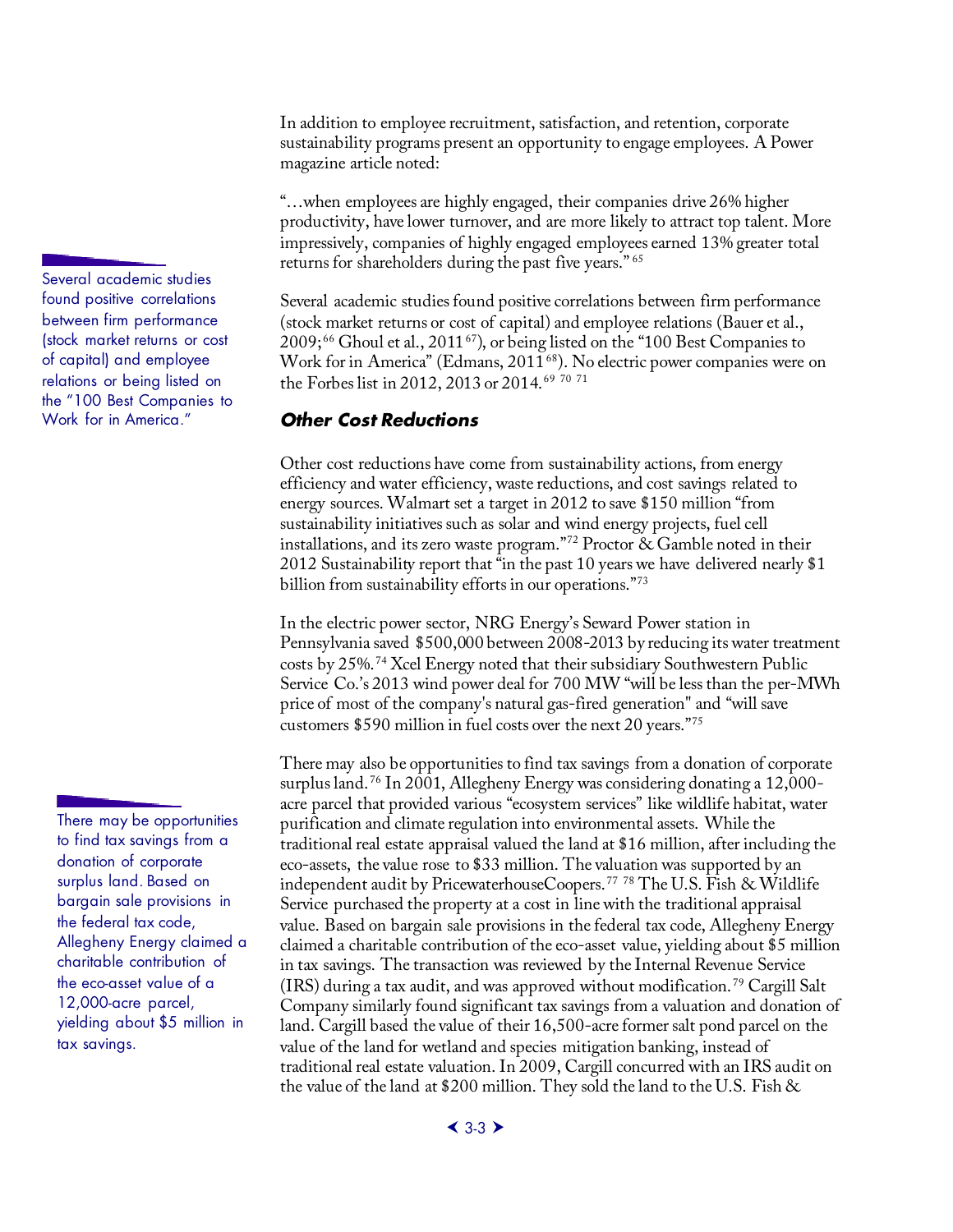Wildlife Service for \$100 million and claimed the \$100 million difference as a tax deduction. [80](#page-61-32)

#### <span id="page-41-0"></span>**Making Money**

Of course, saving money is highly correlated with making money. In this section we turn to linkages between sustainability and financial performance, and innovation of business models, products, and processes.

#### *Financial Performance*

The socially-responsible investment arena totaled \$3.74 trillion in 2010, up 20% over 2009.[81](#page-61-33) There is increased attention to sustainability indicators by analysts and investors. Bloomberg noted that their customer base using their ESG data more than tripled between 2009 and 2012. [82](#page-61-34) Recently, a private firm called Target Rock Advisors created an index of sustainable utilities, betting that these "best-in-class" companies will outperform traditional utilities. [83](#page-61-35) Figure 3-1 depicts a "back cast" of the Sustainable Utility Leaders Index's performance (in blue) against the S&P 500 (in red) and the S&P Utilities index (in peach).



#### <span id="page-41-2"></span>*Figure 3-1*

*Target Rock Advisors' Sustainable Utility Leaders Index performance back-cast from 2002-2014[84](#page-61-36)*

*Note: y-axis indicates the percent price return (price/price at beginning of the period)*

The performance of this particular index mirrors research findings such as Eccles et al. (2013[85](#page-61-37)), who found a correlation of long-term outperformance with a "high sustainability" portfolio. The portfolio they constructed was comprised of 180 firms that had adopted sustainability strategies in the early 1990s. When compared to a matched sample, the authors found significant out-performance: the "high sustainability" portfolio had a 4.7% higher annual stock market performance over the "low sustainability" portfolio over the time period 1993- 2010. Bassen et al. (2006) also found a market-based risk indicator (β, beta)

<span id="page-41-1"></span>The socially-responsible investment arena totaled \$3.74 trillion in 2010.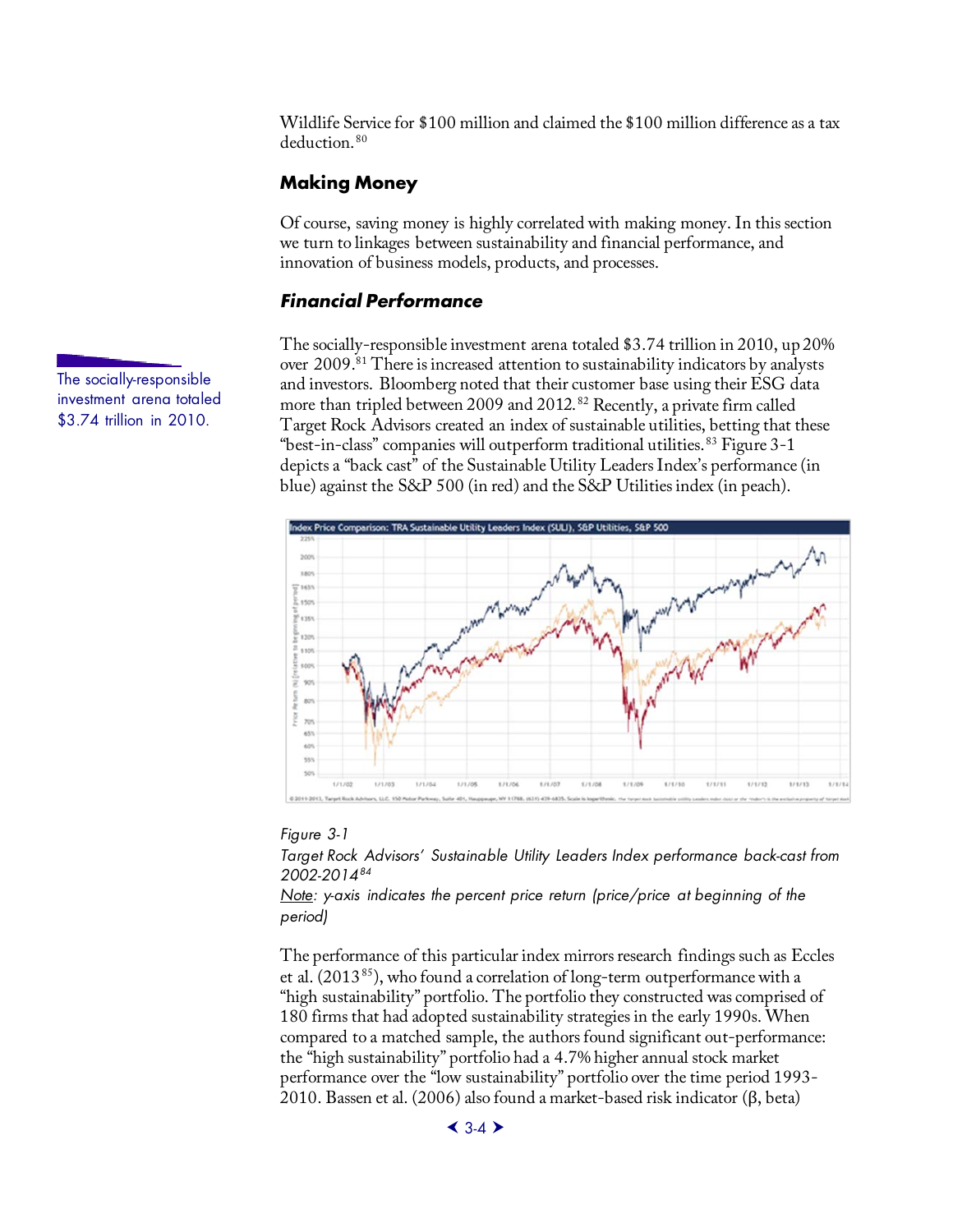In a survey of 164 utility industry analysts and investors, sustainability was "seen as crucial and was explicitly not seen as 'an overrated trend' but more as 'part of good management.'" [-Bassen et al. 2006](http://www.wiso.uni-hamburg.de/fileadmin/sozialoekonomie/bwl/bassen/Aktuelles/2006_The_Influence_of_CR_on_CoC.pdf)

There is a movement to identify sustainability issues that are "material" to a company.

In their long-term study of sustainability and stockmarket returns, Eccles et al. (2013) found that firms who were early adopters of sustainability policies were not only more profitable, but were fundamentally different in longer-term orientation, governance structure, stakeholder engagement, and voluntary disclosure.

significantly correlated to corporate responsibility in a sample of 44 utilities.<sup>[86](#page-61-38)</sup> Within that study, Bassen et al. also found from a survey of 164 utility industry analysts and investors that sustainability was "seen as crucial and was explicitly not seen as 'an overrated trend' but more as 'part of good management'" (p.27). [87](#page-61-39) 

It should be noted that academic research to date is focused on the **correlation** between sustainability activities and financial performance, and does not confirm a causal relationship. Further, not all academic studies agree on a clear relationship. Some authors argue that contradictory results are due to factors of the research while others argue that spending on sustainability will impair profitability. Frequently-cited meta-analyses (a review and analysis of dozens of past research articles) found overall positive linkages between sustainability and firm performance (Orlitzky et al.,  $2003$ ;<sup>[88](#page-61-40)</sup> Deutsche Bank,  $2012^{89}$ ) or overall mixed results (Margolis and Walsh, 2003<sup>90</sup>). Active research and academic debate are ongoing, and will likely be enhanced by increased transparency in sustainability indicators.

Outside of the academic realm, there is a movement in the non-profit and investor arena to identify non-financial, material sustainability issues and their associated metrics that can be linked to the bottom line at the industry level. The implication is that if an issue is "material" to a firm's financials, the issue must be disclosed on the Security and Exchange Commission's (SEC) 10-K form required of every publically-listed corporation. Leading this movement is the Sustainability Accounting Standards Board (SASB), a small non-profit with an ambitious goal, a fast timeline, and backers with significant weight.<sup>[91](#page-61-43)</sup> Among their board members are: Michael Bloomberg (former Mayor of New York City, current President of Bloomberg), Mary Shapiro (former SEC Chair), Elisse Walter (current SEC Chief), Jack Ehnes (Chief Executive, CalSTRS), Peter Knight (Generation Investment Management), Shawn Lytle (Head of Americas at UBS Global Asset Management), and Robert Eccles (Harvard Business School professor and frequently-cited academic research author). <sup>[92](#page-61-44)</sup> SASB will be reviewing the electric utilities sector in 2015. [93](#page-61-45)

#### <span id="page-42-0"></span>*Innovation (Business Models, Products, Processes)*

There is anecdotal evidence that sustainability brings profit through innovation that leads to new business models, new products or business lines, or new processes. A 2012 MIT survey found that 50% of respondents had "changed their business models as a result of sustainability opportunities," an increase of 20% over the prior study conducted in 2011.<sup>[94](#page-61-46)</sup> The study suggested that pursuing sustainability led to new opportunities such as SAP developing products to help clients "optimize energy consumption and natural resource use across their supply chains," or Avis getting into the car-sharing business with the acquisition of Zipcar.<sup>[95](#page-61-9)</sup>

In their long-term study of sustainability and stock-market returns, Eccles et al.  $(2013<sup>96</sup>)$  $(2013<sup>96</sup>)$  $(2013<sup>96</sup>)$  found that firms who were early adopters of sustainability policies were not only more profitable, but were fundamentally different in longer-term orientation, governance structure, stakeholder engagement, and voluntary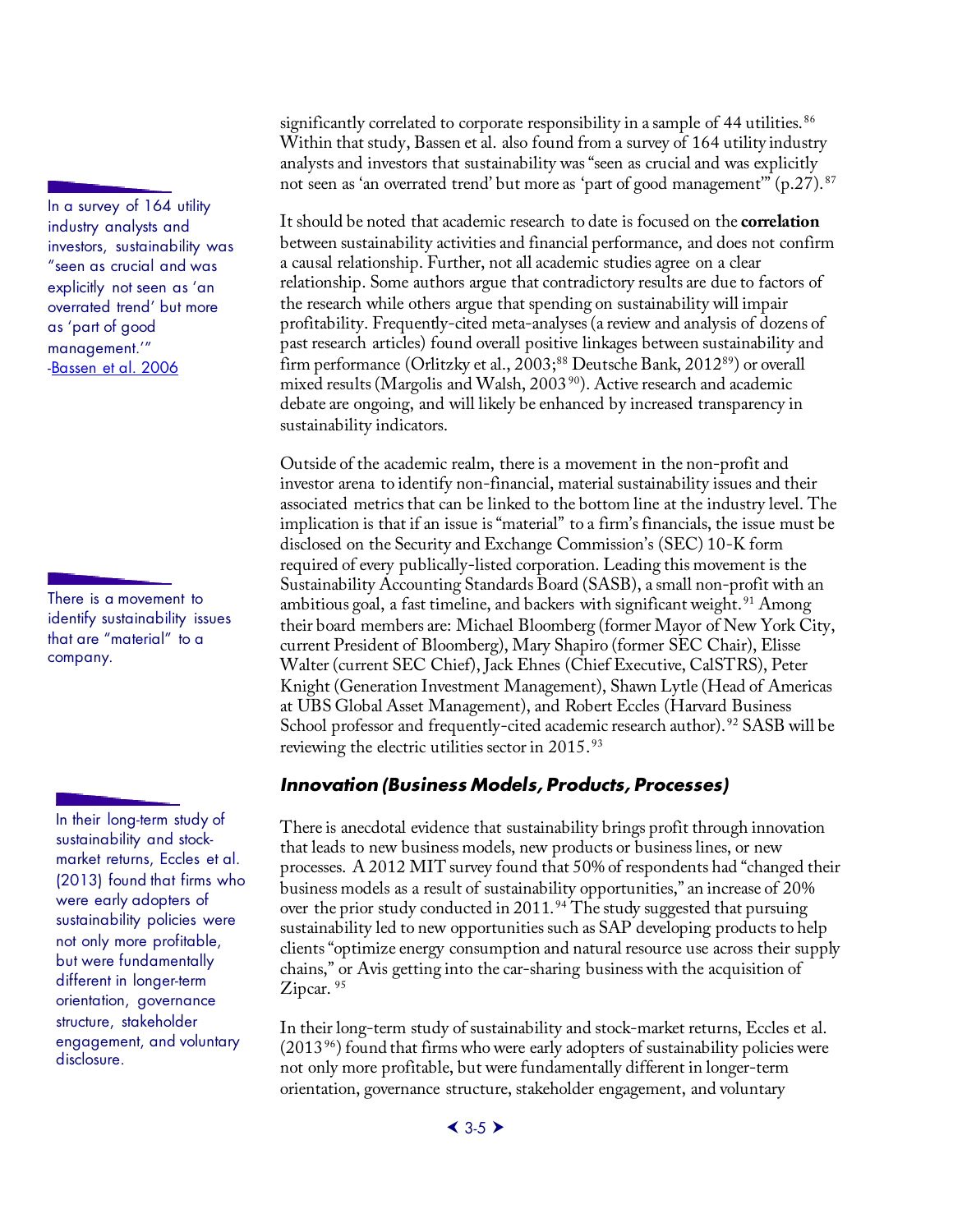disclosure. In a later article, Eccles and Serafeim  $(2013^{97})$  $(2013^{97})$  $(2013^{97})$  argue that only sustainability activities that are focused on "material" issues *and* "produce major innovations in products, processes, and business models" will lead to higher financial performance  $(p.52<sup>98</sup>)$  $(p.52<sup>98</sup>)$  $(p.52<sup>98</sup>)$ .

In the electric utility industry, new business models are emerging. EPB Electric Power, described as a community-owned municipal distribution company based outside Chattanooga TN, built a smart grid and started offering communication services: high-speed internet, and new options for television and phone service. The \$57 million that was generated by their new fiber optics business line was "the equivalent of a 4% rate increase for EPB Electric Power customers that did not have to happen."[99](#page-61-50) They are also reaping \$10.5 million annually in operational efficiencies.

Thirteen states are seeing new offerings for electric power customers, with plans akin to those offered by cell phone service providers: prepaid plans, free nights, and free weekends. [100](#page-61-51) The J.D. Power 2013 Electric Utility Residential Customer Satisfaction Study found that companies ranked higher when they offered engaging programs, including level or equal pay plans. [101](#page-61-52)

#### **Managing Risk**

In the cost of capital section above, research indicated a link between sustainability and the price of borrowing or raising money. Implicit in those studies was an acknowledgement that lenders understand that more sustainable firms are managing regulatory, reputational, or other risks. In EPRI's 2013 research, two-thirds of electric power respondents said that sustainability is important to manage regulatory or operational risk, and to strengthen corporate reputation. [102](#page-61-53) Figure 3-2 below shows the expected trends in importance of sustainability issues over five years, from the perspective of the utility industry (blue) and external stakeholders (red).

<span id="page-43-0"></span>In EPRI's 2013 research, two-thirds of electric power respondents said that sustainability is important to manage regulatory or operational risk, and to strengthen corporate reputation. – [EPRI, 2013](http://www.epri.com/abstracts/Pages/ProductAbstract.aspx?ProductId=3002000920)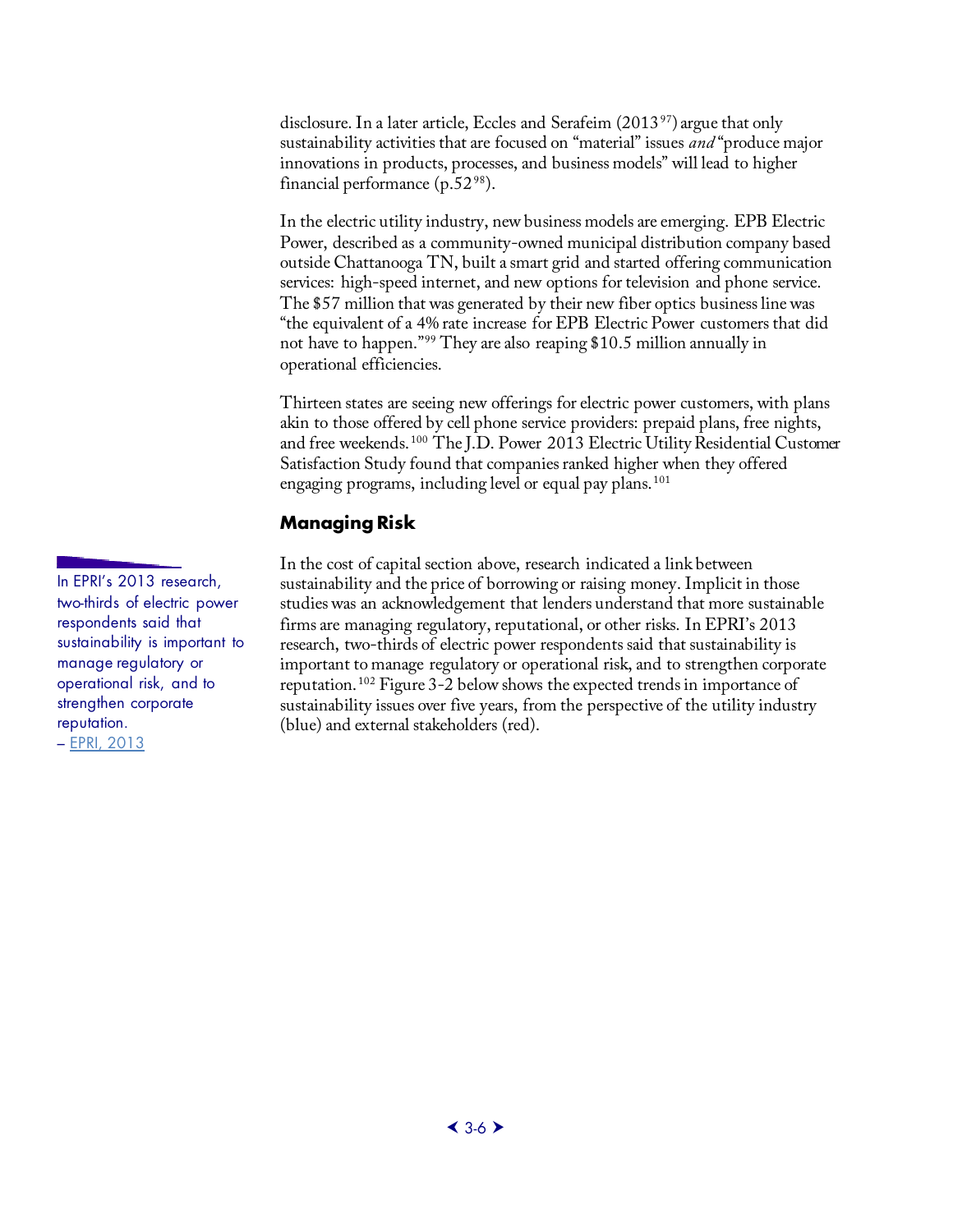

#### *Figure 3-2*

<span id="page-44-1"></span>

In this section, we further explore the perspective of corporate risk management, specifically regulatory and reputational risk.

### <span id="page-44-0"></span>*Regulatory Risk*

Regulatory risk refers to the risk of exceeding current regulations, tightening of existing regulations, or entirely new regulations. Activities to address sustainability issues can help electric power companies maintain compliance, avoid fines, build goodwill with regulatory stakeholders, and reduce the time needed to adjust operations to comply with new regulations. [104](#page-61-55) The experience and expertise gained from addressing issues in a pre-compliance situation can provide credibility should policy-making come to pass.

Regulatory risk is also linked to cost of capital, and the discussion in that section of this report noted multiple academic studies linking lower environmental and social sustainability concerns with lowered cost of borrowing or raising funds.

Heal (2004) provides interesting insight about regulatory risk:

"In cases where [environmental and social] costs are externalized, corporations bargain with society about who will bear these costs. The corporation is not – currently – legally bound to bear them but society could change this if it wished, and indeed could go further and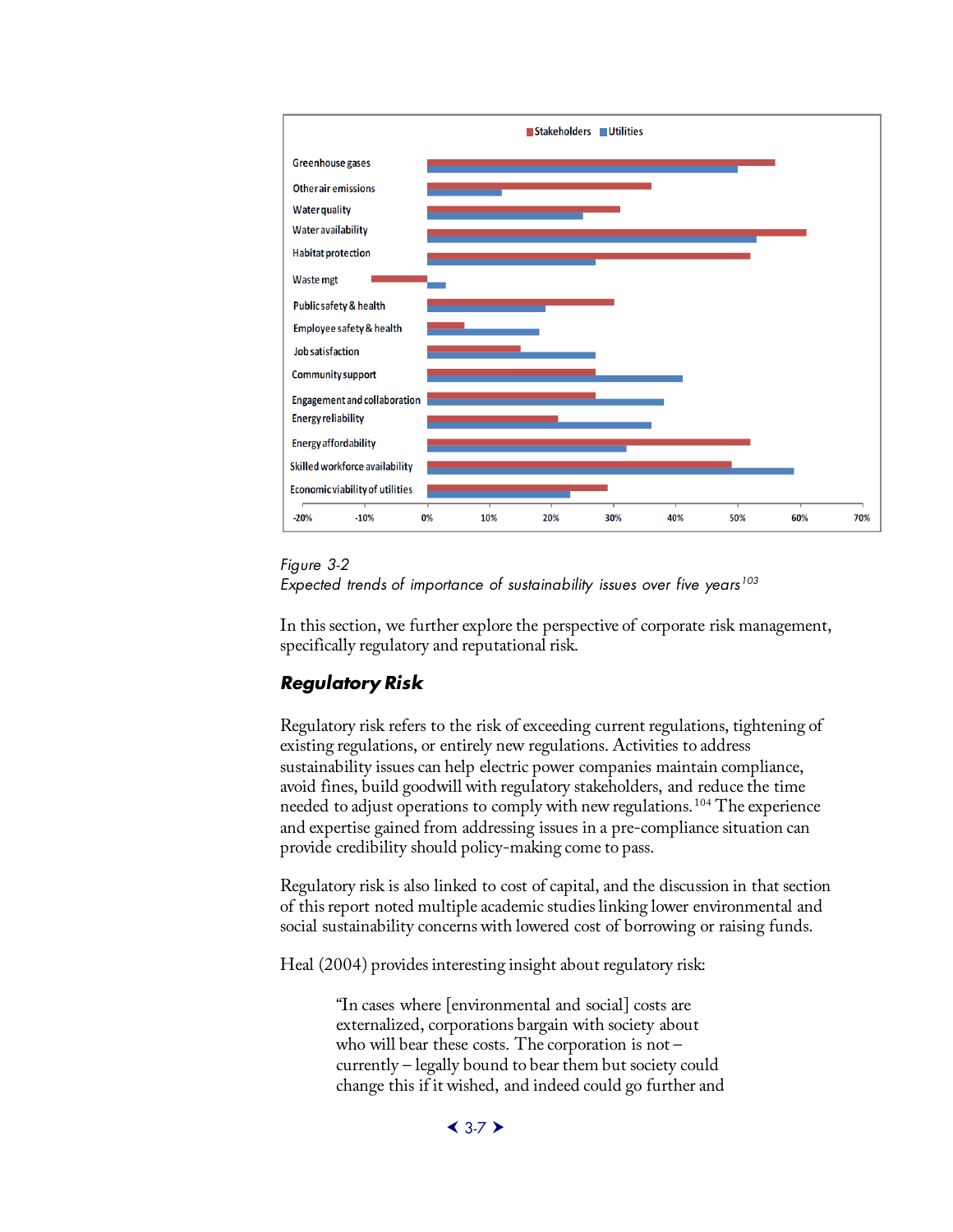impose penalties for the past externalization of costs. The result is an implicit contract: society accepts the status quo provided that the corporation does not exploit it to society's disadvantage." (*in* Goss and Roberts, p. 1794[105](#page-61-56)).

### <span id="page-45-0"></span>*Reputational Risk*

As company value is increasingly composed of intangible assets, reputational risk is an important consideration, as shown in Figure 3-3. Intangible assets include intellectual property, human capital, goodwill and brand recognition, as opposed to tangible assets like property, plant and equipment.



OceanTomo (2014, 2015) found that the intangible value of a firm has increased from 17% of a firm's value in 1975 to 84% in 2015.

<span id="page-45-1"></span>*Figure 3-3 Components of S&P 500 market value Data source: OceanTomo, 2014[106](#page-61-57) and 2015[107](#page-61-58)*

Scholars argue that corporate sustainability can "contribute towards gaining social legitimacy" (Cheng et al., 2011, p.5<sup>[108](#page-61-59)</sup>), and can create "moral capital, which provides insurance-like protection" (Bassen et al., 2006, p.12[109](#page-61-60)) and safeguards shareholders' interests.

Action on sustainability could also affect reputation with shareholders. In 2014, 417 shareholder resolutions were filed on environmental, social, and governance issues across all industries. [110](#page-61-9) Table 3-2 shows a sample of resolutions with electric power companies in 2014.

In 2014, 417 shareholder resolutions were filed on environmental, social, and governance issues across all industries.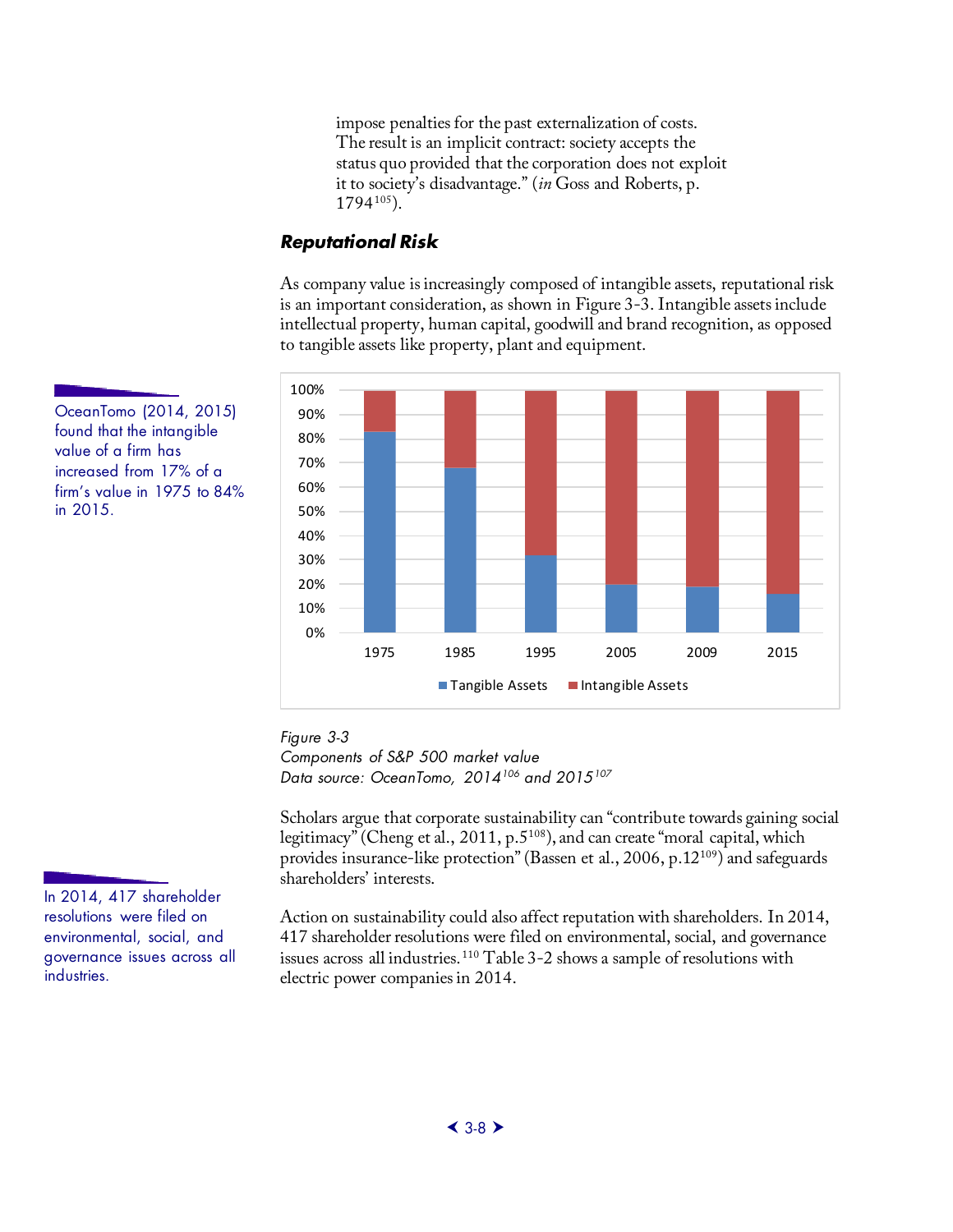<span id="page-46-0"></span>*Table 3-1 2014 shareholder resolutions with electric power companies Source: Ceres, 2014[111](#page-61-10) and Proxy Preview 2014[112](#page-61-11)*

| Company                           | <b>Topic of Resolution</b>                                                                                                           |
|-----------------------------------|--------------------------------------------------------------------------------------------------------------------------------------|
| Ameren                            | Climate Change; Energy Efficiency<br>(utilities); Greenhouse Gas Emissions;<br>Renewables                                            |
| American Electric Power Co., Inc. | Climate Change; Energy Efficiency<br>(buildings); Public Policy                                                                      |
| CMS Energy Corp.                  | Climate Change; Energy Efficiency<br>(utilities); Greenhouse Gas Emissions;<br>Renewables                                            |
| <b>DTE</b>                        | Political Activity (campaign spending<br>proposal)                                                                                   |
| Duke                              | Political Activity (campaign spending,<br>lobbying proposals)                                                                        |
| Entergy                           | <b>Environment (Greenhouse Gas reduction</b><br>target reporting, nuclear plant safety<br>proposals)                                 |
| Dominion Resources, Inc.          | Three resolutions on Climate Change;<br>Greenhouse Gas Emissions; Governance                                                         |
| FirstEnergy Corp.                 | Climate Change; Energy Efficiency<br>(utilities); Greenhouse Gas Emissions;<br>Renewables; Lobbying proposal                         |
| PG&E                              | Governance (proposal to establish board<br>committee on risk); Other (proposal to<br>allow opt-out of energy efficiency<br>programs) |
| Southern Company                  | Environment (Greenhouse Gas reduction<br>target reporting)                                                                           |

Increased attention to sustainability and reputational risk may be a driver of the increased voluntary disclosure of sustainability information. Few sustainability reports were published in the U.S. prior to the mid-1990s, growing to about 300 reports in 2007 (Dhaliwal et al., 2011<sup>[113](#page-61-61)</sup>). In 2013 reportedly 499 of the S&P 500 reported some form of sustainability disclosure. [114](#page-61-13) Sustainability reports allow companies to transparently communicate not only raw data but also their sustainability narrative to better inform stakeholders of the value, implications, and strategic approach to managing and influencing that data.

Finally, it is important to recognize the intricate linkages between sustainability issues and risks, and the attention to balancing tradeoffs of managing risks. An example of an overlapping risk is the issue described as the "energy-water nexus," referring to demand for water for power generation in areas of water scarcity.

It is important to recognize the intricate linkages between sustainability issues and risks, and the attention to balancing tradeoffs of managing risks.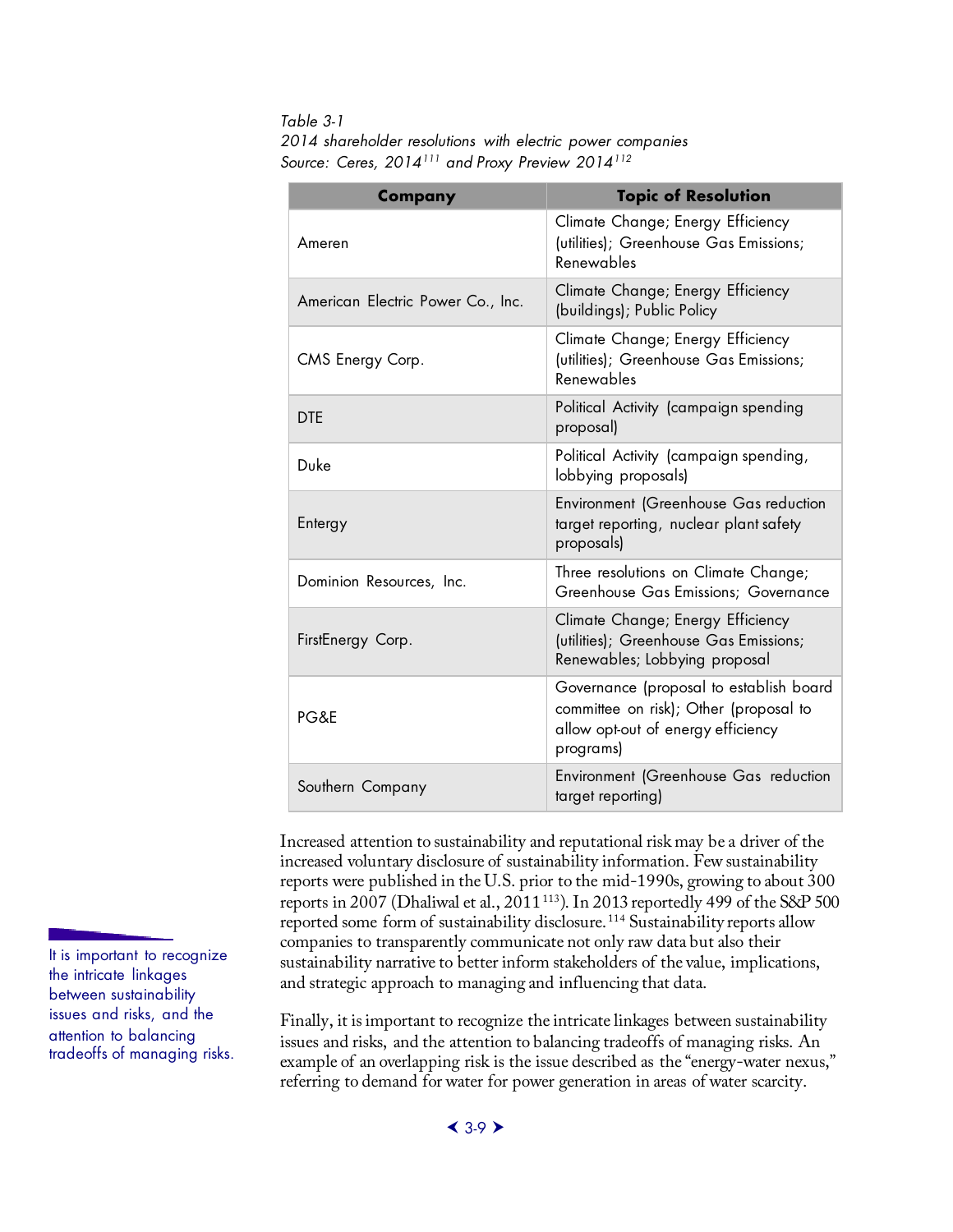Both the Union of Concerned Scientists $^{\rm 115}$  $^{\rm 115}$  $^{\rm 115}$  and Environmental Defense[116](#page-61-62) [117](#page-61-63) [118](#page-61-64) [119](#page-61-65) have voiced this topic as an issue, and have gained the attention of the National Association of Regulatory Utility Commissioners. [120](#page-61-9) The National Association of Regulatory Utility Commissions passed a resolution in March of 2013 supporting "water-smart energy choices.["121](#page-61-66) Concurrently, the Department of Energy released two reports on the topic: "Energy Sector Vulnerabilities from Climate Change and Extreme Weather" in 2013[122](#page-61-67) and "Water-Energy Nexus" in 2014.[123](#page-61-68) On the international front, in 2013 the World Bank launched a "Thirsty Energy" initiative, which "quantifies tradeoffs and identifies synergies between water and energy resource management."[124](#page-61-69) The energy-water nexus topic is a good example of the "nexus" of reputational, regulatory, and operational risk that could be addressed with a sustainability strategy.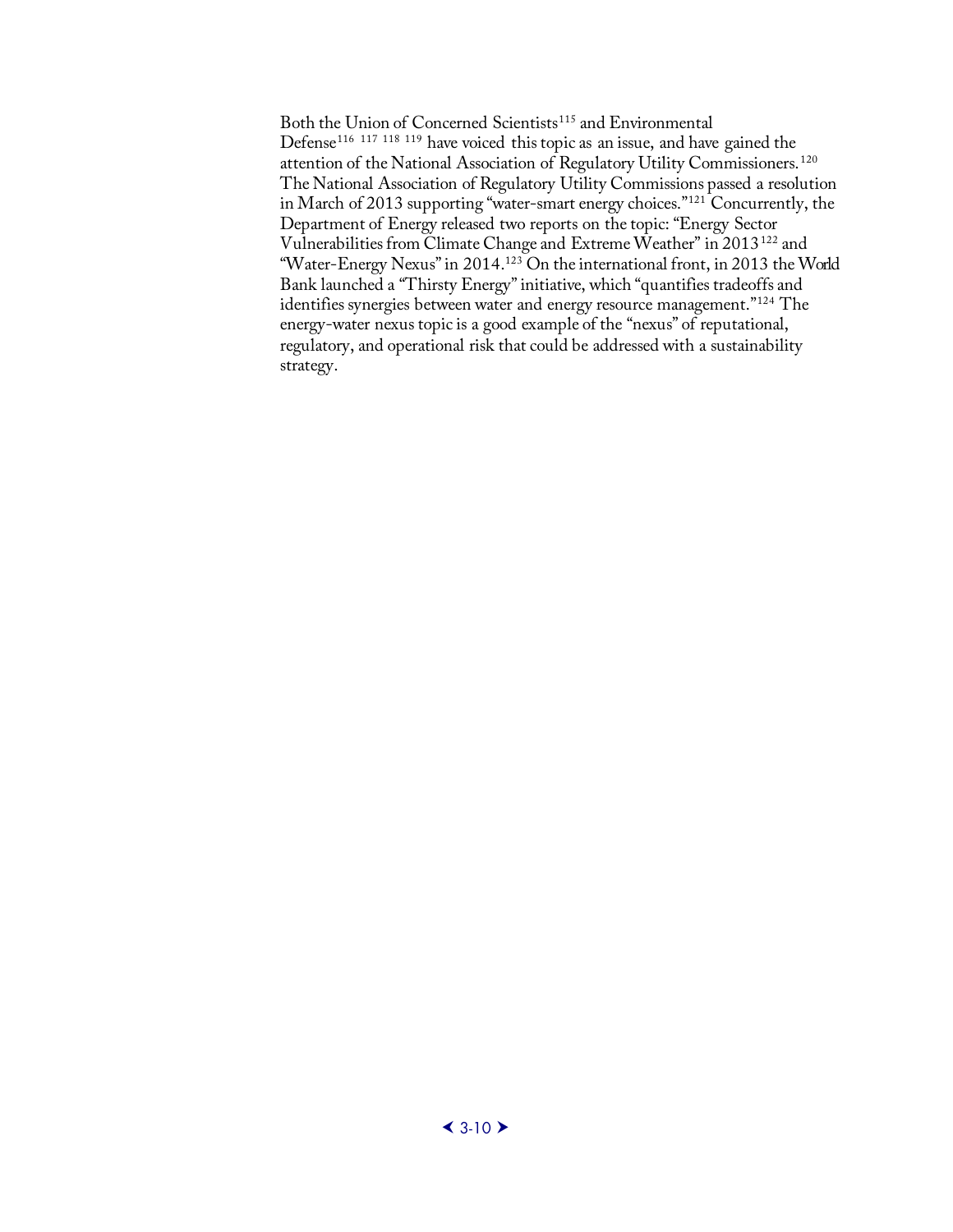## <span id="page-48-1"></span><span id="page-48-0"></span>Section 4: Conclusions

EPRI's Electric Sustainability Interest Group (ESIG) asked EPRI to research the business case for sustainability. After conducting a literature review and summarizing the information for executive decision-makers, we provide the following conclusions to our original research questions.

#### **Is corporate sustainability linked to financial performance?**

From a review of 18 studies, there are academic studies that find statistically significant correlations between corporate sustainability and financial performance and there are other studies that find no significance. Active research and academic debate are ongoing, and will likely be enhanced by increased transparency in sustainability indicators and metrics. Tracking new developments in this body of research will be important to understand if the academic community comes to consensus on any issues, in particular the link between sustainability and cost of capital.

As noted above, all individual studies controlled for well-known factors that could affect the proxy of firm performance, such as: firm size, total assets, earnings normalized by assets, leverage (debt/assets), market share of the firm, and country (an indicator of level of regulation, required disclosure, accounting method). None of the studies purported to show causal relationships, but this is not uncommon in the non-physical sciences, including economics research. Establishing causality requires proof of the effect occurring after the cause. This may be relatively easy in a controlled laboratory experiment, but becomes nearly impossible to prove in real-world scenarios with multiple potential confounding variables.

The most notable finding of the literature review was the relatively new body of research investigating the link between sustainability performance and cost of capital. Of the eight individual analyses we reviewed in this area, all found significant relationships. Deutsche Bank noted of these correlations: "This finding alone should put the issue of sustainability squarely into the office of the Chief Financial Officer, if not the board, of every company" (p.5). Many of the studies reviewed relied on sustainability data from KLD or Thompson Reuters. The more recent emphasis on use of sustainability data suggests a need to more fully understand the underpinnings of these datasets.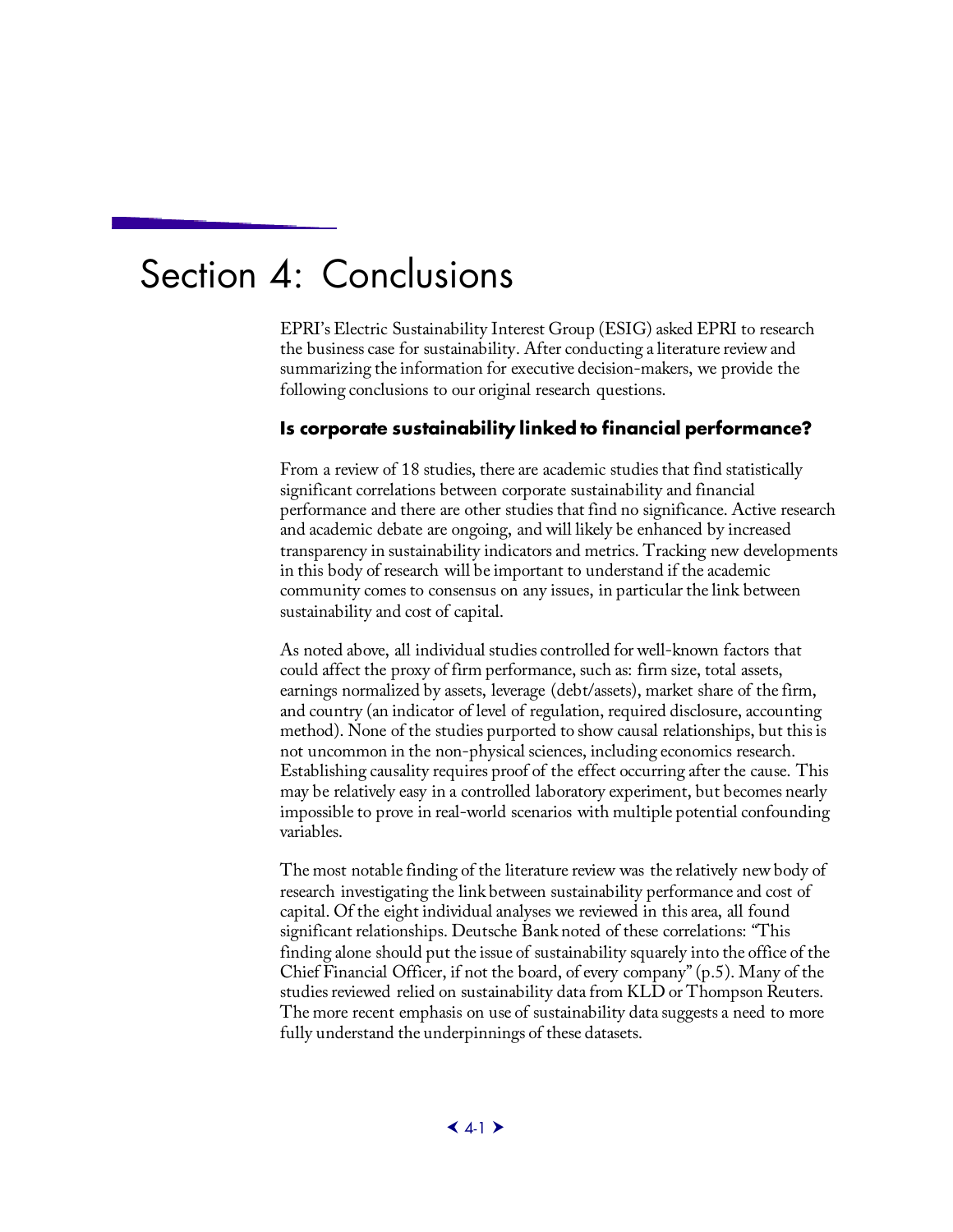We summarized all of the research reviewed in Table 2-2. If time allows for reading a subset of literature, the following may be useful to consider:

- Eccles et al. (2013) is a robust and insightful example of research on stock market performance of more sustainable firms over the long term.
- Bauer and Hann (2010) is a good example of a cost of capital study and a good example of use of KLD ESG data. The study was awarded the Moskowitz prize, an annual award associated with the UC Berkeley Haas School of Business that recognizes outstanding quantitative research in socially responsible investing.<sup>[125](#page-61-70)</sup>
- Orlitzky et al. (2003) is a frequently-cited meta-analysis finding overall significant and positive relationships from 388 separate correlations found in 62 studies on sustainability and financial performance linkages from 1972- 1997.

None of the research reviewed focused specifically on the correlations between sustainability and financial performance in the electric utility industry. New research could follow the methodology of past research but be tailored to look specifically at the electric power industry. We also note a lack of research on the practical trade-offs of balancing environmental, social, and economic considerations. Further investigation could frame the tradeoff issue and develop tools for corporate management and decision making.

#### **What is the return on investment (ROI) for specific sustainability actions?**

Regarding this question, there were no studies that identified specific actions linked to a specific return on investment. However, several studies "teased out" which group of sustainability metrics were more important than others. Indicators related to environmental concerns such as TRI emissions, hazardous waste liabilities, and environmental lawsuits were found to be significantly related to firm performance (Chava, 2011; Konar and Cohen, 2001). Other individual indicators that were found to be significant were: clean energy products (Chava, 2011); stakeholder engagement (Cheng et al., 2011); disclosure (Cheng et al., 2011; Dhaliwal et al., 2011); employee relations/satisfaction (Edmans, 2011; Ghoul et al., 2011); and environmentally-beneficial product characteristics (Ghoul et al., 2011).

Regarding ROI, the studies occasionally "plugged in" figures into the regression models to show the effect at the mean level of all the variables, or to predict effects from a marginal change in a variable of interest. Bauer et al. (2009) created an "Employee Relations Index" made up of multiple social indicators and noted that a one-point increase in their index, "given… the median bond issue size is \$300 million" is predicted with the model to be related to a "\$60,000- \$120,000 decrease in annual interest expense" (p.14). Konar and Cohen noted that "a 10% reduction in emissions [pounds] of toxic chemicals results in a \$34 million increase in market value" (p.281). The authors also used their regression model to calculate an average "liability" of \$380 million associated with TRI emissions and environmental lawsuits. Overall, specific activities that link to

<span id="page-49-0"></span>Several studies "teased out" which of a group of sustainability metrics were more significant than others (see at right).

Several studies "plugged in" figures into regression models to show the effect of a change in sustainability on financial performance (see at right).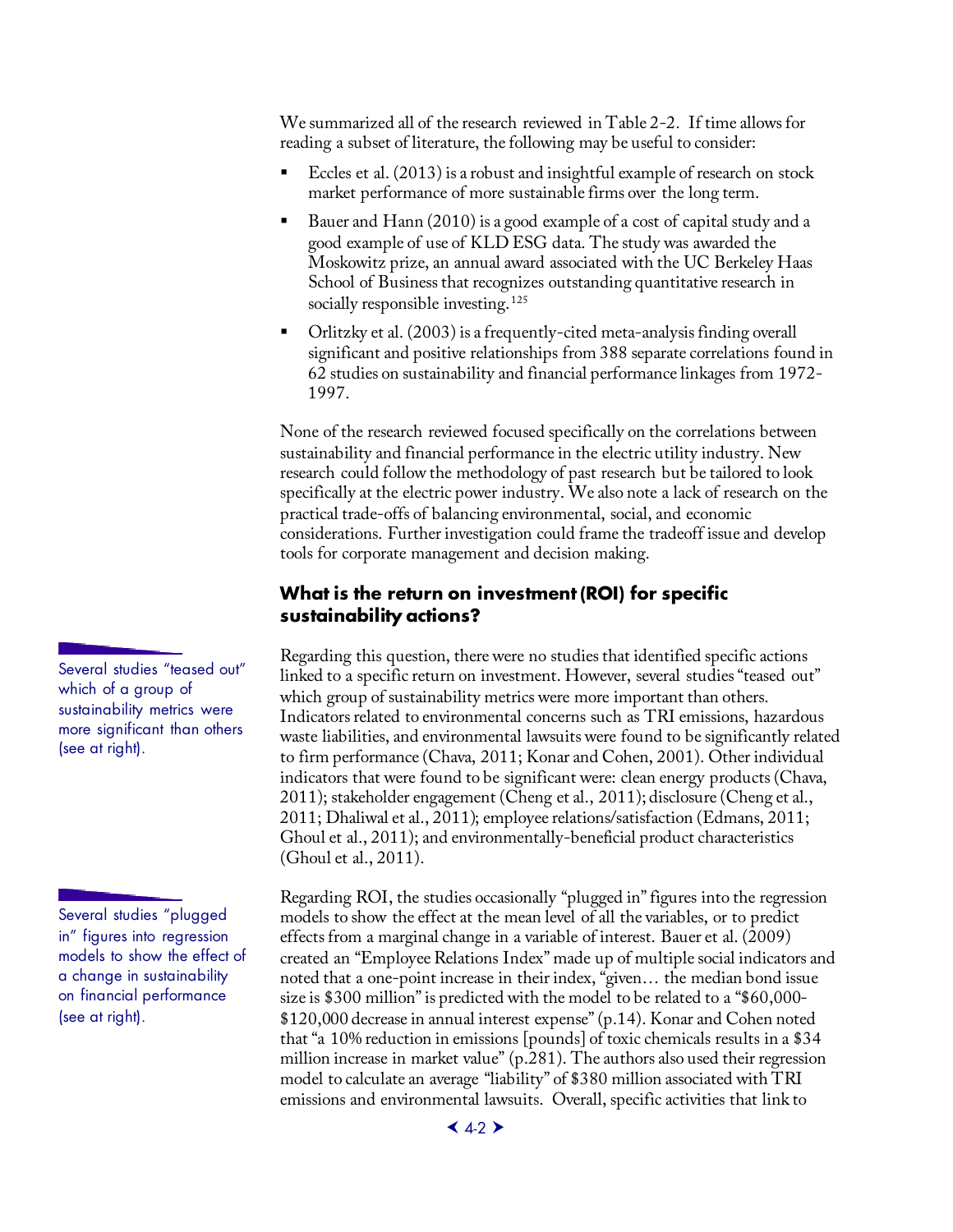financial performance are still being studied with various approaches currently being assessed.

Another insight was that returns on investment may be long term in nature. Five studies that used long-term data (an 8-year period up to a 25-year period) all found significant relationships such as out-performance in the market for more sustainable firms.

#### <span id="page-50-0"></span>**What is the most compelling evidence for executive decision makers that sustainability is valuable?**

Section 3 of the report focused on communicating the value of sustainability within an electric power company, with the objective of providing information that sustainability managers can use to discuss with senior management.

The section drew on research from the literature review, but also added realworld examples from the grey literature (e.g., reports, articles, corporate sustainability reports, and online content), tailored whenever possible for the perspective of an electric power company. From this information, we proposed that the most compelling business case for sustainability from the research can be summarized into three opportunities: saving money, making money, and managing risk. The background information, quotes, and case studies can all be put to practical use for internal communication within an electric power company. As new examples and case studies emerge, it will be important to revise learnings, particularly with examples from the electric power industry.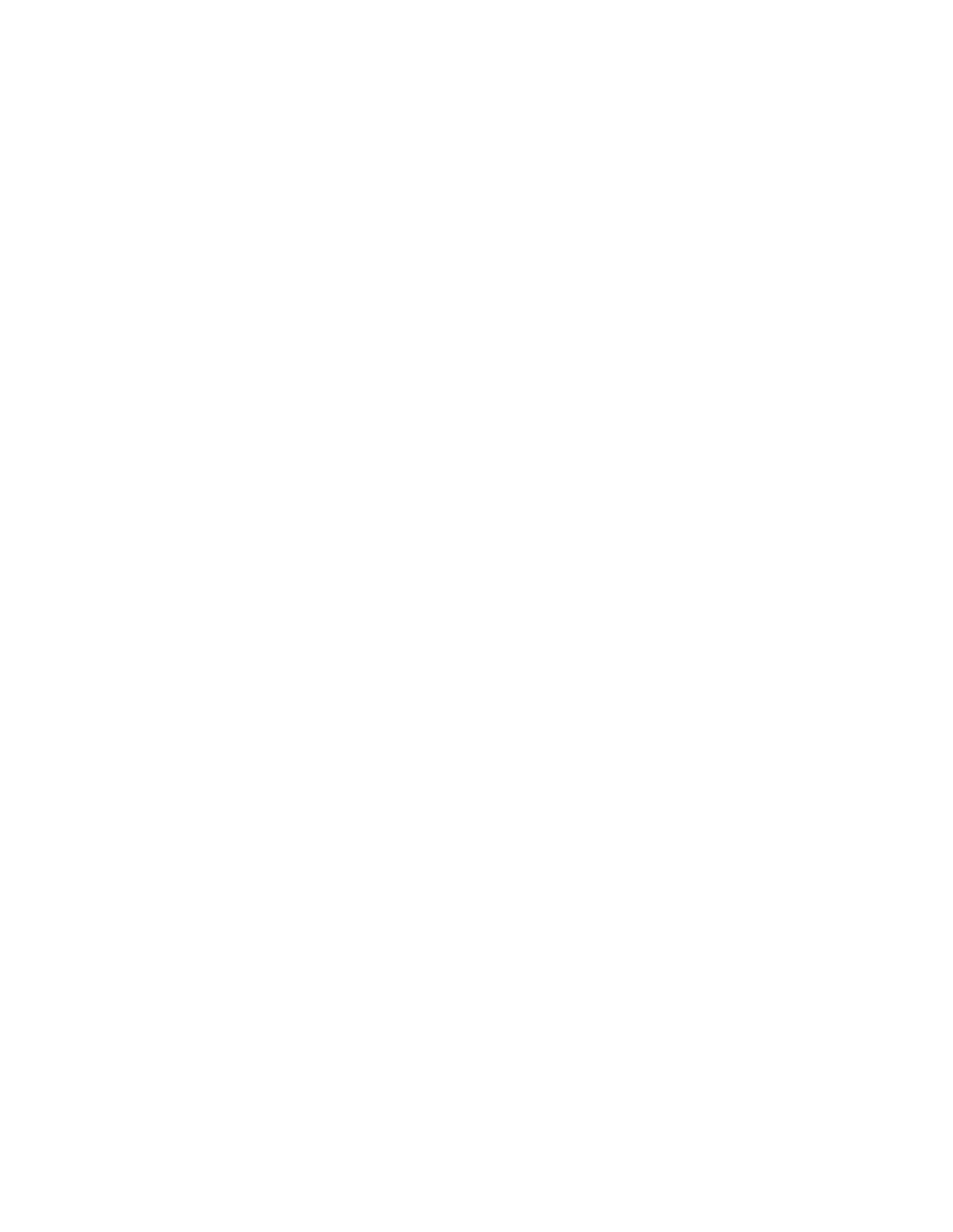# <span id="page-52-0"></span>Appendix A: References

j

<sup>1</sup> EPRI, 2014. *The Integrated Grid: Realizing the Full Value of Central and Distributed Energy Resources*. EPRI, Palo Alto, CA: 2014. 3002002733.

<sup>2</sup> CPUC, 2012. "CPUC Sustainable Utilities En Banc" webpage. Last modified 23 August 2012. [http://www.cpuc.ca.gov/PUC/energy/Climate+Change/CPUC\\_Sustainable\\_Util](http://www.cpuc.ca.gov/PUC/energy/Climate+Change/CPUC_Sustainable_Utilities_En_Banc.htm) [ities\\_En\\_Banc.htm](http://www.cpuc.ca.gov/PUC/energy/Climate+Change/CPUC_Sustainable_Utilities_En_Banc.htm) 

<sup>3</sup> Forum for Sustainable and Responsible Investment, 2012. "Report on Sustainable and Responsible Investing Trends in the United States." Accessed March 2015 at http://www.ussif.org/files/Publications/12 Trends Exec Summary.pdf.

<sup>4</sup> Target Rock Advisors, 2014. Target Rock Advisors website. Accessed April 2014 a[t http://www.targetrockadvisors.com/](http://www.targetrockadvisors.com/)

5 Walsh and Passoff, 2014. "Proxy Preview." Accessed March 2015, <http://www.asyousow.org/wp-content/uploads/2014/03/ProxyPreview2014.pdf>

<sup>6</sup> EPRI, 2013. *Material Sustainability Issues for the North American Electric Power Industry: Results of Research with Electric Power Companies and Stakeholders in the United States and Canada.* EPRI, Palo Alto, CA: 2013. 3002000920.

<sup>7</sup> Ibid.

<sup>8</sup> Friedman, 1970. "The social responsibility of business is to increase its profits." *New York Times Magazine*, 13 September, 1970.

<sup>9</sup> Margolis and Walsh, 2003. "Misery Loves Companies: Rethinking Social Initiatives by Business," *Administrative Science Quarterly*. Vol. 48, p.268-305, (2003). Accessed March 2015 at [http://jamespwalsh.com/Resources/Margolis%20and%20Walsh%20--](http://jamespwalsh.com/Resources/Margolis%20and%20Walsh%20--%202003%20--%20Misery%20loves%20companies%20Rethinking%20social%20intiatives%20by%20business.pdf) %202003%20-- [%20Misery%20loves%20companies%20Rethinking%20social%20intiatives%20by](http://jamespwalsh.com/Resources/Margolis%20and%20Walsh%20--%202003%20--%20Misery%20loves%20companies%20Rethinking%20social%20intiatives%20by%20business.pdf) [%20business.pdf](http://jamespwalsh.com/Resources/Margolis%20and%20Walsh%20--%202003%20--%20Misery%20loves%20companies%20Rethinking%20social%20intiatives%20by%20business.pdf).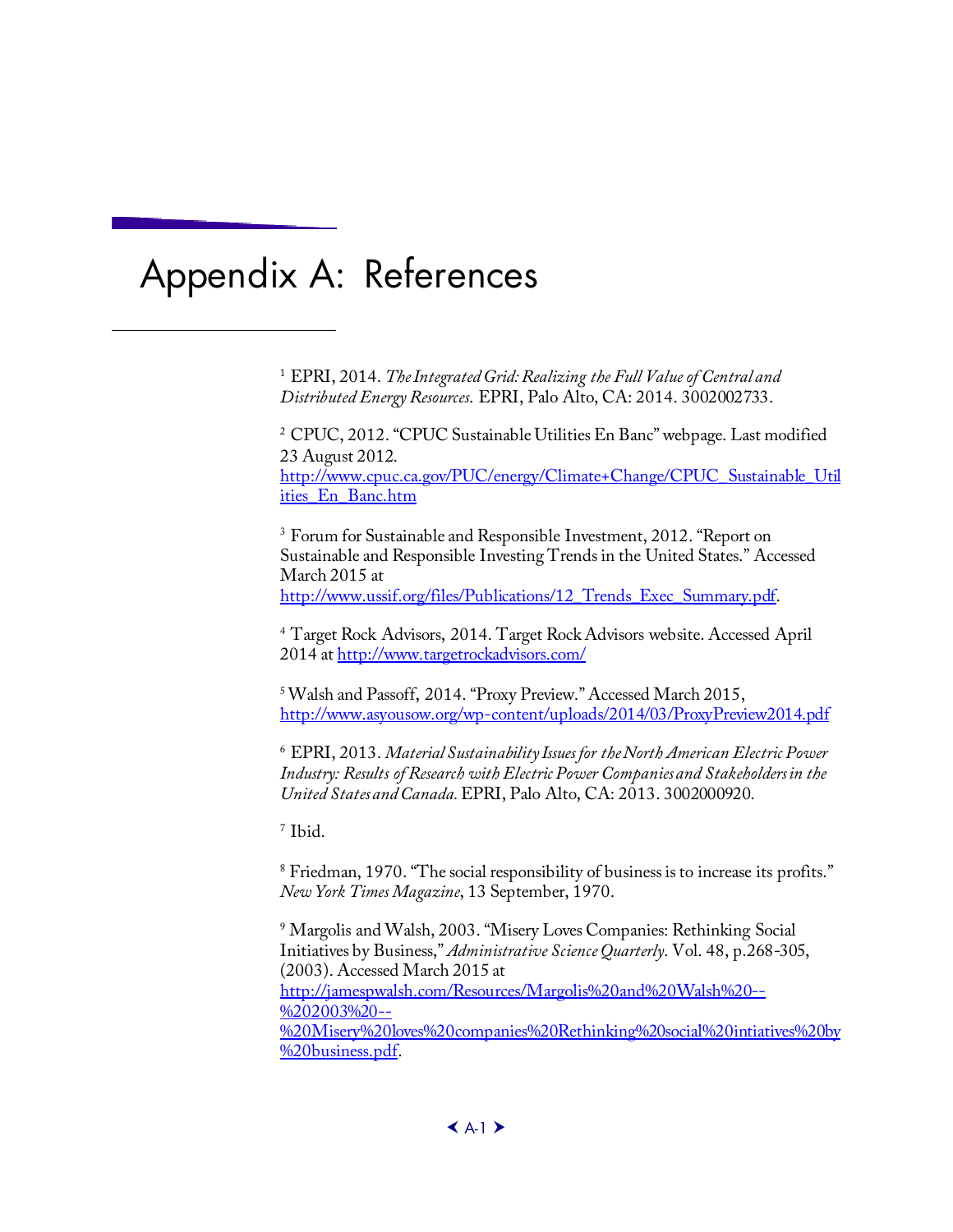<sup>10</sup> Bassen, Holz, and Schlange. 2006. "The Influence of Corporate Responsibility on the Cost of Capital: An Empirical Analysis." Schlange & Co., Universitat Hamburg, Deutsche Bank. Accessed March 2015 a[t http://www.wiso.uni](http://www.wiso.uni-hamburg.de/fileadmin/sozialoekonomie/bwl/bassen/Aktuelles/2006_The_Influence_of_CR_on_CoC.pdf)[hamburg.de/fileadmin/sozialoekonomie/bwl/bassen/Aktuelles/2006\\_The\\_Influe](http://www.wiso.uni-hamburg.de/fileadmin/sozialoekonomie/bwl/bassen/Aktuelles/2006_The_Influence_of_CR_on_CoC.pdf) nce of CR on CoC.pdf.

<sup>11</sup> Cheng, Beiting, Ioannis Ioannou, and George Serafeim. "Corporate Social Responsibility and Access to Finance," *Strategic Management Journal.* Vol. 35:1, p.1-23, (2011).

<sup>12</sup> Deutsche Bank, 2012. "Sustainable Investing: Establishing Long-Term Value and Performance*.*" Deutsche Bank, New York, NY: 2012. Accessed August 2013,

[https://www.dbadvisors.com/content/\\_media/Sustainable\\_Investing\\_2012.pdf](https://www.dbadvisors.com/content/_media/Sustainable_Investing_2012.pdf)

<span id="page-53-1"></span> $13$  Ibid.

<span id="page-53-0"></span>j

<sup>14</sup> Ibid.

<span id="page-53-2"></span><sup>15</sup> Investopedia, 2015. Definition of 'cost of capital.' Accessed March 2015 at [http://www.investopedia.com/terms/c/costofcapital.asp.](http://www.investopedia.com/terms/c/costofcapital.asp)

<span id="page-53-3"></span><sup>16</sup> Investopedia, 2015. Definition of 'Environmental, social and governance (ESG) criteria.' Accessed March 2015 at [http://www.investopedia.com/terms/e/environmental-social-and-governance](http://www.investopedia.com/terms/e/environmental-social-and-governance-esg-criteria.asp)[esg-criteria.asp](http://www.investopedia.com/terms/e/environmental-social-and-governance-esg-criteria.asp) 

<span id="page-53-4"></span><sup>17</sup> Deutsche Bank, 2012. "Sustainable Investing."

<sup>18</sup> [http://www.msci.com/products/esg/about\\_msci\\_esg\\_research.html](http://www.msci.com/products/esg/about_msci_esg_research.html)

<sup>19</sup> Goss and Roberts, 2011. "The impact of corporate social responsibility on the cost of bank loans," *Journal of Banking and Finance*. Vol. 35, Issue 7, p. 1794– 1810. (2011). Accessed online August 2013, <http://www.sciencedirect.com/science/article/pii/S0378426610004498>

<sup>20</sup> Risk Metrics Group, 2010. "How to Use KLD STATS & ESG Ratings Definitions." Risk Metrics Group, New York, NY: 2010. Accessed March 2015, [http://cdnete.lib.ncku.edu.tw/93cdnet/english/lib/Getting\\_Started\\_With\\_KLD\\_](http://cdnete.lib.ncku.edu.tw/93cdnet/english/lib/Getting_Started_With_KLD_STATS.pdf) [STATS.pdf](http://cdnete.lib.ncku.edu.tw/93cdnet/english/lib/Getting_Started_With_KLD_STATS.pdf)

<sup>21</sup> Risk Metrics Group, 2010. "How to Use KLD STATS & ESG Ratings Definitions."

<sup>22</sup> Petrillo, 2010. "MSCI ESG Indices: Building on 20-year Track Record of KLD" MSCI blog post. Accessed March 2015 at [http://www.msci.com/insights/sri/sriesg\\_investing/msci\\_esg\\_indices.html](http://www.msci.com/insights/sri/sriesg_investing/msci_esg_indices.html).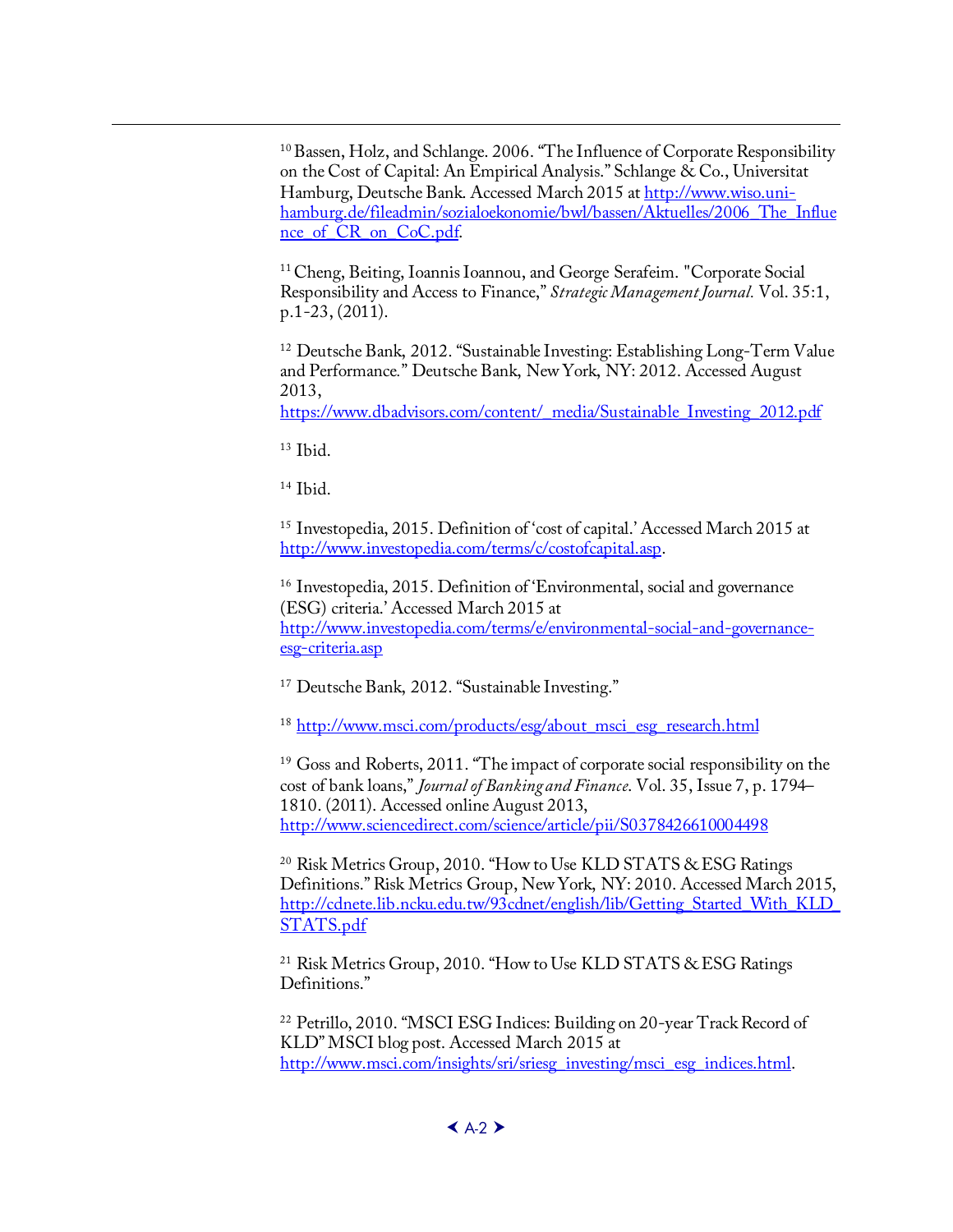<sup>23</sup> Investopedia, 2015. Definition of 'Return on Assets.' Accessed April 2015 at [http://www.investopedia.com/terms/r/returnonassets.asp#ixzz3WvPCXqVq](http://www.investopedia.com/terms/r/returnonequity.asp%23ixzz3WvPtinRK)

<sup>24</sup> Investopedia, 2015. Definition of 'Return on Equity.' Accessed April 2015 at http://[www.investopedia.com/terms/r/returnonequity.asp#ixzz3WvPtinRK](http://www.wiso.uni-hamburg.de/fileadmin/sozialoekonomie/bwl/bassen/Aktuelles/2006_The_Influence_of_CR_on_CoC.pdf)

<sup>25</sup> Mansley, M, 2000. Socially Responsible Investment: A Guide for Pension [Funds and Institutional In](http://www.wiso.uni-hamburg.de/fileadmin/sozialoekonomie/bwl/bassen/Aktuelles/2006_The_Influence_of_CR_on_CoC.pdf)vestors. Sudbury, UK: Monitor Press. Accessed March 2015 at http://www.wiso.unihamburg.de/fileadmin/sozialoekonomie/bwl/bassen/Aktuelles/2006\_The\_Influe nce of CR on CoC.pdf.

<sup>26</sup> Deutsche Bank, 2012. "Sustainable Investing."

j

<sup>27</sup> Bauer and Hann, 2010. "Corporate Environmental Management and Credit Risk." Working paper, Maastricht University, Maastricht, The Netherlands.

<sup>28</sup> [Weber, Mansfeld, and Schirrma](http://ssrn.com/abstract=1630502)nn, 2010. "The Financial Performance of SRI Funds Between 2002 and 2009." June 25, 2010. Available at SSRN: http://ssrn.com/abstract=1630502.

<sup>29</sup> Dhaliwal, Li, Tsang, and Yang, 2011. "Voluntary Nonfinancial Disclosure and the Cost of Equity Capital: The Initiation of Corporate Social Responsibility Reporting," *The Accounting Review,* Vol. 86, No. 1, p.59-100.

<sup>30</sup> Edmands, 2011. "Does the stock market fully value intangibles? Employee satisfaction and equity prices," *Journal of Financial Economics,* Vol. 101, p.621- 640.

<span id="page-54-0"></span><sup>31</sup> Konar and Cohen, 2001. "Does the market value environmental performance?" *The Review of Economics and Statistics,* [Vol. 83, No. 2, p.281-](http://ssrn.com/abstract=1677653)289.

<sup>32</sup> Chava, 2011. "Environmental Externalities and Cost of Capital." June 15, 2011. Available at SSRN: http://ssrn.com/abstract=1677653.

<span id="page-54-1"></span><sup>33</sup> Goss and Roberts, 2011. "The im[pact of corporate social responsibility](http://ssrn.com/abstract=1483112) on the cost of bank loans."

<sup>34</sup> Bauer, Derwall, and Hann, 2009. "Employee Relations and Credit Risk." October 3, 2009. Available at SSRN: http://ssrn.com/abstract=1483112

<sup>35</sup> Nandy and Lodh, 2012. "Do banks value the eco-friendliness of firms in their corporate lending decision?" *International Review of Financial Analysis,* Vol. 25, p.83-93.

<sup>36</sup> Ghoul, Guedhami, Kwok, and Mishra, 2011. "Does corporate social responsibility affect the cost of capital?" *Journal of Banking & Finance,* Vol. 35, p.2388-2406.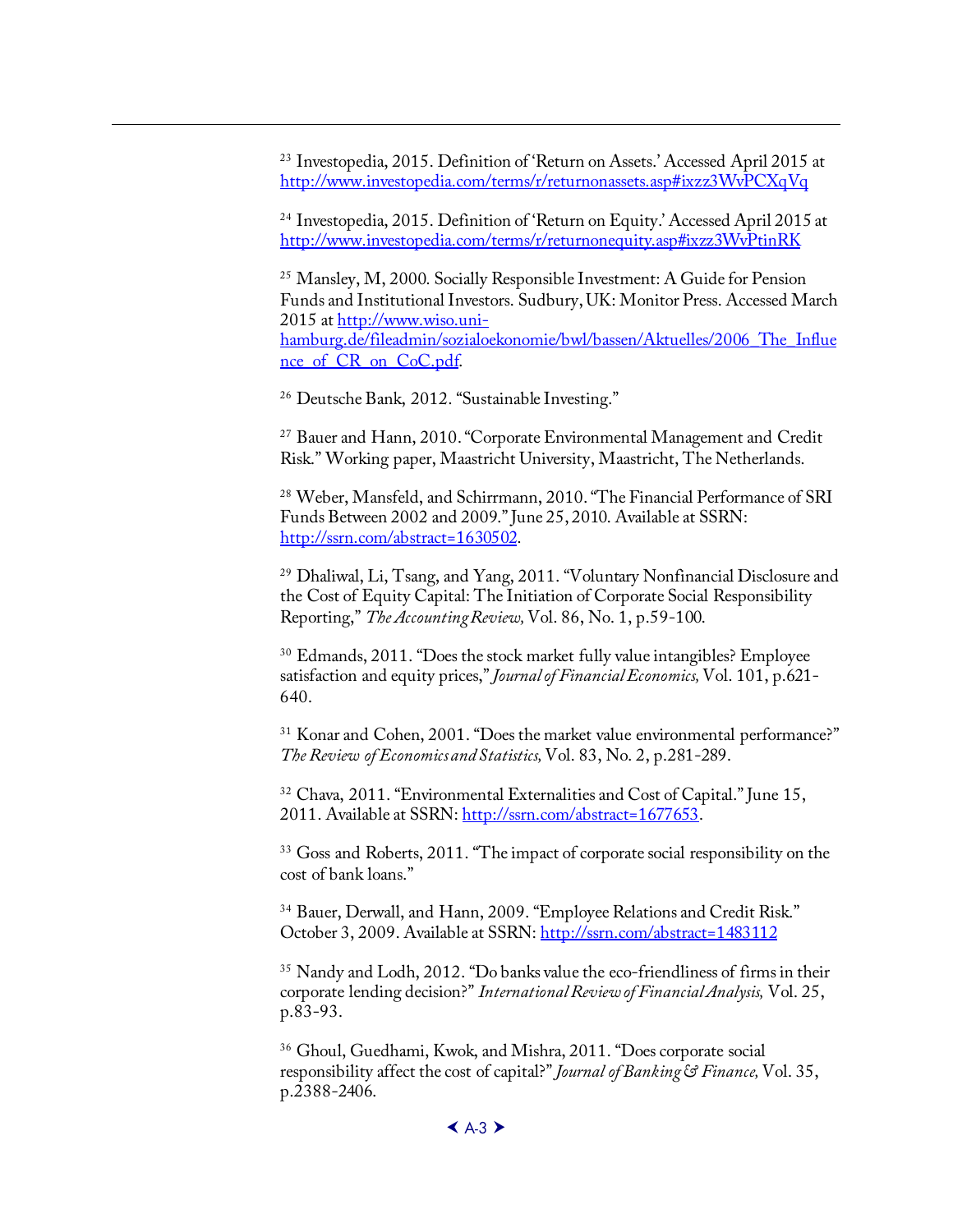<sup>37</sup> Eccles, Ioannou, and Serafeim, 2013. "The Impact of Corporate Sustainability on Organizational Processes and Performance." *Harvard Business School* working paper, July 29, 2013.

<sup>38</sup> Ibid.

<span id="page-55-2"></span><span id="page-55-1"></span>j

<sup>39</sup> Torres-Reyna, 2007. "Linear Regression using Stata" online presentation. Accessed March 2015 at http://dss.princeton.edu/training/Regression101.pdf.

<sup>40</sup> Risk Metrics Group, 2010. "How to Use KLD STATS & ESG Ratings Definitions," p.10.

<sup>41</sup> Ibid.

<sup>42</sup> Margolis and Walsh, 2003. "Misery Loves Companies: Rethinking Social Initiatives by Business."

<sup>43</sup> Orlitzky, Schmidt, and Rynes, "Corporate social and financial performance: A meta-analysis," *Organizational Studies,* Vol. 24, p.403-411.

<sup>44</sup> Pavie and Filho, 2008. "Corporate social responsibility and financial performance: A meta-analysis," Ibmec Business School Dissertation.

<sup>45</sup> Margolis and Walsh, 2003. "Misery Loves Companies: Rethinking Social Initiatives by Business," p.277.

<sup>46</sup> Orlitzky, Schmidt, and Rynes, "Corporate social and financial performance: A meta[-analysis," p.424.](http://www.equator-principles.com/index.php/members-reporting)

<sup>47</sup> Ibid.

<sup>48</sup> Equator Principles, 2015. "Members & Reporting" webpage. Accessed March [2015, http://www.equator-principles.com/index.php/members-report](http://www.businessweek.com/ap/financialnews/D9MDL69G0.htm)ing.

<sup>49</sup> "Report rates banks on mountaintop mining policies," *Bloomberg BusinessWeek,*  April 5, 2011. Accessed August 2012, [http://www.businessweek.com/ap/financialnews/D9MDL69G0.htm.](http://www.ceres.org/press/press-releases/new-report-growing-water-scarcity-in-us-is-hidden-financial-risk-for-investors-owning-utility-bonds) 

<span id="page-55-0"></span><sup>50</sup> *[New Report: Growing Water Scarcity in US is 'Hidden' Financia](http://www.ceres.org/press/press-releases/new-report-growing-water-scarcity-in-us-is-hidden-financial-risk-for-investors-owning-utility-bonds)l Risk for Investors Owning Utility Bonds*. CERES: 2010. Accessed October 2012, http://www.ceres.org/press/press-releases/new-report-growing-water-scarcity-inus-is[-hidden-financial-risk-for-investors-owning-utility-bonds.](http://www.unepfi.org/work_streams/water/water_scarcity/index.html) 

<sup>51</sup> "Challenges of Water Scarcity: a Business Case for Financial Institutions," United Nations Environmental Program-Finance Initiative, accessed October 2012, http://www.unepfi.org/work\_streams/water/water\_scarcity/index.html

<sup>52</sup> Deutsche Bank, 2012. "Sustainable Investing: Establishing Long-Term Value and Performance*.*"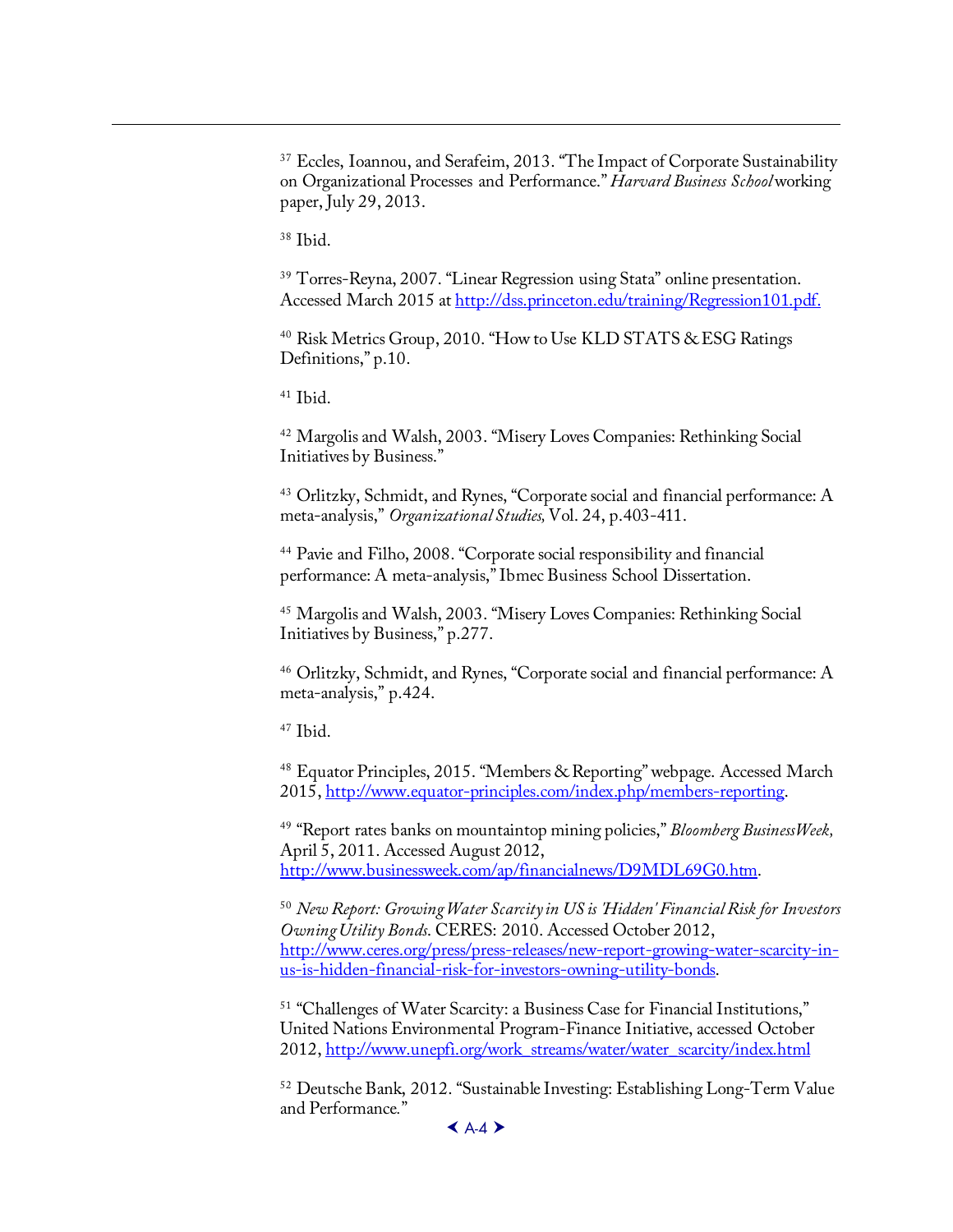<sup>53</sup> Ibid.

<span id="page-56-14"></span><span id="page-56-13"></span><span id="page-56-12"></span><span id="page-56-11"></span>j

<sup>54</sup> Goss and Roberts, 2011. "The impact of corporate social responsibility on the cost of bank loans."

<sup>55</sup> [Ghoul, Guedhami, Kwok, and Mishra, 2011. "Does corporate social](http://www.forbes.com/sites/kensilverstein/2013/03/23/utilities-arent-just-blowing-smoke-they-are-generating-goodwill/)  [responsibility affect the cost of capital?"](http://www.forbes.com/sites/kensilverstein/2013/03/23/utilities-arent-just-blowing-smoke-they-are-generating-goodwill/)

<sup>56</sup> Silverstein, 2013. "Utilities Aren't Just Blowing Smoke – They are Generating Goodwill," *Forbes*, March 23, 2013. Accessed March 2013 at http://www.forbes.com/sites/kensilverstein/2013/03/23/utilities-arent-justblowing-smoke-they-are-generating-goodwill/.

<sup>57</sup> Bassen, Holz, and Schlange. 2006. "The Influence of Corporate Responsibility [on the Cost of Capital: An Empirical Analysis," p.23.](http://www.cbsnews.com/news/how-much-does-it-cost-companies-to-lose-employees/)

<span id="page-56-1"></span><span id="page-56-0"></span><sup>58</sup> [Ibid, p.39](http://www.cbsnews.com/news/how-much-does-it-cost-companies-to-lose-employees/).

<span id="page-56-2"></span><sup>59</sup> Lucas, 2012. CBS Money Watch webpage. "How much does it cost companies to lose employees?" November [21, 2012. Accessed March 2015 at](http://breakingenergy.com/2014/08/13/26516/)  http://www.cbsnews.com/news/how-much-does-it-cost-companies-to-loseemployees/.

<span id="page-56-3"></span><sup>60</sup> O'Sullivan, 2014. "This Week's Top Energy Jobs," *BreakingEnergy*, August 13, 2014. Accessed March [2015 at http://breakingenergy.com/2014/08/13/26516/ .](https://netimpact.org/research-and-publications/talent-report-what-workers-want-in-2012) 

<span id="page-56-4"></span><sup>61</sup> [EPRI, 2013. Material Sustainabil](https://netimpact.org/research-and-publications/talent-report-what-workers-want-in-2012)ity Issues for the North American Electric Power Industry.

<span id="page-56-6"></span><span id="page-56-5"></span><sup>62</sup> Net Impact, 2012. "Talent Report: What Workers Want in 2012" webpage. Accessed March 2015 at https://netimpact.org/research-and-publications/talentreport-what-workers-want-in-2012.

<sup>63</sup> Turban and Greening, 1997. "Corporate social performance and organizational attractiveness to prospective employees," *Academy of Management Journal*, Vol. 40, pp. 658-672.

<span id="page-56-7"></span><sup>64</sup> Greening, and Turban, 2000. "Corporate [social performance as a competitive](http://www.powermag.com/is-employee-engagement-pass/)  [advantage in attracting a qual](http://www.powermag.com/is-employee-engagement-pass/)ity workforce," *Business and Society*, 39, pp. 254- 280.

<span id="page-56-8"></span><sup>65</sup> Barron Stark and Flaherty, 2009. "Is Employee Engagement Passe," *Power,*  September 1, 2009. Accessed March 2015 at http://www.powermag.com/isemployee-engagement-pass/.

<span id="page-56-10"></span><span id="page-56-9"></span><sup>66</sup> Bauer, Derwall, and Hann, 2009. "Employee Relations and Credit Risk."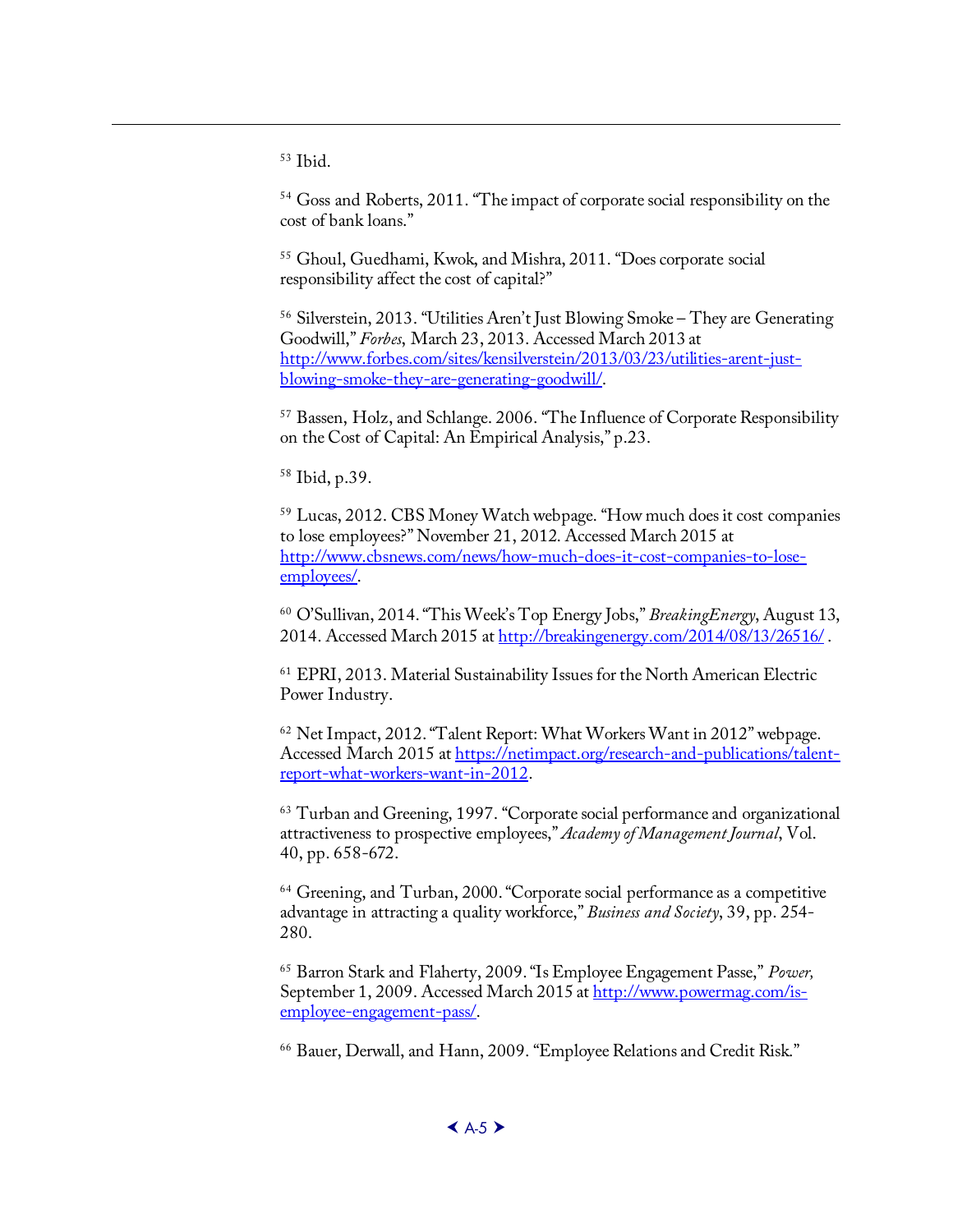<sup>67</sup> Ghoul, Guedhami, Kwok, and Mishra, 2011. "Does corporate social responsibility affect the cost of capital?"

<sup>68</sup> [Edmands, 2011. "Does the stock market fully value intangibles? Employee](http://money.cnn.com/magazines/fortune/best-companies/2012/size/index.html)  satisfaction and equity prices," *[Journal of Financial Economics,](http://archive.fortune.com/magazines/fortune/best-companies/2013/list/)* Vol. 101, p.621- 640.

<sup>69</sup> [Fortune, 2012. "100](http://archive.fortune.com/magazines/fortune/best-companies/2013/list/) Best Companies to Work For [2012 list]," *Fortune,* from the February 6, 2012 issue. Accessed March 2015 at http://money.cnn.com/[magazines/fortune/best-companies/2012/size/index.html.](http://archive.fortune.com/magazines/fortune/best-companies/2014/list/) 

<sup>70</sup> [Fortune, 2013. "100](http://archive.fortune.com/magazines/fortune/best-companies/2014/list/) Best Companies to Work For [2013 list]" webpage. Accessed March 2015 at http://archive.fortune.com/magazines/fortune/best[companies/2013/list/.](http://www.environmentalleader.com/2012/10/12/walmart-to-save-150m-with-sustainability-initiatives-in-fy13/) 

<span id="page-57-0"></span><sup>71</sup> [Fortune, 2014. "100 Best Comp](http://www.environmentalleader.com/2012/10/12/walmart-to-save-150m-with-sustainability-initiatives-in-fy13/)anies to Work For [2014 list]" webpage. Accessed March 2015 at http://archive.fortune.com/magazines/fortune/bestcompanies/2014/list/.

<span id="page-57-1"></span><sup>72</sup> ["Walmart to Save \\$150m with Sustainability Initiatives in FY13,"](http://www.pg.com/en_US/downloads/sustainability/reports/PG_2012_Sustainability_Overview.pdf)  *[Environmental Leade](http://www.pg.com/en_US/downloads/sustainability/reports/PG_2012_Sustainability_Overview.pdf)r,* October 12, 2012. Accessed March 2015 at http://www.environmentalleader.com/2012/10/12/walmart-to-save-150m-withsustainability-initiatives-in-fy13/.

<span id="page-57-3"></span><span id="page-57-2"></span><sup>73</sup> *P&G 2012 Sustainability Overview.* [P&G, Cincinnati, OH: 2012. Accessed](http://www.waterworld.com/articles/2013/07/water-costs-usage-reduced-at-pa-power-station.html)  [March 2015 at](http://www.waterworld.com/articles/2013/07/water-costs-usage-reduced-at-pa-power-station.html)  http://www.pg.com/en\_US/downloads/sustainability/reports/PG\_2012\_Sustaina bility\_Overview.pdf.

<span id="page-57-4"></span><sup>74</sup> "PA power plant recognized for reduction in water usage, treatment costs," *WaterWorld,* [July 10, 2013. Accessed](http://www.utilitydive.com/news/xcel-energy-subsidiary-seeks-590m-customer-savings-through-wind-plan/149764/) March 2015 at http://www.waterworld.com/articles/2013/07/water-costs-usage-reduced-at-papower-station.html.

<span id="page-57-6"></span><span id="page-57-5"></span><sup>75</sup> Aumsa, 2013. "Xcel Energy subsidiary seeks \$590M customer savings through wind plan," *UtilityDive,* July 11, 2013. Accessed March 2015 at http://www.utilitydive.com/news/xcel-energy-subsidiary-seeks-590m-customersavings-through-wind-plan/149764/.

<span id="page-57-7"></span><sup>76</sup> EPRI, 2012. Ecosystem Services Decision Tree: A Decision-Support Tool for Consideration of Ecosystem Services in the Electric Power Industry. EPRI, Palo [Alto, CA: 2012. 1026845](http://citeseerx.ist.psu.edu/viewdoc/download?doi=10.1.1.196.915&rep=rep1&type=pdf)

<span id="page-57-8"></span><sup>77</sup> [Ibid.](http://citeseerx.ist.psu.edu/viewdoc/download?doi=10.1.1.196.915&rep=rep1&type=pdf)

j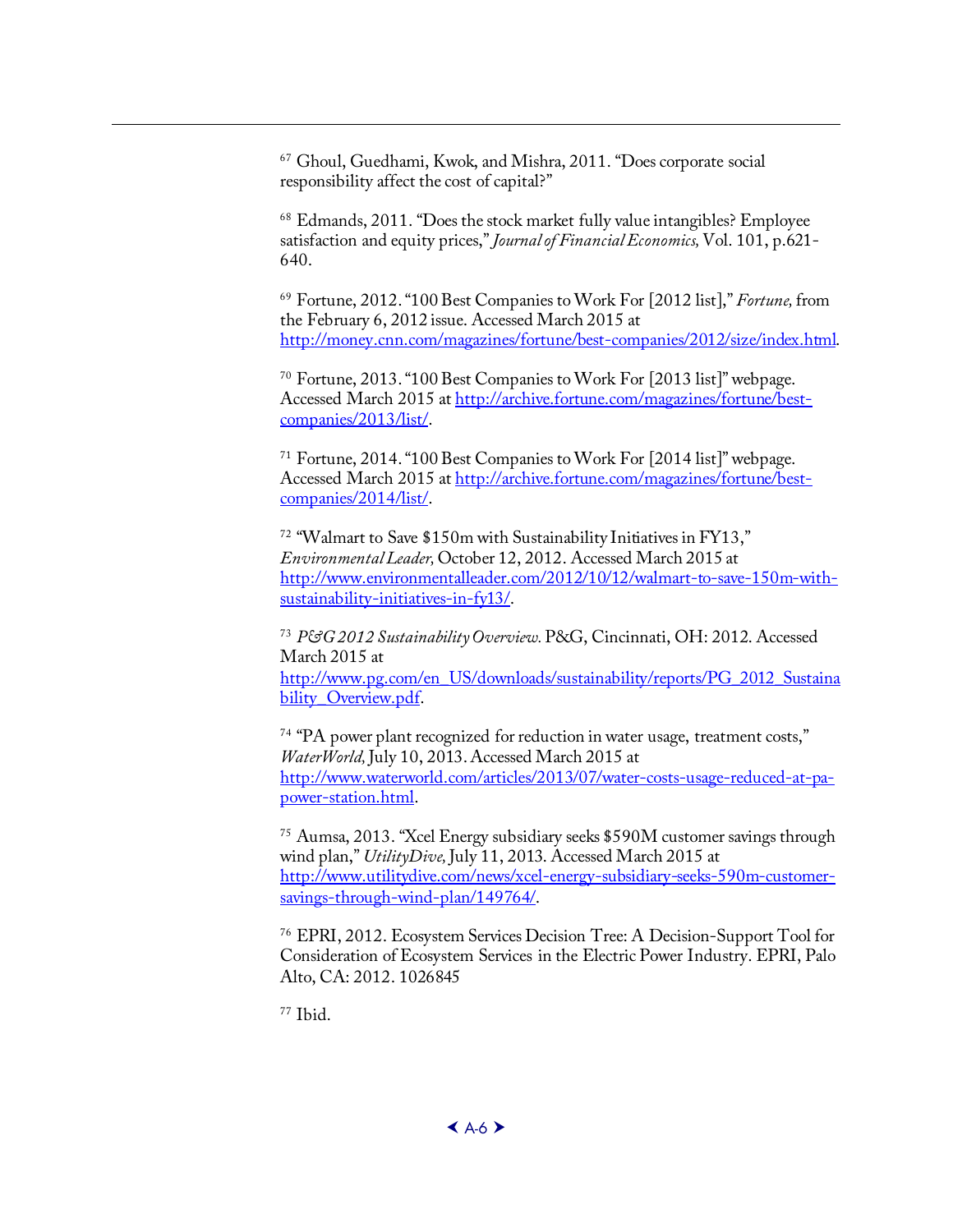<sup>78</sup> Lashley, 2003. *[Market Based Case Studies Involving Eco-Asset Management on](http://www.redwoodcity.org/phed/planning/saltworks/news_san_jose_mercury_news_11-14-09.asp)  [Non-Mined Lands](http://www.redwoodcity.org/phed/planning/saltworks/news_san_jose_mercury_news_11-14-09.asp)*. GreenViest LLC, Millersville, MD: 2003. Accessed March 2015 at http://citeseerx.ist.psu.edu/viewdoc/download?doi=10.1.1.196.915&rep=rep1&ty pe=pdf.

<sup>79</sup> Powicki, 2002. "Eco-[Solutions Plays Key Role in Landmark Conservation](http://www.bloomberg.com/bsustainable/wp-content/themes/wp_sustain13_theme/report/BloombergSustReport2012.pdf)  Deal." *EPRI Journal*[. Monday, February 25, 2002.](http://www.bloomberg.com/bsustainable/wp-content/themes/wp_sustain13_theme/report/BloombergSustReport2012.pdf)

<sup>80</sup> "Cargill Salt awarded most of tax break it sought in 2003 salt ponds deal," *San Jose Mercury News*, November 14, 2009. Accessed October 2012 at [http://www.redwoodcity.org/phed/p](http://www.targetrockadvisors.com/)lanning/saltworks/news\_san\_jose\_mercury\_ news 11-14-09.asp

<sup>81</sup> Forum for Sustainable and Responsible Investment, 2012. "Report on [Sustainable and Resp](http://www.targetrockadvisors.com/sustainable-utility-leaders-index/performance/)onsible Investing Trends in the United States."

<sup>82</sup> *2012 Sustainability Report Bloomberg.* Bloomberg, New York City, NY: 2012. Accessed March 2015 at http://www.bloomberg.com/bsustainable/wpcontent/themes/wp\_sustain13\_theme/report/BloombergSustReport2012.pdf.

<sup>83</sup> Target Rock Advisors, 2014 website, accessed April 2014, http://www.targetrockadvisors.com/

<sup>84</sup> Target Rock Advisors, 2014 webpage "[Sustainable Utility Leaders Index] Performance," accessed April 2014, http://www.targetrockadvisors.com/sustainable-utility-leadersindex/performance/

<sup>85</sup> Eccles, Ioannou, and Serafeim, 2013. "The Impact of Corporate Sustainability on Organizational Processes and Performance."

86 Bassen, Holz, and Schlange. 2006. "The Influence of Corporate Responsibility on the Cost of Capital: An Empirical Analysis."

<sup>87</sup> [Ibid., p.27.](http://www.sasb.org/sasb/vision-mission/)

<span id="page-58-2"></span><span id="page-58-1"></span>j

88 Orlitzky, Schmidt, and Rynes, 2003. "Corporate social and financial performance: [A meta-analysis."](http://www.bloomberg.com/news/2014-05-01/schapiro-and-bloomberg-take-helm-at-sustainability-accounting-standards-board-.html)

<sup>89</sup> [Deutsche Bank, 2012. "Sustainable Investing."](http://www.bloomberg.com/news/2014-05-01/schapiro-and-bloomberg-take-helm-at-sustainability-accounting-standards-board-.html)

<sup>90</sup> [Margolis and Walsh, 2003. "Misery Loves Com](http://www.sasb.org/standards/status-standards/)panies: Rethinking Social Initiatives by Business."

<span id="page-58-0"></span><sup>91</sup> SASB, 2015. "Vision and Mission" webpage. Accessed March 2015 at http://www.sasb.org/sasb/vision-mission/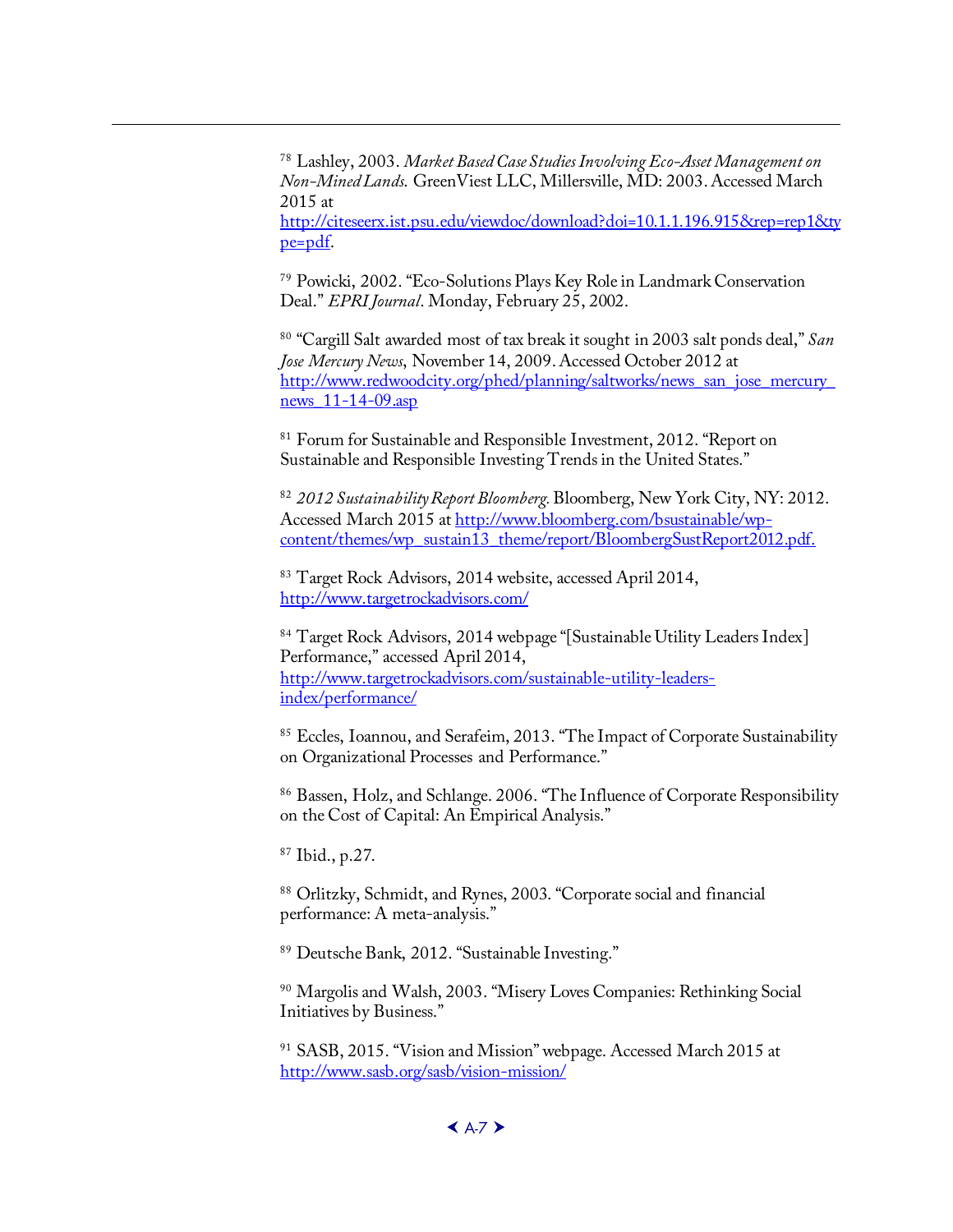<sup>92</sup> Brooksbank, 2014. "Shapiro and Bloomberg Take Helm at Sustainability Accounting Standards Board," *Bloomberg BusinessWeek,* May 1, 2014. Accessed March 2015 at http://www.bloomberg.com/news/2014-05-01/schapiro-andbloomberg-take-helm-at-sustainability-accounting-standards-board-.html.

<sup>93</sup> SASB, 2015. "Key Dates & Status" webpage. Accessed March 2015 at http://www.sasb.org/standards/status-standards/

<sup>94</sup> Kiron, Kruschwitz, Haanaes, Reeves and Goh, 2013. "Introduction: Sustainability, Innovation and Profits," *MIT Sloan Management Review,* February 5, 2013. Accessed March 2015 at [http://sloanreview.mit.edu/reports/sustainability-innovation/introduction/.](http://www.powermag.com/epb-chattanooga-uses-smart-grid-to-future-proof-its-business-model/) 

 $95$  Ibid.

<span id="page-59-1"></span><span id="page-59-0"></span>j

<sup>96</sup> Eccles, Ioannou, and Serafeim, 2013. "The I[mpact of Corporate Sustainability](http://news.yahoo.com/power-companies-dangle-free-nights-weekends-173832015.html)  [on Organizational Processes and Performance.](http://news.yahoo.com/power-companies-dangle-free-nights-weekends-173832015.html)

<sup>97</sup> Eccles and Serafeim, 2013. "The Performance Frontier."

<sup>98</sup> Ibid., p.52.

<sup>99</sup> [Reitenbach, 2013. "EPB Chatta](http://www.jdpower.com/content/press-release/sCbperJ/2013-consumer-engagement-study.htm)nooga Uses Smart Grid to Future-Proof Its Business Model," *Power*, August 1, 2013. Accessed March 2015 at http://www.powermag.com/epb-chattanooga-uses-smart-grid-to-future-proofits-business-model/.

<sup>100</sup> Fahey, 2013. "Power companies dangle free nights and weekends," *Yahoo News,* August [17, 2013. Accessed March 2015 at http://news.yahoo.com/](http://www.ic.gc.ca/eic/site/csr-rse.nsf/eng/rs00176.html)powercompanies-dangle-free-nights-weekends-173832015.html.

<sup>101</sup> JD Power, 2013. "Awareness and Participation in Electric Utility Offerings Increases Overall Satisfaction" online press release, July 23, 2013. Accessed March 2015 at http://www.jdpower.com/content/press-release/sCbperJ/2013 [consumer-engagement-study.htm](http://www.oceantomo.com/media/newsreleases/Intangible-Asset-Market-Value-Study-Release) 

<sup>102</sup> [EPRI, 2013. Mate](http://www.oceantomo.com/media/newsreleases/Intangible-Asset-Market-Value-Study-Release)rial Sustainability Issues.

 $103$  Ibid.

<sup>104</sup> [Industry Canada, 2011. "SME Sustainability Roadmap" webpage. Accessed](http://www.oceantomo.com/blog/2015/03-05-ocean-tomo-2015-intangible-asset-market-value/)  [March 2015 at http:](http://www.oceantomo.com/blog/2015/03-05-ocean-tomo-2015-intangible-asset-market-value/)//www.ic.gc.ca/eic/site/csr-rse.nsf/eng/rs00176.html

<sup>105</sup> Heal, 2004 *quoted in* Goss and Roberts, 2011. "The impact of corporate social responsibility on the cost of bank loans," p.1794.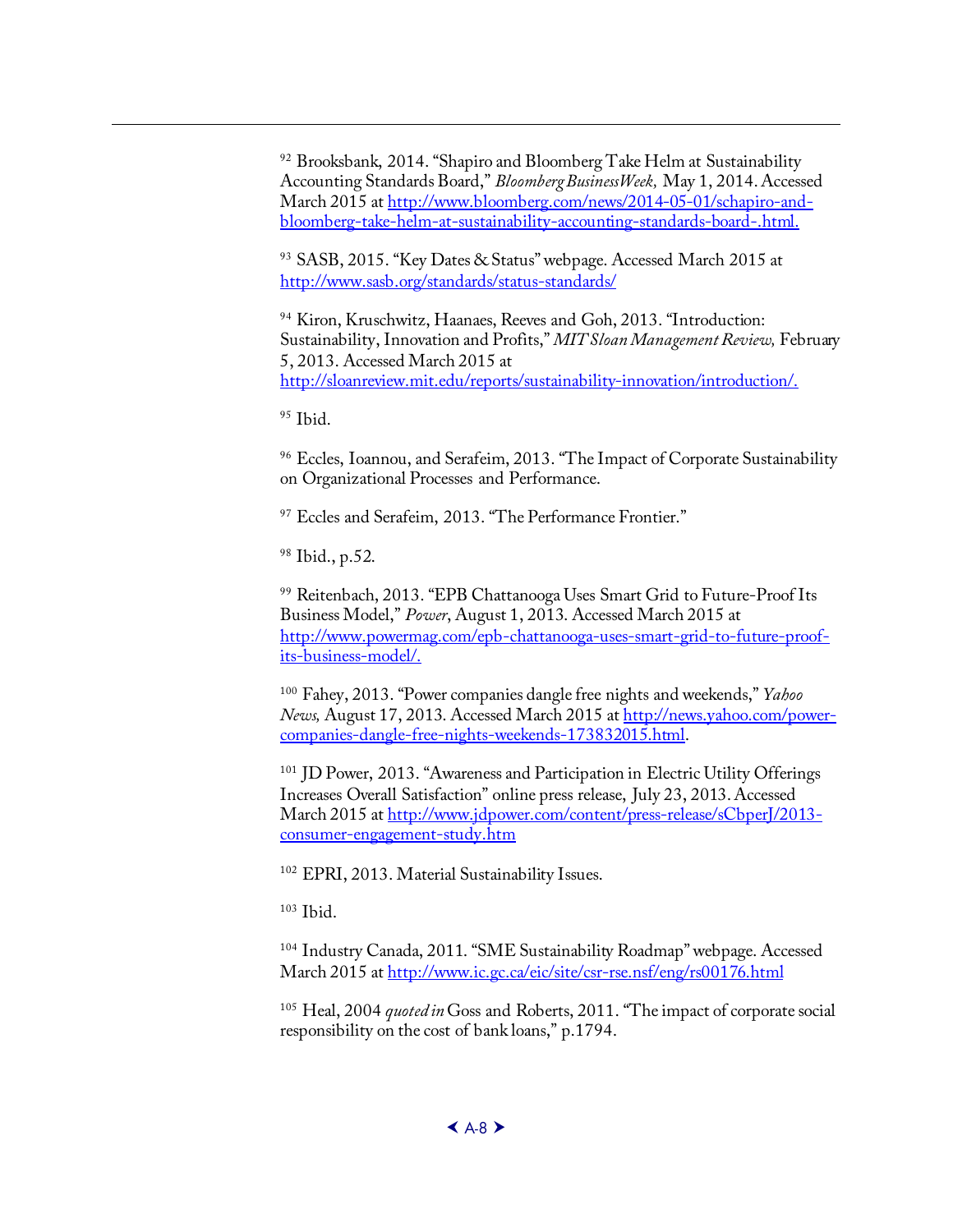<sup>106</sup> OceanTomo, 2014. Graph created from data published by OceanTomo in [both 2014 and 2015. 2014 data accessed January 2014 at](http://www.asyousow.org/wp-content/uploads/2014/03/ProxyPreview2014.pdf)  http://www.oceantomo.com/media/newsreleases/Intangible-Asset-Market-Value-Study-[Release](http://www.ceres.org/investor-network/resolutions%23!/subject=&year=2014&company=&filer=§or=Electric%20Power&status=&memo=&all)

<sup>107</sup> [OceanTomo, 2015. Graph created from data published by OceanTomo in](http://www.ceres.org/investor-network/resolutions%23!/subject=&year=2014&company=&filer=§or=Electric%20Power&status=&memo=&all)  [both 2014 and 2015. 2015 data ac](http://www.ceres.org/investor-network/resolutions%23!/subject=&year=2014&company=&filer=§or=Electric%20Power&status=&memo=&all)cessed March 2015 at http://www.oceantomo.com/blog/2015/03-05-ocean-tomo-2015-intangibleasset-market-value/

<sup>108</sup> Cheng, Beiting, Ioannis Ioannou, and George Serafeim. "Corporate Social Responsibility and Access to Finance," p.5.

<span id="page-60-1"></span><sup>109</sup> Bassen, Holz, and Schlange. 2006. "The Influence of Corporate Responsibility on [the Cost of Capital: An Empirical Analysis," p.12.](http://irrcinstitute.org/pdf/FINAL_Integrated_Financial_Sustain_Reporting_April_2013.pdf)

<span id="page-60-2"></span><sup>110</sup> [Walsh and](http://irrcinstitute.org/pdf/FINAL_Integrated_Financial_Sustain_Reporting_April_2013.pdf) Passoff 2014. SProxy Preview. Accessed March 2015, http://www.asyousow.org/wp-content/uploads/2014/03/ProxyPreview2014.pdf.

<span id="page-60-3"></span><sup>111</sup> CERES, 2014. "Shareholder Resolutions" searchable database. Accessed March 2015 at http://www.ceres.org/investornetwork/resolutions#!/subject=&year=2014&company=&filer=&sector=Electric %20Power&status=&memo=&all=

<sup>112</sup> Walsh and Passoff 2014. SProxy Preview.

<span id="page-60-0"></span>j

<sup>113</sup> Dh[aliwal, Li, Tsang, and Yang, 2011. "Voluntary Nonfinancial Disclosure and](http://www.ucsusa.org/assets/documents/clean_energy/Water-Smart-Power-Full-Report.pdf)  [the Cost of Equity Capi](http://www.ucsusa.org/assets/documents/clean_energy/Water-Smart-Power-Full-Report.pdf)tal."

<sup>114</sup> IIRC Institute, 2013. *Integrated Financial and Sustainability Reporting in the United States.* Accessed March 2015 at [http://irrcinstitute.org/pdf/FINAL\\_Integrated\\_Financial\\_Sustain\\_Reporting\\_A](http://blogs.edf.org/energyexchange/2014/07/24/new-graphics-from-doe-illustrate-the-energy-water-land-nexus/) pril<sup>2013.pdf</sup>

<sup>115</sup> Rogers, J., K. Averyt, S. Clemmer, M. Davis, F. Flores-Lopez, P. Frumhoff, [D. Kenney, J. Macknick,](http://www.forbes.com/sites/edfenergyexchange/2013/08/22/energy-water-nexus-spans-across-western-united-states/)

[N. Madden, J. Meldrum, J. Overpeck, S. Sa](http://www.forbes.com/sites/edfenergyexchange/2013/08/22/energy-water-nexus-spans-across-western-united-states/)ttler, E. Spanger-Siegfried, and D. Yates. 2013.

*Water-smart power: Strengthening the U.S. electricity system in a warming world*. [Union of Concerned Scientists, Cambridge, MA: July 2013. Accessed March](http://www.greenbiz.com/blog/2013/08/06/why-energy-water-policies-mix) 2015 at http://www.ucsusa.org/assets/documents/clean\_energy/Water-Smart-Power-Full-Report.pdf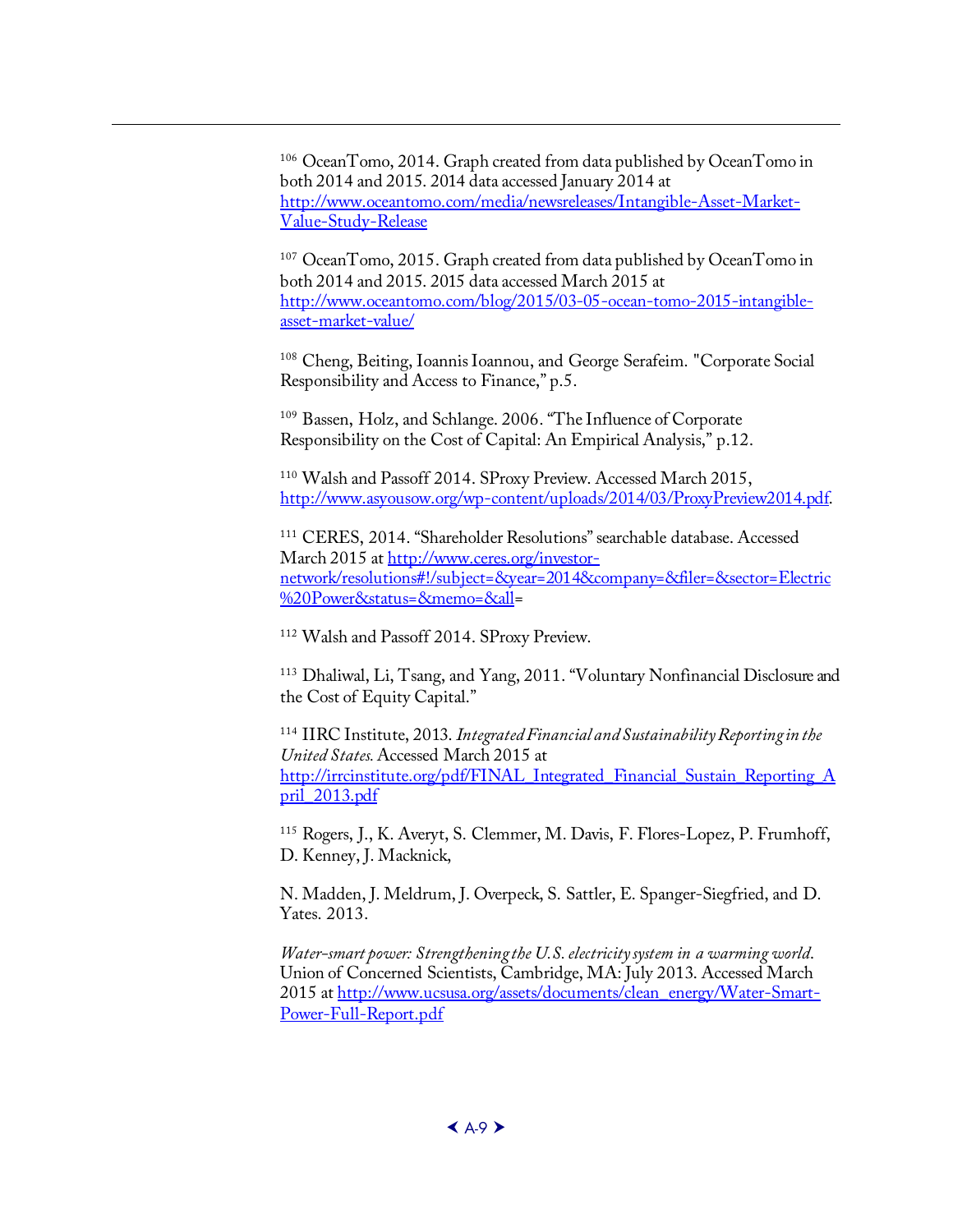<sup>116</sup> Zerrenner, 2014. "New Graphics from DOE Illustrate the Energy-Water-Land Nexus," *EDF Blog,* July 24, 2014. Accessed March 2015 at http://blogs.edf.org/energyexc[hange/2014/07/24/new-graphics-from-doe](http://blog.ucsusa.org/state-utility-regulators-share-concern-for-energy-water-collisions-193)[illustrate-the-energy-water-land-nexus/.](http://blog.ucsusa.org/state-utility-regulators-share-concern-for-energy-water-collisions-193) 

<span id="page-61-67"></span><span id="page-61-66"></span><span id="page-61-61"></span><span id="page-61-50"></span><span id="page-61-49"></span><span id="page-61-48"></span><span id="page-61-47"></span><span id="page-61-35"></span><span id="page-61-34"></span><span id="page-61-33"></span><span id="page-61-23"></span><span id="page-61-12"></span><span id="page-61-11"></span><span id="page-61-10"></span><span id="page-61-9"></span>j

<sup>117</sup> Zerrenner, 2013. "Energy-Water Nexus Spans Across Western United States," *Forbes,* August 22, 2013. Accessed March 2015 at [http://www.forbes.com/sites/edfenergyexchange/2013/08/22/energy-water](http://www.naruc.org/Resolutions/Resolution%20in%20Support%20of%20Water%20Smart%20Energy%20Choices.pdf)[nexus-spans-across-western-united-stat](http://www.naruc.org/Resolutions/Resolution%20in%20Support%20of%20Water%20Smart%20Energy%20Choices.pdf)es/.

<span id="page-61-24"></span><sup>118</sup> Zerrenner, 2013. "Why water and energy policies do mix, or should," *GreenBiz,* August 6, 2013. Accessed March 2015 at [http://www.greenbiz.com/blog/2013/08/06/why-energy-water-policies-mix](http://energy.gov/sites/prod/files/2013/07/f2/20130716-Energy%20Sector%20Vulnerabilities%20Report.pdf) 

<span id="page-61-68"></span><span id="page-61-51"></span><span id="page-61-36"></span><span id="page-61-25"></span><span id="page-61-13"></span><sup>119</sup> Zerrenner, 2013. "It['s Time Our Policies Reflect T](http://energy.gov/sites/prod/files/2013/07/f2/20130716-Energy%20Sector%20Vulnerabilities%20Report.pdf)he Fact That Energy And Water Are Fundamentally Intertwined," *Forbes,* July 11, 2013. Accessed March 2015 at http://www.forbes.com/sites/edfenergyexchange/2013/07/11/its-time[our-policies-reflect-the-fact-that-energy-and-water-are-fundamentally](http://energy.gov/downloads/water-energy-nexus-challenges-and-opportunities)intertwined/

<span id="page-61-69"></span><span id="page-61-52"></span><span id="page-61-38"></span><span id="page-61-37"></span><span id="page-61-26"></span><span id="page-61-15"></span><span id="page-61-14"></span><span id="page-61-0"></span><sup>120</sup> Klemmer, 2013. "Energy-Water Collisions: A Shared Concern for State Utility Regulators," *[The Equation \[Union of Concerned Scientists Blog\],](http://www.worldbank.org/en/topic/sustainabledevelopment/brief/water-energy-nexus)* July 30, [2013.](http://www.worldbank.org/en/topic/sustainabledevelopment/brief/water-energy-nexus) Accessed March 2015 at http://blog.ucsusa.org/state-utility-regulatorsshare-concern-for-energy-water-collisions-193.

<span id="page-61-70"></span><span id="page-61-55"></span><span id="page-61-54"></span><span id="page-61-53"></span><span id="page-61-40"></span><span id="page-61-39"></span><span id="page-61-27"></span><span id="page-61-16"></span><span id="page-61-2"></span><span id="page-61-1"></span><sup>121</sup> NARUC, 2013. Resolution in Support of Water-Smart Energy Choices. [Accessed March 2015 at](http://responsiblebusiness.haas.berkeley.edu/programs/moskowitzprizewinners.html)  [http](http://responsiblebusiness.haas.berkeley.edu/programs/moskowitzprizewinners.html)://www.naruc.org/Resolutions/Resolution%20in%20Support%20of%20Wate r%20Smart%20Energy%20Choices.pdf.

<span id="page-61-62"></span><span id="page-61-56"></span><span id="page-61-42"></span><span id="page-61-41"></span><span id="page-61-28"></span><span id="page-61-18"></span><span id="page-61-17"></span><span id="page-61-3"></span><sup>122</sup> U.S. Department of Energy, 2013. *U.S. Energy Sector Vulnerabilities to Climate Change and Extreme Weather.* July 2013. Accessed March 2015 at http://energy.gov/sites/prod/files/2013/07/f2/20130716- Energy%20Sector%20Vulnerabilities%20Report.pdf.

<span id="page-61-63"></span><span id="page-61-57"></span><span id="page-61-44"></span><span id="page-61-43"></span><span id="page-61-29"></span><span id="page-61-19"></span><span id="page-61-4"></span><sup>123</sup> U.S. Department of Energy, 2014. "The Water-Energy Nexus: Challenges and Opportunities" webpage. Accessed March 2015 at http://energy.gov/downloads/water-energy-nexus-challenges-and-opportunities.

<span id="page-61-64"></span><span id="page-61-58"></span><span id="page-61-45"></span><span id="page-61-30"></span><span id="page-61-20"></span><span id="page-61-5"></span><sup>124</sup> World Bank, 2013. "Thirsty Energy: Securing Energy in a Water-Constrained World" webpage, August 29, 2013. Accessed March 2015 at http://www.worldbank.org/en/topic/sustainabledevelopment/brief/water-energynexus.

<span id="page-61-65"></span><span id="page-61-60"></span><span id="page-61-59"></span><span id="page-61-46"></span><span id="page-61-32"></span><span id="page-61-31"></span><span id="page-61-22"></span><span id="page-61-21"></span><span id="page-61-8"></span><span id="page-61-7"></span><span id="page-61-6"></span><sup>125</sup> Berkeley Haas, 2015. "Moskowitz Prize Winners" webpage. Accessed March 2015 at http://responsiblebusiness.haas.berkeley.edu/programs/moskowitzprizewinners.h tml.